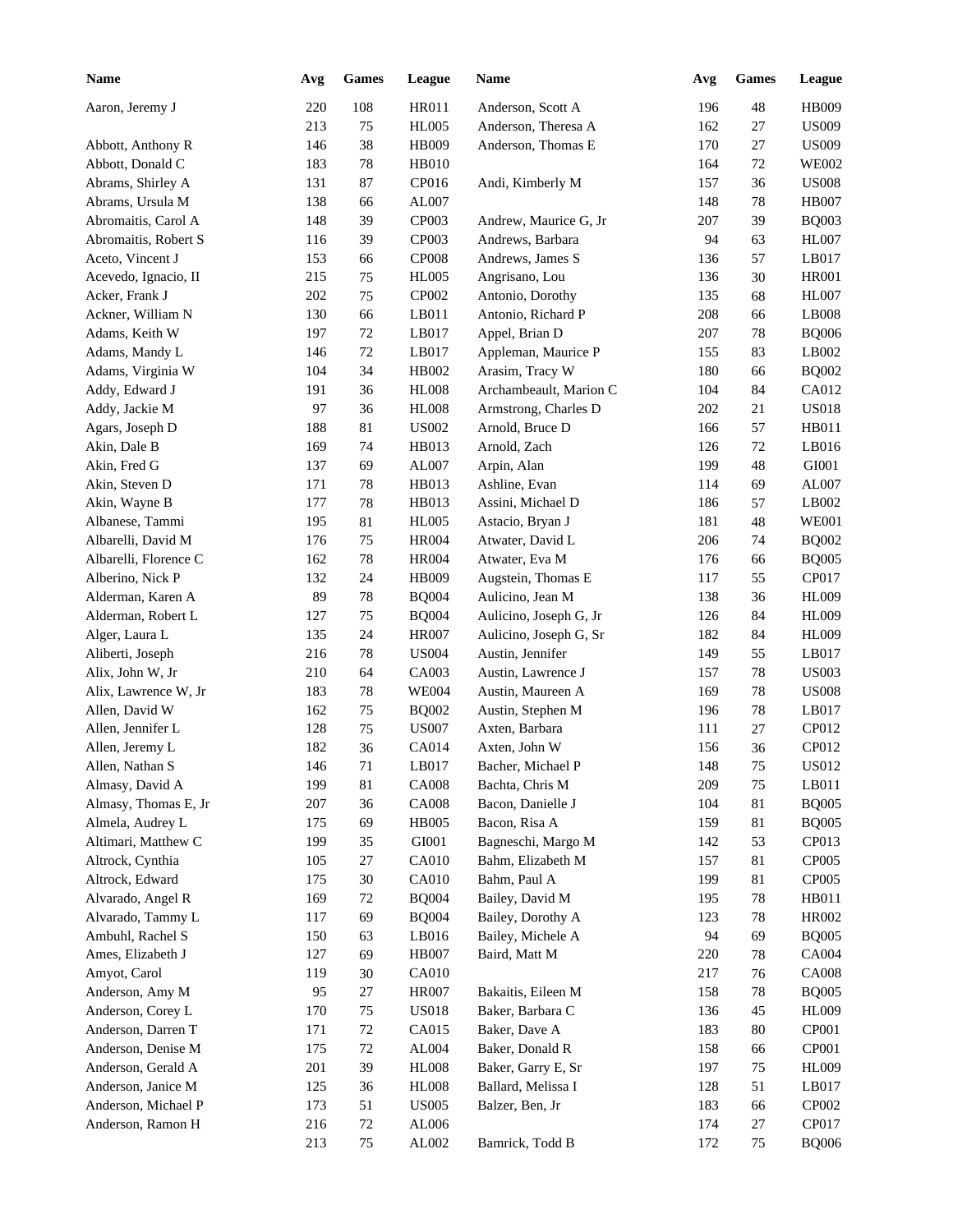| <b>Name</b>           | Avg | <b>Games</b> | League       | Name                    | Avg     | <b>Games</b> | League       |
|-----------------------|-----|--------------|--------------|-------------------------|---------|--------------|--------------|
| Baniak, Edward J, Jr  | 130 | 51           | <b>US020</b> | Bedford, Shelly E       | 168     | 75           | <b>BQ005</b> |
| Banker, Brian H       | 192 | 76           | <b>US008</b> | Bedford, Theodore C, Jr | 196     | 69           | <b>BQ001</b> |
| Banker, Colleen M     | 133 | 81           | <b>US008</b> | Bedford, Theodore C, Sr | 180     | 81           | AL006        |
| Banks-Kapp, Kiesha K  | 121 | 24           | AL007        |                         | 177     | 75           | <b>BQ001</b> |
| Barb, Denise C        | 158 | 33           | CP012        | Bedford, William J      | 185     | 84           | AL002        |
| Barb, Kevin J         | 174 | 36           | CP012        |                         | 183     | 81           | AL006        |
| Barcher, Gail         | 168 | $72\,$       | <b>HR006</b> | Bedford, Zachary R      | 188     | 81           | AL004        |
| Barker, Michelle M    | 192 | 63           | CP002        | Bee, Kenneth B          | 188     | 81           | <b>HL006</b> |
| Barlow, Ashley D      | 177 | 30           | <b>HL010</b> | Begin, Drake E          | 237     | 81           | <b>HL006</b> |
| Barnhart, Sandy       | 121 | 53           | HR013        |                         | 227     | 81           | <b>HL010</b> |
| Barnum, Daniel P      | 165 | 90           | CP016        |                         | 224     | 30           | CA003        |
| Barnum, Maria A       | 146 | 78           | CP016        |                         | 214     | 81           | <b>HL005</b> |
| Baron, Sandy          | 123 | 66           | <b>HR013</b> | Begin, Shirley L        | 168     | 27           | <b>HL010</b> |
| Barrett, Noreen       | 123 | 74           | <b>HR004</b> | Begin, Victor A         | 206     | 81           | <b>HL006</b> |
| Barron, Donna M       | 163 | 63           | <b>BQ005</b> |                         | 205     | 81           | <b>HL010</b> |
| Barrows, Beauregard J | 185 | 84           | CP015        |                         | 198     | 57           | <b>HL005</b> |
| Barrows, Victoria A   | 138 | 72           | CP015        | Belcher, Gaylord W      | 125     | 39           | GI012        |
| Barscz, Mary T        | 146 | 78           | CA015        | Bellard, Louis A        | 140     | 72           | AL001        |
|                       |     |              |              |                         |         |              | CA010        |
| Barscz, Thomas R, Jr  | 180 | 66           | CA015        | Belleard, Lynn M        | 120     | 33           |              |
| Barthe, Chuck V       | 191 | 88           | HR011        | Belleard, Robert E      | 178     | 24           | CA010        |
| Bartley, Angelina M   | 125 | 75           | LB003        | Benjamin, William J     | 147     | 54           | <b>US002</b> |
| Bartley, Daniel M     | 180 | 78           | LB003        | Bennett, James M        | 202     | 75           | GI004        |
| Barton, Debra A       | 100 | 32           | CP004        | Bennett, Kristi M       | 108     | 84           | <b>BQ005</b> |
| Batchelder, Robert C  | 207 | 69           | CP017        | Bennett, Linda M        | 139     | 78           | <b>BQ005</b> |
| Batko, Alexander S    | 197 | 28           | LB006        | Bennett, Richard J      | 215     | 81           | <b>BQ002</b> |
| Battaglia, Joseph J   | 159 | 51           | <b>US020</b> |                         | 212     | 82           | <b>BQ003</b> |
| Batza, Michael        | 187 | 33           | CP012        | Benoit, Jay W, Sr       | 214     | 63           | HL011        |
| Bauer, Scott D        | 142 | 21           | GI012        |                         | 199     | 69           | CP001        |
| Baunee, Aaron D       | 171 | 75           | CP015        | Benoit, Joseph D        | 152     | 66           | <b>WE003</b> |
| Baxter, Herbert M     | 177 | 38           | CA015        | Benoit, Linda A         | 137     | 63           | HL011        |
| Baxter, Rosann M      | 121 | 21           | CA015        | Benoit, Marcia M        | 95      | 60           | <b>WE003</b> |
| Bayly, Todd J         | 186 | 77           | GI012        | Benoit, Patty           | 159     | 78           | HL011        |
| Bear, Howard J        | 195 | 66           | CA003        | Benoit, Paul J, Jr      | 200     | 72           | HL011        |
| Beardsley, Sam J      | 220 | 72           | HB001        |                         | 185     | 78           | CP001        |
| Beattie, Darrell R    | 152 | 81           | AL004        | Benoit, Robert J, Sr    | 211     | 78           | HL011        |
| Beattie, Jeff M       | 128 | 81           | AL004        |                         | 188     | 81           | <b>CP001</b> |
| Beattie, Jessica E    | 142 | 84           | CA007        | Benson, Doris           | 134     | 63           | HR013        |
|                       | 135 | 66           | <b>HB006</b> | Bentley, Richard K      | 191     | 78           | <b>BQ003</b> |
| Beattie, Neil S       | 168 | $81\,$       | AL004        | Berdar, Robert A, Jr    | 213     | 81           | <b>HL005</b> |
| Beauchea, Marylou     | 103 | 40           | <b>HR008</b> |                         | 200     | 60           | CA003        |
| Beaufort, Blondell    | 135 | 69           | <b>US017</b> | Berger, Keith E         | $208\,$ | 54           | LB016        |
| Beaulac, Paul J       | 176 | 81           | <b>HB004</b> |                         | 204     | 39           | LB015        |
| Bechand, Tonya L      | 129 | 60           | <b>HB008</b> | Bergman, Robert J       | 158     | 45           | <b>US012</b> |
| Beck, Matthew         | 159 | 21           | <b>BQ001</b> | Berkeley, Stephen A     | 150     | 81           | CP017        |
|                       | 155 | 63           | <b>BQ002</b> | Bernard, Paul R, Jr     | 166     | 63           | AL007        |
| Becker, Charles       | 129 | 66           | LB003        | Bernardo, Ruby          | 130     | 72           | <b>WE005</b> |
| Becker, Michael G     | 182 | $81\,$       | HR012        | Bernash, Adam J         | 206     | $75\,$       | HL009        |
| Becker, Raeann M      | 129 | 65           | LB003        | Berner, Betty J         | 128     | $75\,$       | <b>HR008</b> |
| Bedard, Tonya L       | 145 | 74           | <b>BQ005</b> | Berner, Blaine E        | 184     | 69           | <b>HR001</b> |
| Bedford, Alma M       | 151 | 71           | AL004        | Berner, Bret, R         | 184     | $27\,$       | <b>HR001</b> |
| Bedford, Edward W     | 187 | 75           | <b>BQ001</b> | Berner, Wayne F         | 208     | $75\,$       | <b>HR001</b> |
| Bedford, George W, II | 207 | 75           | AL002        |                         | 189     | 24           | <b>HR011</b> |
|                       | 203 | 75           | <b>BQ001</b> | Berry, Thomas J, Sr     | 181     | 24           | LB012        |
| Bedford, Richard W    | 188 | 75           | AL004        | Bertrand, Larry D       | 161     | 66           | CA011        |
| Bedford, Ryan M       | 208 | $78\,$       | <b>BQ001</b> | Bertrand, Pamela A      | 226     | 84           | <b>HL009</b> |
|                       | 199 | 78           | AL006        |                         | 206     | 108          | LB006        |
|                       |     |              |              |                         |         |              |              |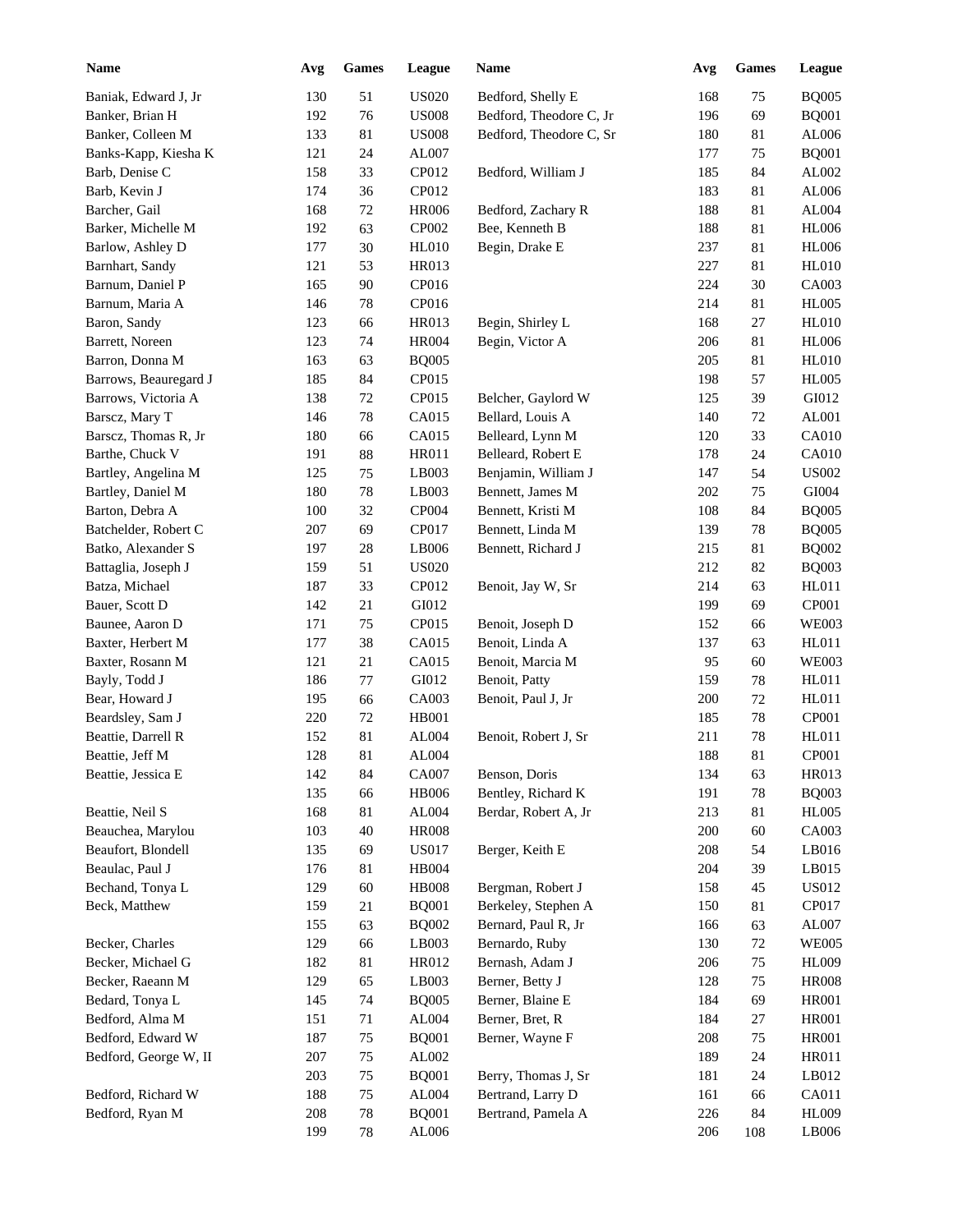| <b>Name</b>            | Avg | <b>Games</b> | League       | <b>Name</b>            | Avg     | <b>Games</b> | League       |
|------------------------|-----|--------------|--------------|------------------------|---------|--------------|--------------|
|                        | 205 | 81           | <b>HL005</b> | Bonner, Lynn A         | 150     | 75           | HR012        |
| Bertrand, Richard P    | 217 | 33           | CA003        | Bonner, Richard W      | 181     | 81           | HR012        |
|                        | 217 | 78           | CA011        | Bonneville, Kevin A    | 201     | 48           | LB006        |
|                        | 216 | 78           | HL009        |                        | 194     | 78           | GI003        |
| Bessette, David E      | 174 | 78           | CA015        | Boomhower, Cathy E     | 121     | 84           | <b>BQ005</b> |
| Bessette, LeRoy J      | 184 | 81           | <b>CP008</b> | Boomhower, Claude A    | 161     | 81           | <b>BQ004</b> |
| Betts, Beverly R       | 147 | 77           | CP013        | Boomhower, James E     | 189     | 73           | <b>CP004</b> |
| Betts, Donald H        | 213 | $75\,$       | <b>HB001</b> | Boomhower, Lisa M      | 129     | 81           | <b>BQ004</b> |
| Betts, Frank E         | 192 | 81           | CP001        | Boomhower, Mary Jane   | 143     | 81           | CP004        |
| Betzler, Donna L       | 165 | $75\,$       | GI007        | Boone, Linette         | 106     | 72           | CP006        |
| Bevis, Cale A          | 133 | $75\,$       | HB013        | Bopp, Wendy J          | 157     | 54           | <b>HL009</b> |
| Bevis, Joshua O        | 167 | $75\,$       | HB013        | Borak, Joe J           | 145     | 68           | CP004        |
| Bewsher, Eli           | 213 | 81           | <b>CA004</b> | Borden, Eric J         | 186     | 72           | <b>HR010</b> |
| Beza, Anton C          | 147 | 39           | LB009        | Borden, Gary M         | 216     | 81           | GI004        |
| Beza, Lori C           | 156 | 39           | LB009        | Borden, Kyle           | 158     | 77           | <b>HR010</b> |
| Bhatia, Anoop          | 139 | 75           | CP001        |                        | 148     | 48           | <b>HR003</b> |
| Bianchi, Anthony J, Jr | 215 | 76           | LB006        | Borden, Robert E, Sr   | 180     | 57           | GI004        |
| Bielawa, Edward T      | 169 | 81           | LB016        | Bornt, Kenny R         | 170     | 69           | <b>HB010</b> |
| Bierwirth, Thomas W    | 179 | 51           | HR012        | Bornt, Laura M         | 121     | 72           | <b>BQ005</b> |
| Bills, Thomas J        | 198 | 81           | <b>HB004</b> | Bornt, Roy E           | 193     | 81           | CA013        |
| Bishop, Dave R         | 170 | 78           | LB004        | Borthwick, Russell K   | 117     | 77           | LB011        |
| Bisner, Jeffrey A      | 175 | 112          | <b>HR011</b> | Bortle, Thomas R       | 202     | 96           | LB006        |
| Bisner, Keith H        | 166 | 44           | <b>HR011</b> | Boschelli, Shawn D     | 209     | 81           | <b>HL010</b> |
| Bissell, Donna M       | 123 | 66           | <b>HL010</b> | Boschelli, Taryn M     | 179     | 81           | <b>HL010</b> |
| Bissell, Jessica L     | 143 | 63           | <b>HL010</b> | Bosko, David M         | 225     | 72           | <b>US004</b> |
| Bixler, Michael L      | 229 | 81           | CP002        | Bosko, Matthew G       | 226     | 76           | <b>HL005</b> |
| Blaauw, Mary Jane      | 165 | 54           | <b>HR016</b> |                        | 224     | 54           | CA003        |
| Black, Bruce D         | 219 | 78           | AL008        |                        | 218     | 72           | <b>US004</b> |
| Black, Steven D        | 222 | 36           | <b>HB001</b> | Bossard, Jesse J       | 134     | 27           | <b>HR007</b> |
|                        | 218 | 78           | AL002        | Bouchard, Frank M      | 190     | 78           | <b>CP008</b> |
|                        | 215 | 69           | CA003        | Boudreau, John D, Jr   | 196     | 72           | GI012        |
|                        | 206 | 96           | <b>HR011</b> | Boudreau, Robert J     | 186     | 69           | GI012        |
| Blair, Arthur J, Sr    | 147 | 75           | AL003        | Bouleris, Mary J       | 138     | 63           | GI013        |
| Blair, Darren D        | 203 | $27\,$       | CA011        |                        | 131     | 69           | CA006        |
| Blair, Joseph E        | 162 | 65           | HB003        | Bourdeau, Warren J     | 157     | 60           | <b>US003</b> |
| Blair, Michael J       | 180 | 69           | <b>BQ006</b> | Bowen, David L         | $200\,$ | 72           | <b>HB010</b> |
| Blake, Diana L         | 183 | 81           | LB016        | Bowen, James R         | 195     | 75           | HB004        |
| Blanchet, Roland C     | 183 | 76           | HB011        | Bowen, Leonard N       | 210     | 53           | CA002        |
|                        | 182 | 79           | HB004        | Bowen, Tia M           | 176     | 48           | CA002        |
| Blankenship, Albert E  | 193 | 66           | GI015        | Boyark, Christopher H  | 170     | 83           | CP006        |
| Bleau, Jed W           | 166 | 72           | <b>US009</b> | Boyce, Carolyn M       | 151     | 48           | HB002        |
| Bleau, John W          | 160 | $72\,$       | <b>US009</b> | Boyce, James A         | 160     | 78           | HB010        |
| Blinstrub, Virginia M  | 121 | 66           | <b>BQ005</b> | Boyce, Kenneth W       | $205\,$ | 72           | HB010        |
| Bliss, Frank J         | 164 | 54           | HR003        |                        | 201     | 72           | HB013        |
| Bloomfield, Pat W      | 148 | 60           | <b>US003</b> | Boyce, Kimberly A      | 205     | $72\,$       | <b>HB010</b> |
| Blot, Adam             | 177 | 48           | <b>US020</b> | Boyce, Rita M          | 147     | 72           | <b>HB010</b> |
| Blum, Austin A         | 164 | 74           | <b>US005</b> | Boyer, Richard M       | 211     | 69           | CA002        |
| Bobersky, Guy T        | 195 | $78\,$       | LB004        |                        | 208     | 84           | CA011        |
| Bodnar, Paul S         | 198 | 81           | <b>BQ003</b> | Brackley, Lynda        | 116     | 56           | CA006        |
| Boemio, Jason M        | 181 | 75           | CP001        |                        | 108     | 60           | CA012        |
| Bogert, Michael S      | 147 | 21           | CP012        | Bradley, Christopher M | 155     | 69           | HR012        |
| Bogholtz, Rick         | 221 | 108          | LB006        | Bradley, Marilyn       | 171     | 69           | <b>US017</b> |
| Bold, Lisa D           | 166 | 69           | HL007        | Bradt, Daniel F        | 173     | 54           | CP001        |
| Bolt, Hazel T          | 137 | 81           | CA006        | Bramlett, Anna L       | 153     | 75           | HL009        |
| Bombard, Kathy S       | 133 | 42           | HL011        | Brammer, Doris A       | 108     | 74           | CA013        |
| Bonesteel, Alexander C | 192 |              |              | Brammer, Sonia M       | 112     | 33           | <b>US014</b> |
|                        |     | 72           | LB011        |                        |         |              |              |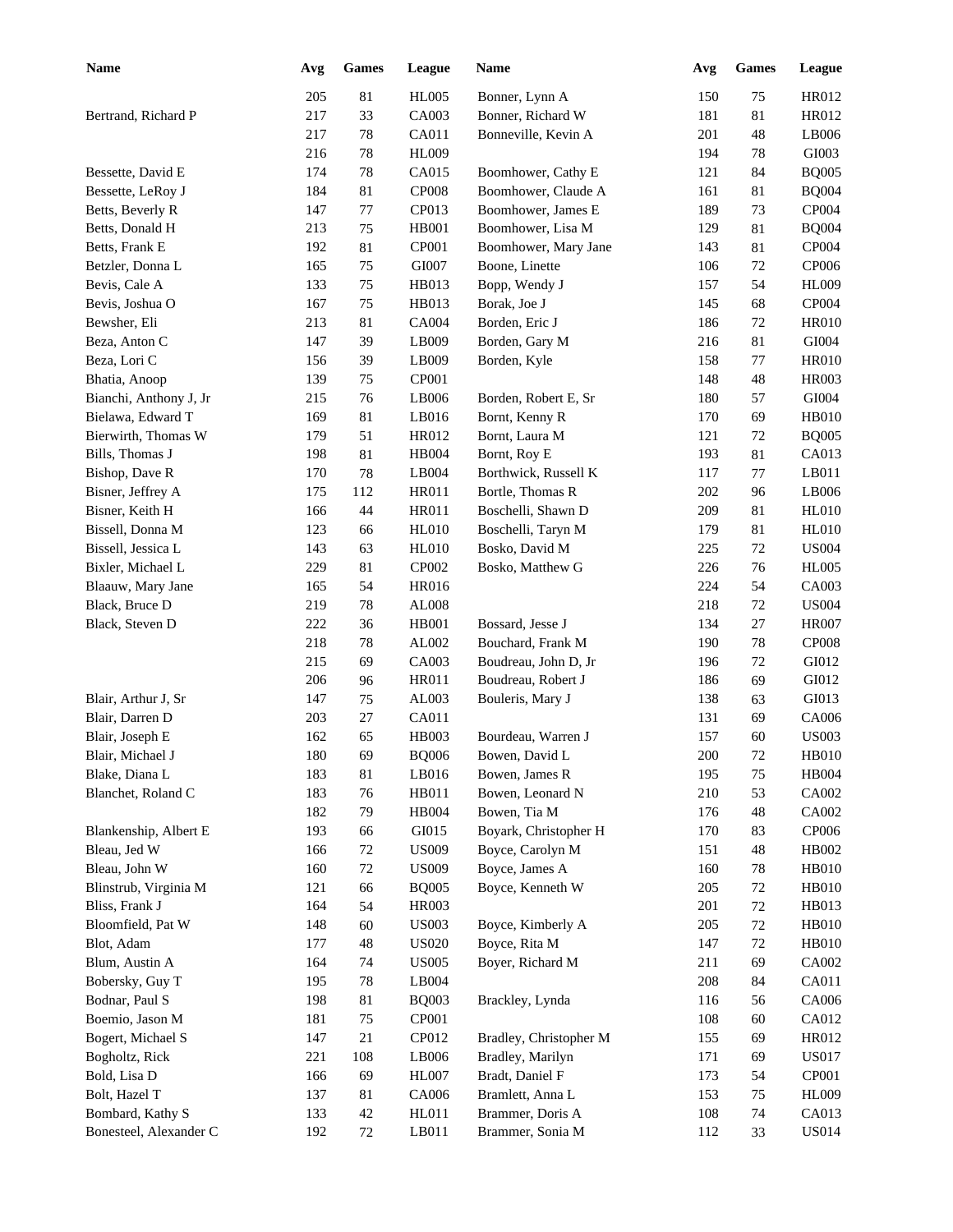| <b>Name</b>                       | Avg        | ${\bf Games}$    | League                | Name                                | Avg | <b>Games</b> | League                       |
|-----------------------------------|------------|------------------|-----------------------|-------------------------------------|-----|--------------|------------------------------|
| Brandow, Jocelyn C                | 149        | 60               | <b>US009</b>          | Brucato, Carlene M                  | 146 | 39           | <b>HL008</b>                 |
| Brandt, Susan A                   | 146        | $75\,$           | <b>BQ005</b>          | Brucato, Paul A                     | 182 | 39           | <b>HL008</b>                 |
| Breault, Andrew J                 | 154        | 24               | CA010                 | Bruce, John R                       | 177 | 78           | <b>WE002</b>                 |
| Brenenstuhl, Clark P              | 150        | 69               | <b>BQ001</b>          | Brundige, Glen C                    | 193 | 39           | <b>HL006</b>                 |
| Brenenstuhl, Robert O, Jr         | 202        | 78               | <b>BQ006</b>          | Brundige, Robert J                  | 192 | 75           | GI002                        |
| Brenenstuhl, Robert O, Sr         | 173        | 78               | <b>BQ006</b>          | Brundige, Scott M                   | 200 | 81           | <b>HB010</b>                 |
| Brewer, Cynthia L                 | 128        | 66               | LB016                 | Bruneau, William J                  | 161 | 75           | <b>BQ006</b>                 |
| Bridges, Alyssa C                 | 98         | 45               | CP005                 | Bruno, James S                      | 195 | 75           | GI002                        |
| Brierley, Jackie                  | 116        | $72\,$           | CA011                 | Bruno, Linda L                      | 118 | 87           | CP004                        |
| Briggs, Tyson M                   | 159        | 33               | <b>BQ006</b>          | Bruno, Mark A                       | 159 | 81           | CP004                        |
| Bright, Gary J                    | 174        | 66               | <b>US007</b>          | Brunson, La Quisha M                | 174 | 24           | GI007                        |
| Bristol, Colleen                  | 166        | $75\,$           | HB012                 | Brunt, Penelope G                   | 195 | 56           | <b>HL007</b>                 |
| Bristol, Donna M                  | 121        | 81               | HB012                 | Bruso, Brian P                      | 200 | 87           | CP002                        |
| Bristol, John P                   | 188        | 81               | HB012                 | Bruso, William A                    | 194 | 84           | HR012                        |
| Bristol, Kelly J                  | 145        | 65               | <b>HB008</b>          | Bryan, Dionne                       | 141 | 54           | <b>HL007</b>                 |
| Bristol, Thomas J                 | 202        | 75               | <b>HB004</b>          | Bryant, Rusty                       | 208 | 106          | LB006                        |
| Britt, Betty A                    | 123        | 66               | HB003                 | Bryce, Norma J                      | 131 | 81           | <b>CA007</b>                 |
| Brizzell, Benjamin D              | 200        | 81               | LB014                 | Bryer, Matthew D                    | 203 | 63           | <b>US003</b>                 |
| Brizzell, David E                 | 163        | 68               | LB014                 | Buck, Bryan M                       | 202 | 78           | <b>HR009</b>                 |
| Brizzell, James P                 | 186        | 78               | LB014                 | Buck, John M                        | 194 | 75           | <b>HR009</b>                 |
| Brizzell, James P, Jr             | 181        | 81               | LB014                 | Buck, Jola                          | 141 | 75           | <b>HR009</b>                 |
| Brizzell, John T                  | 189        | 75               | LB014                 | Buckley, George M                   | 183 | 51           | LB008                        |
| Brizzell, Kathy                   | 140        | 75               | LB014                 | Budka, Richard                      | 172 | 72           | GI010                        |
| Brizzell, Matt C                  | 126        | 57               | HB013                 |                                     | 171 | 78           | <b>US002</b>                 |
| Brock, Allan B                    | 213        | 84               | <b>BQ003</b>          | Bufalini, Mark E                    | 158 | 60           | LB004                        |
| Brock, Clinton A                  | 205        | 81               | <b>BQ002</b>          | Bull, Chester J                     | 209 | 72           | <b>HL006</b>                 |
| Brock, Daniel J                   | 181        | 78               | <b>BQ002</b>          | Bull, Paul L, Jr                    | 208 | $78\,$       | <b>HL006</b>                 |
| Brock, David E                    | 173        | 69               | <b>BQ002</b>          | Bullis, Kathy M                     | 176 | 81           | <b>HL004</b>                 |
| Brock, James R                    | 160        | 78               | <b>BQ002</b>          | Bullis, Roger A                     | 214 | 75           | <b>HL010</b>                 |
| Brock, Jeffrey A                  | 146        | 75               | <b>BQ004</b>          |                                     | 211 | 81           | <b>HL004</b>                 |
| Brock, Jon D                      | 206        | 23               | <b>BQ002</b>          | Bullis, Thomas, Jr                  | 132 | 78           | GI004                        |
|                                   | 201        | 80               | <b>BQ004</b>          | Bullock, Brian C                    | 189 | 69           | <b>HB010</b>                 |
|                                   | 186        | 24               | <b>BQ006</b>          | Bullock, Patricia A                 | 161 | 78           | CA009                        |
| Brock, Karl D                     | 184        | 75               | <b>BQ003</b>          | Bulson, Jennifer L                  | 119 | 69           | GI010                        |
| Broderick, Diane                  | 114        | 75               | CA009                 | Burdick, Michael S                  | 192 | 81           | <b>BQ003</b>                 |
| Brogue, Barry W                   | 213        | 66               | <b>BQ006</b>          | Burdick, Shawn D                    | 192 | $75\,$       | <b>US004</b>                 |
| Brogue, Beverly                   | 137        | 78               | <b>BQ005</b>          | Burger, Kathleen E                  | 134 | 75           |                              |
| Brogue, Theodore V                | 170        | $72\,$           | <b>BQ006</b>          | Burke, Carol A                      | 142 | 75           | <b>WE005</b><br><b>US006</b> |
| Brooks, Heidi E                   | 97         | 63               | <b>HL010</b>          | Burke, Josephine A                  | 137 | 69           | <b>HR003</b>                 |
| Brophy, Kate A                    | 139        | $72\,$           | HR012                 | Burke, Michele A                    | 141 | 81           | CP004                        |
| Brothers, Laura                   | 160        | 66               | HL007                 | Burke, Richard J, Jr                | 159 | 69           | <b>HR003</b>                 |
| Browe, William T, Jr              | 200        | 45               | <b>HR001</b>          | Burke, Richard J, Sr                | 165 |              | <b>HR003</b>                 |
|                                   |            |                  |                       | Burke, Ronald J                     |     | 69           |                              |
| Browe, William T, Sr              | 176<br>216 | 66               | <b>HR001</b><br>LB007 | Burke, Shane T                      | 204 | $78\,$       | <b>HB001</b><br><b>HL005</b> |
| Brown, Corey N                    |            | 69               |                       |                                     | 184 | 75           |                              |
| Brown, Debra S<br>Brown, Edward W | 182        | $75\,$<br>$80\,$ | HB010                 | Burke, Thomas P<br>Burke, Timothy M | 169 | $78\,$       | <b>WE002</b>                 |
|                                   | 157        |                  | <b>HL010</b>          |                                     | 201 | 84           | <b>HB001</b><br><b>HB010</b> |
| Brown, James A                    | 185        | $72\,$           | CA006                 | Burkhart, Charles H, III            | 221 | 66           |                              |
| Brown, James L                    | 202        | $75\,$           | HB010                 |                                     | 219 | $78\,$       | HB004                        |
| Brown, Kyle R                     | 229        | $78\,$           | CA004                 | Burkhart, Melynda                   | 184 | 58           | <b>HB008</b>                 |
|                                   | 215        | $78\,$           | <b>US004</b>          | Burkhart, Stacy L                   | 142 | 81           | <b>HB008</b>                 |
|                                   | 214        | 69               | CA003                 |                                     | 135 | 72           | HB010                        |
| Brown, Nancy E                    | 109        | 47               | <b>HL010</b>          | Burns, Donald G                     | 175 | $78\,$       | HB011                        |
| Brown, Patricia L                 | $90\,$     | 48               | <b>HL001</b>          | Burns, Paul D                       | 190 | 51           | HB011                        |
| Brownell, Matthew J               | 237        | $75\,$           | <b>BQ002</b>          | Burrello, Paul D                    | 217 | 75           | <b>HL006</b>                 |
|                                   | 235        | 75               | <b>BQ001</b>          | Burt, James V, Jr                   | 192 | 108          | HR011                        |
|                                   | 229        | $72\,$           | <b>BQ006</b>          | Burton, Brooke A                    | 168 | 81           | LB014                        |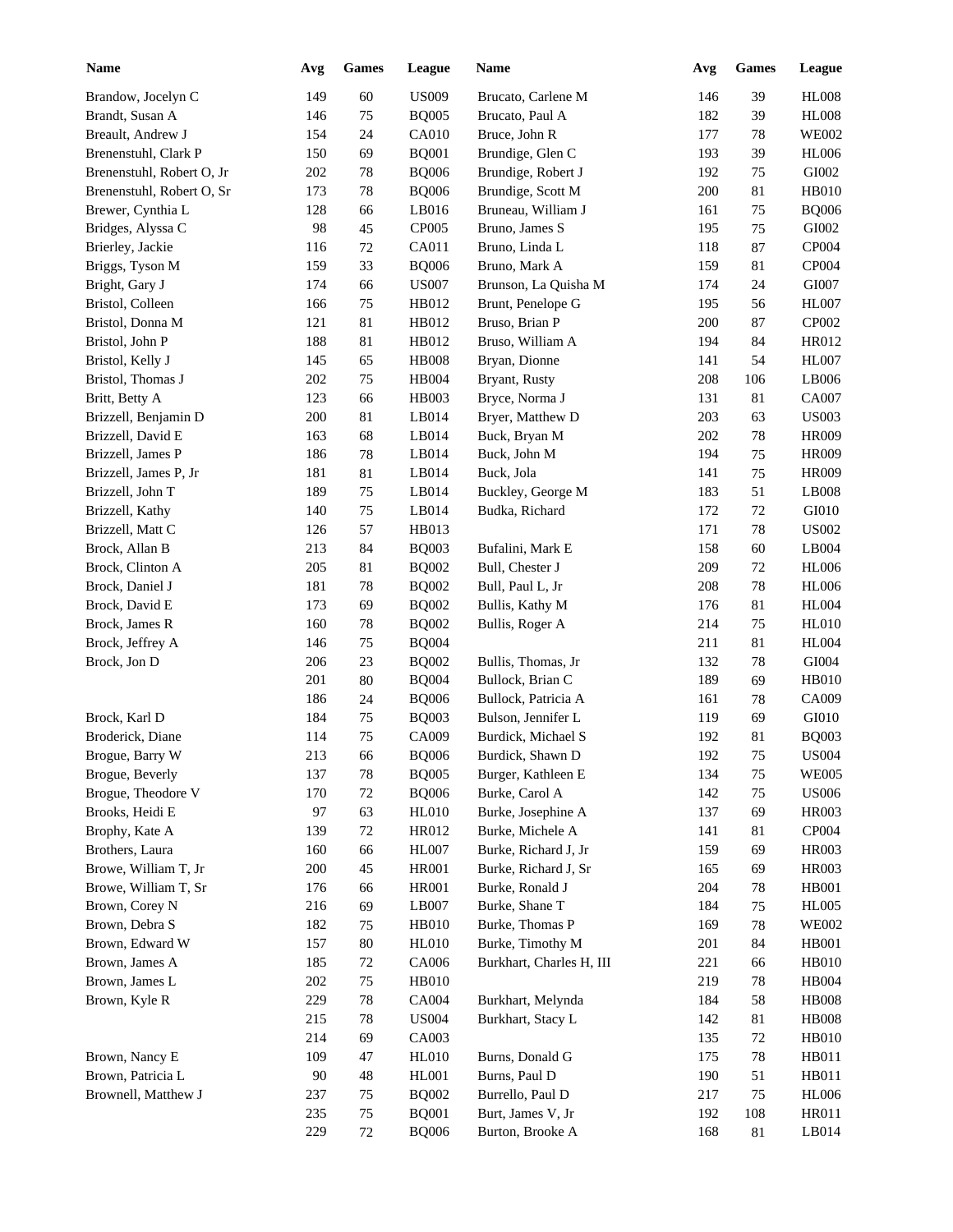| <b>Name</b>             | Avg | <b>Games</b> | League        | Name                     | Avg | <b>Games</b> | League       |
|-------------------------|-----|--------------|---------------|--------------------------|-----|--------------|--------------|
| Burton, Dustin G        | 196 | 60           | LB014         | Capano, Mary Agnes       | 131 | 48           | CA009        |
| Burton, James J         | 207 | 81           | <b>US004</b>  | Capozzelli, Joseph P, Sr | 194 | 63           | CA006        |
| Busdiecker, James       | 183 | 39           | LB009         | Capparello, Nick M       | 168 | 66           | <b>HR003</b> |
| Busdiecker, Linda       | 112 | 34           | LB009         | Carabis, Kelsey L        | 177 | 66           | AL003        |
| Bush, Justin A          | 171 | 63           | <b>HL003</b>  | Carabis, Thomas C        | 194 | 75           | GI002        |
| Bush, Kurt F            | 149 | 69           | <b>BQ004</b>  | Carabis, Timothy C, Sr   | 200 | 75           | AL003        |
| Bush, Michael T         | 176 | 49           | GI012         | Carabis, Timothy, Jr     | 179 | 72           | AL003        |
| Bussey, Edna E          | 120 | 66           | GI013         | Carboni, Marge           | 132 | 81           | CA012        |
|                         | 118 | 76           | CA012         | Carbonneau, Gary T, III  | 208 | 84           | AL002        |
| Bustza, John W          | 203 | 78           | AL001         | Carbonneau, Gary T, Jr   | 195 | 84           | AL002        |
| Butler, Sharon M        | 110 | 39           | HR013         | Carcia, Daniel J         | 178 | 81           | LB016        |
| Butt, Linda             | 137 | $72\,$       | <b>HB006</b>  | Card, Donald E           | 166 | 75           | LB013        |
| Butt, William C         | 183 | 75           | <b>HB006</b>  | Card, Julie A            | 141 | 57           | <b>US009</b> |
| Button, Kevin D         | 207 | 51           | <b>BQ003</b>  | Cardany, Barbara A       | 141 | 63           | GI013        |
|                         | 205 | 75           | <b>BQ002</b>  | Carden, Jeffery W        | 130 | 36           | CP012        |
|                         | 203 | 75           | <b>BQ006</b>  | Carey, Diane M           | 132 | 81           | <b>US011</b> |
| Cadwell, Alvin R        | 167 | 69           | GI003         | Carey, James E           | 167 | 58           | LB001        |
| Cahill, Christine E     | 143 | 36           | LB009         | Carey, Patricia A        | 148 | 81           | <b>US011</b> |
| Cahill, Timothy E       | 214 | 84           | <b>BQ003</b>  | Cargile, Anne M          | 122 | 72           | <b>HL010</b> |
| Caivana, Helen L        | 151 | 81           | <b>HL004</b>  | Cargile, Harry M         | 194 | 81           | <b>HL010</b> |
| Caivana, Thomas G       | 195 | 84           | <b>HL004</b>  | Carhart, Kevin M         | 194 | 78           | <b>US011</b> |
| Calautti, Michael J     | 163 | 69           | <b>US008</b>  | Carhart, Lee             | 157 | 75           | CP010        |
| Calautti, Sherry C      | 124 | 57           | <b>US008</b>  | Carhart, Philip R, Jr    | 174 | 75           | <b>US011</b> |
| Caldwell, Jeannette M   | 137 | 84           | AL005         | Carhart, Ray J           | 203 | 68           | CA003        |
| Calhoun, Ed J, Jr       | 213 |              | <b>HB010</b>  | Carhart, Therese A       | 155 | 72           | <b>US011</b> |
|                         |     | 72           |               |                          |     |              | AL001        |
|                         | 211 | 42           | HB009         | Carley, Michael E        | 174 | 63           |              |
| Calhoun, Tammy          | 148 | 39           | HB009         | Carlo, Steven M          | 176 | 50           | HB013        |
| Callagan, Ryan C        | 145 | 78           | <b>US011</b>  | Carmody, Kevin J         | 155 | 54           | <b>HR005</b> |
| Callagan, Thomas        | 152 | 72           | <b>US011</b>  |                          | 153 | 57           | <b>HR015</b> |
| Callahan, Michael E     | 158 | 84           | <b>HL004</b>  | Carnevale, Dennis C      | 197 | 87           | CP002        |
| Callahan, Priscilla     | 142 | 83           | <b>HL004</b>  | Carney, Nancy A          | 100 | 57           | <b>HB007</b> |
| Callahan, Walter W      | 215 | 81           | <b>BQ003</b>  | Carney, Raymond A        | 182 | $81\,$       | <b>HB007</b> |
| Callanan, Kelly A       | 126 | 36           | HL009         | Caron, Rhonda M          | 119 | 75           | <b>BQ001</b> |
| Callander, Leonard G    | 171 | 84           | <b>HR006</b>  | Caron, Ron A             | 208 | 84           | <b>BQ003</b> |
|                         | 168 | 69           | <b>HR016</b>  |                          | 206 | 78           | <b>BQ001</b> |
| Callander, Ruth A       | 148 | $81\,$       | <b>HR006</b>  | Caron, Ronald A          | 169 | 81           | <b>BQ003</b> |
|                         | 147 | 69           | <b>HR016</b>  | Carpentier, Lynne M      | 142 | 51           | <b>WE001</b> |
| Caloprete, Mario J      | 152 | 57           | ${\rm GIO}04$ | Carriero, Sue            | 140 | 99           | CP014        |
| Calvanese, Diane L      | 135 | 67           | CP013         | Carrigan, Michael E      | 122 | 68           | HB011        |
| Camadine, Cindy         | 137 | 61           | HR014         | Carroll, Nicole L        | 152 | 75           | <b>US010</b> |
| Caminiti, Michael S     | 161 | $81\,$       | <b>WE002</b>  | Carroll, Peter F, III    | 191 | 72           | <b>US003</b> |
| Campana, William C      | 181 | 75           | GI001         | Carroll, Peter F, IV     | 195 | 63           | <b>US003</b> |
| Campbell, Charles       | 175 | 81           | CP006         | Carson, Bonnie S         | 137 | 84           | <b>HR006</b> |
| Campbell, Gerald L      | 193 | $84\,$       | CA011         | Carter, Homer M, Sr      | 168 | 68           | AL007        |
| Campbell, Jackie        | 141 | $75\,$       | <b>US010</b>  | Carter, Jonathan M, Sr   | 170 | $72\,$       | AL007        |
| Campmian, Dwight R      | 124 | $75\,$       | CP006         | Carter, Melissa A        | 123 | 58           | AL007        |
| Canady, Schlane E       | 113 | $77\,$       | LB011         | Carter, Robin M          | 138 | $72\,$       | AL007        |
| Canam, Louise           | 115 | $78\,$       | HR013         | Carter, Wayne M          | 173 | 66           | AL007        |
| Canam, Thomas P         | 156 | $30\,$       | <b>HR003</b>  | Caruso, Michelle A       | 144 | 78           | HB012        |
| Cancilla, Christopher A | 199 | $78\,$       | <b>HL010</b>  | Caruso, Thomas J         | 165 | 78           | HB012        |
| Canfield, Bliss C       | 169 | $72\,$       | HL009         | Casavant, Cindy S.P.     | 135 | 81           | <b>BQ004</b> |
| Cannistraci, Salvatore  | 171 | $72\,$       | LB016         | Casavant, Jim L          | 149 | 81           | <b>BQ004</b> |
| Cannizzo, Thomas J      | 167 | 79           | LB002         | Casavant, Larry S        | 159 | 72           | <b>BQ004</b> |
| Cannon, Peggy J         | 130 | 60           | HB002         | Case, Joshua J           | 209 | 33           | <b>BQ002</b> |
| Canty, Bennie, Jr       | 182 | 72           | GI015         | Casey, Barbara J         | 146 | 78           | HL007        |
| Canty, Lucille R        | 151 | 72           | <b>US017</b>  | Cassella, Ann M          | 137 | 54           | CP007        |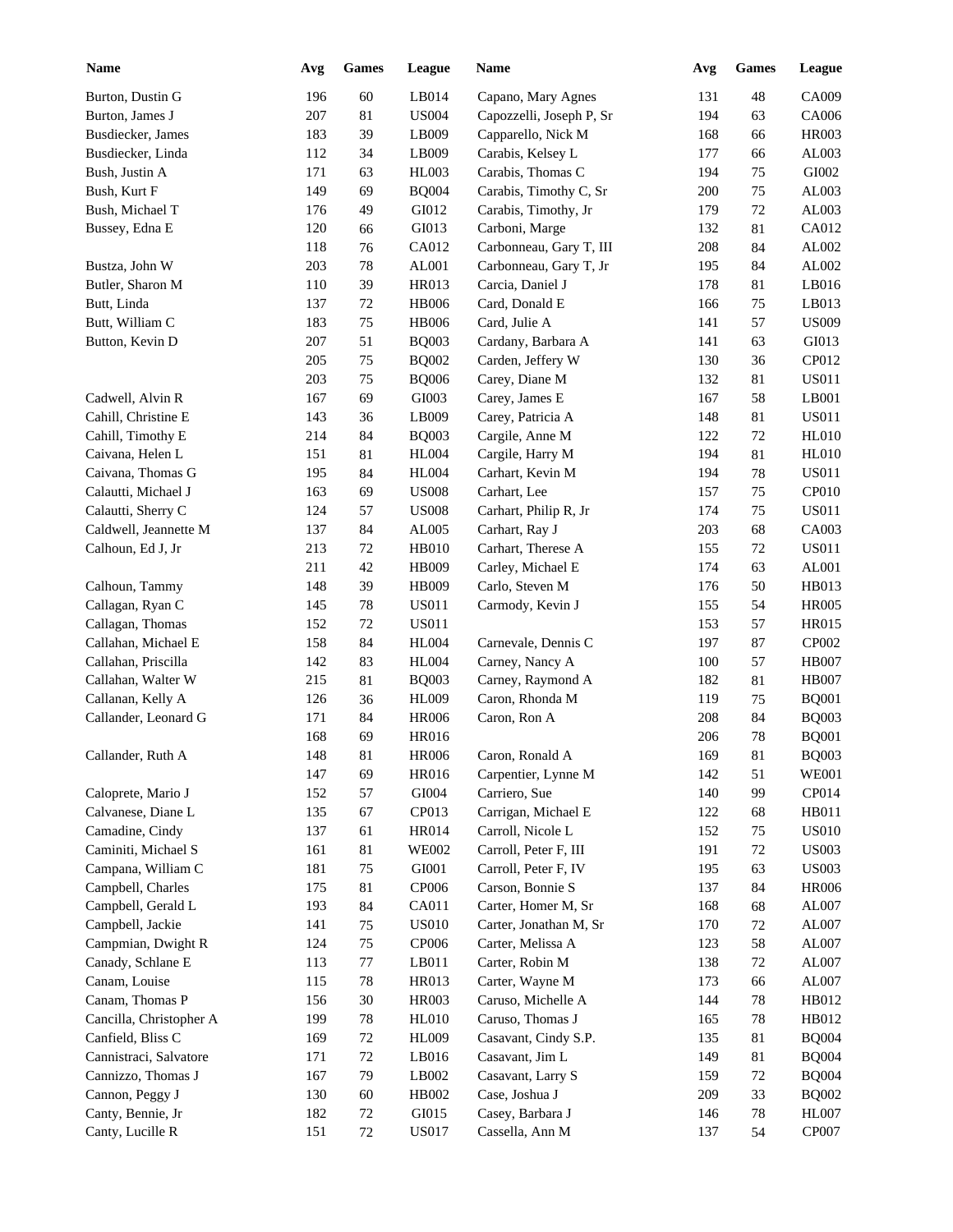| <b>Name</b>               | Avg | <b>Games</b> | League       | Name                     | Avg | <b>Games</b> | League                 |
|---------------------------|-----|--------------|--------------|--------------------------|-----|--------------|------------------------|
| Castle, Timothy J         | 145 | 57           | LB005        | Chenaille, Thomas J      | 211 | 79           | <b>HB001</b>           |
| Castlegrande, Rocco A     | 183 | 59           | CP001        | Cheney, John F           | 172 | 78           | GI003                  |
|                           | 182 | 60           | CP017        | Cherniwchan, Kathleen N  | 120 | 50           | HB002                  |
| Castracane, Michael R, II | 200 | 69           | GI004        | Chesbro, Matthew J       | 219 | 108          | LB006                  |
|                           | 200 | $78\,$       | CA015        | Chestnut, Pat P          | 198 | 81           | CA014                  |
| Catalfamo, Amy N          | 150 | 84           | <b>HL009</b> | Chestnut, Philip J       | 162 | 78           | AL002                  |
| Catalfamo, Derek S        | 205 | 83           | <b>HL009</b> | Chestnut, Ryan M         | 220 | 69           | <b>HL006</b>           |
| Catalfamo, Joseph M       | 187 | 27           | <b>HL009</b> |                          | 215 | 84           | AL002                  |
| Catlin, Corey S           | 175 | 66           | <b>HR010</b> |                          | 213 | 81           | <b>HB001</b>           |
| Catricala, Cheryl M       | 150 | 68           | LB016        | Chiera, Salvatore M      | 225 | 88           | LB006                  |
| Caulfield, Gary J         | 198 | $78\,$       | <b>HB004</b> | Chiera, Salvatore P, Jr  | 209 | 75           | GI002                  |
| Caulfield, Joseph P       | 152 | 81           | GI003        | Childs, Jeffery M        | 220 | 75           | CP001                  |
| Caulfield, Michael M      | 160 | $78\,$       | GI003        | Childs, William R        | 190 | 56           | LB007                  |
| Cavanaugh, Lisa           | 142 | 72           | LB010        | Chiplock, Julia G        | 129 | 36           | CP012                  |
| Caverly, Brian C          | 209 | 75           | <b>HR001</b> | Chiplock, William S, Jr  | 186 | 39           | CP012                  |
|                           | 199 | 100          | <b>HR011</b> | Chirasello, Nicole M     | 116 | 79           | <b>BQ005</b>           |
| Caverly, Steven F         | 209 | 75           | <b>HR001</b> | Choquette, Ronald        | 162 | 72           | <b>HR005</b>           |
|                           | 206 | 92           | <b>HR011</b> | Choquette, Thomas        | 181 | 69           | <b>HR005</b>           |
| Cazasta, Robert           | 177 | 30           | LB009        | Christian, Celina        | 129 | 30           | <b>US006</b>           |
| Cazasta, Sandra L         | 140 | 29           | LB009        | Christian, Matthew       | 154 | 72           | <b>HB005</b>           |
| Centra, Stephen           | 118 | 81           | CP009        | Christiansen, Dale       | 213 | 75           | LB004                  |
| Ceremuga, Jack J          | 177 | 69           | CP001        |                          | 207 | 69           | GI002                  |
| Cerulli, Patricia A       | 135 | 66           | GI010        | Christiansen, Zach D     | 193 | 78           | LB004                  |
| Cesare, Tony              | 190 | 63           | LB013        | Christmas, Fred H        | 195 | 57           | CA015                  |
| Chalachanis, Andrew J     | 175 | 39           | LB009        | Christopher, Louis J, Jr | 195 | 81           | <b>HL006</b>           |
| Chamberlain, Cita         | 146 | 60           | <b>HL001</b> | Ciarlone, Frank M        | 184 | 75           | <b>US013</b>           |
| Chamberlain, Everett A    | 169 | $78\,$       | CP008        | Ciarlone, Jean A         | 153 | 72           | <b>US013</b>           |
| Chambertland, Chip        | 124 | 75           | CP017        | Ciccarelli, Mary Jane    | 129 | 66           | LB016                  |
| Champion, Craig A         | 197 | $42\,$       | AL006        | Cicchinelli, Anthony D   | 196 | 76           | GI001                  |
| Chapman, Chris            | 160 | 75           | <b>HL009</b> | Cicchinelli, Vincent     | 209 | 77           | GI001                  |
| Chapman, Tiffany          | 121 | $78\,$       | <b>HL009</b> |                          | 208 | 78           | <b>HL005</b>           |
| Charbonneau, Kathleen C   | 121 | 65           | CA013        |                          | 205 | 77           | CA003                  |
| Charbonneau, Lawrence R   | 188 | 63           | GI013        | Cipollo, Michael A       | 172 | 66           | <b>HR010</b>           |
|                           | 187 | 72           | GI014        |                          | 157 | 42           | <b>US020</b>           |
|                           | 179 | 81           | <b>US014</b> | Cipperly, Carl W         | 157 | 69           | <b>BQ001</b>           |
| Charbonneau, Thomas F     | 150 | 69           | CA013        | Cipperly, Daryl T        | 201 | $78\,$       | <b>BQ006</b>           |
| Charette, Ann M           | 151 | 78           | LB010        | Cipperly, Joan M         | 135 | 81           | <b>BQ005</b>           |
| Charette, Jason L         | 153 | $87\,$       | CA011        | Cipperly, William F, Jr  | 188 | 74           | <b>BQ002</b>           |
| Charette, Lawrence M, Sr  | 193 | 63           | <b>US009</b> |                          | 188 | 75           | <b>BQ001</b>           |
| Charette, Mark E          | 187 | 72           | CA011        |                          | 186 | 21           | <b>BQ006</b>           |
| Charette, Nicole M        | 128 | $78\,$       | LB010        | Cirella, Audrey L        | 162 | 54           | <b>HL001</b>           |
| Charles, Alicia M         | 124 | 57           | HR002        |                          | 152 | 60           | CP007                  |
| Charon, Daniel            | 204 | 72           | LB017        | Ckark, Dave G            | 161 | 60           | <b>BQ001</b>           |
| Charon, Lynne             | 144 | 66           | LB017        | Clancy, Edward P         | 188 | 75           | GI004                  |
| Charow, Amanda K          | 206 | 69           | LB013        | Clark, David J           | 184 | 75           | $\operatorname{LB002}$ |
| Charron, Christopher R    | 225 | 33           | CP008        | Clark, Guy H, III        | 193 | 51           | <b>BQ003</b>           |
|                           | 215 | 75           | CP010        |                          | 182 | 66           | <b>BQ001</b>           |
|                           | 214 | 104          | LB006        | Clark, Joseph A          | 192 | 66           | GI009                  |
|                           | 208 | 87           | CP002        | Clark, Joseph B          | 148 | 78           | $\operatorname{LB002}$ |
| Charron, Richard M        | 157 | 56           | CP010        | Clark, Ryan D            | 148 | 75           | <b>BQ004</b>           |
| Chauvin, Donna J          | 156 | 63           | HB012        | Clark, Steve             | 198 | 63           | LB017                  |
| Chauvin, Willaim J        | 148 | 60           | HB012        | Clark, Tanya L           | 102 | 64           | <b>BQ004</b>           |
| Cheeley, Matthew B        | 201 | 69           | GI015        | Clarke, Bruce R          | 197 | 81           | CP001                  |
| Cheetham, Michael D       | 168 | 57           | LB017        | Clarke, Dan              | 202 | 60           | LB017                  |
| Cheetham, Robin L         | 180 | $78\,$       | LB017        | Clarke, Daniel R         | 204 | 75           | HR015                  |
| Chenail, Ray              | 154 | $81\,$       | CA011        |                          | 189 | 104          | HR011                  |
|                           |     |              |              |                          |     |              |                        |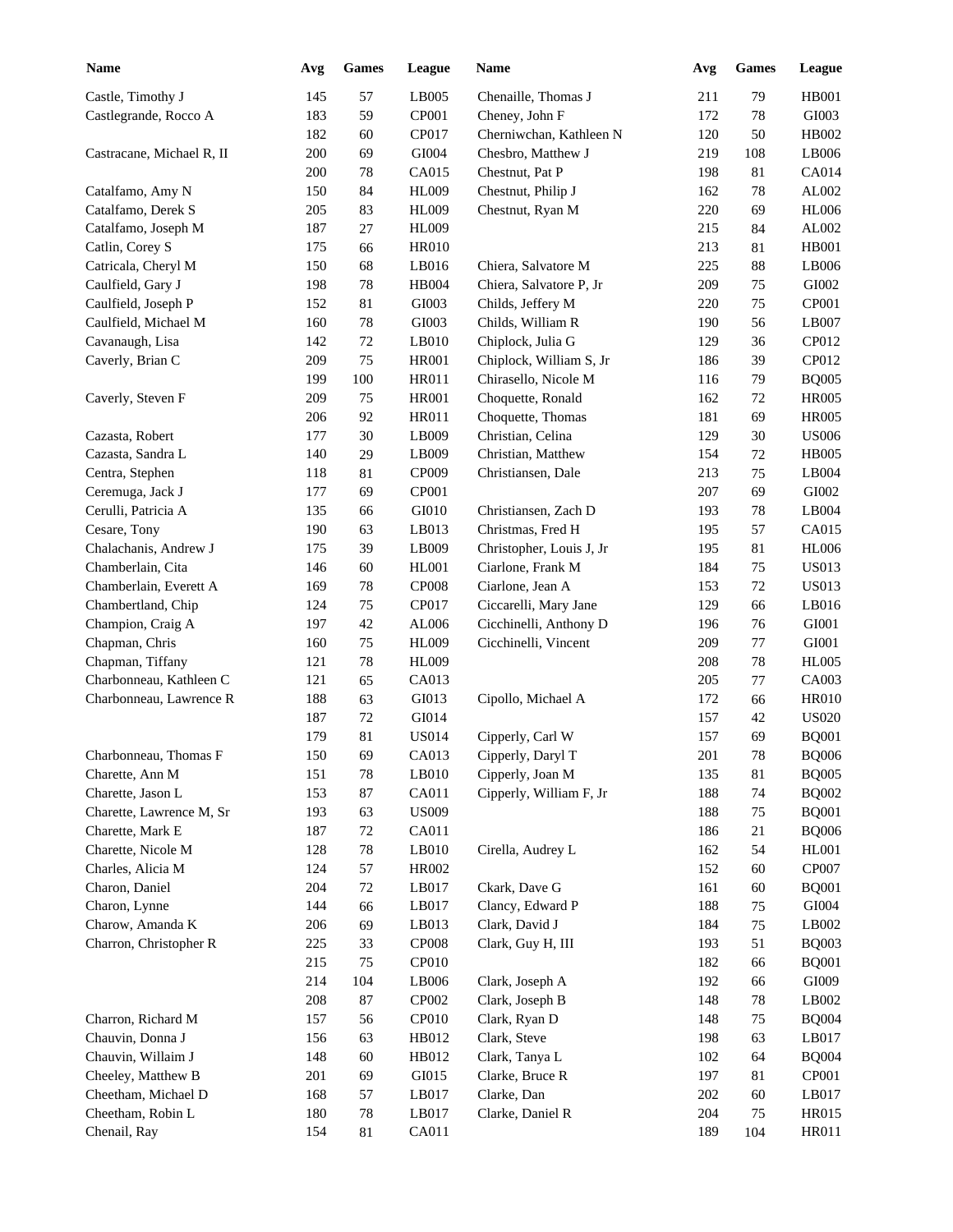| <b>Name</b>            | Avg     | <b>Games</b> | League       | <b>Name</b>             | Avg | <b>Games</b> | League                       |
|------------------------|---------|--------------|--------------|-------------------------|-----|--------------|------------------------------|
| Claus, Christopher H   | 226     | 72           | <b>HL010</b> | Conley, Cathy M         | 126 | 74           | <b>WE005</b>                 |
|                        | 217     | 63           | <b>HL006</b> | Conley, Christopher S   | 148 | 72           | <b>HR009</b>                 |
| Claus, Lori A          | 192     | 78           | <b>HL010</b> | Connery, Blake R        | 202 | 63           | <b>CA008</b>                 |
| Clementi, Lisa         | 131     | 78           | <b>HR014</b> | Connolly, Ann S         | 144 | 60           | CP010                        |
| Clements, Kenneth H    | 175     | 69           | CP009        | Connolly, David F       | 167 | 66           | CP010                        |
| Clements, Paul A       | 186     | 51           | HL002        | Connolly, Joanne F      | 114 | 30           | LB009                        |
| Clewell, Paul L        | 189     | 66           | <b>CA014</b> | Connolly, Michael J     | 165 | 27           | LB009                        |
| Cobberti, Daniel C     | 150     | 66           | HL002        | Connors, William E      | 105 | 63           | <b>WE001</b>                 |
| Coburn, Jeff           | 166     | 41           | LB007        | Constable, Emily R      | 183 | 69           | <b>US015</b>                 |
| Cocca, Phil M          | 148     | 81           | <b>US011</b> | Constable, Francis      | 161 | 81           | GI004                        |
| Cocco, Eric J          | 199     | 78           | <b>US002</b> | Constantine, Jeremiah A | 156 | 79           | CP001                        |
| Cocco, Jason M         | 190     | 75           | <b>US002</b> | Constantino, Vince D    | 117 | 51           | <b>BQ006</b>                 |
| Coelho, Stephen A      | 144     | 75           | <b>US015</b> | Cook, Crystal R         | 102 | 69           | <b>BQ004</b>                 |
| Coger, Joseph          | 131     | 33           | GI005        | Cook, Donell M          | 119 | 32           | <b>WE005</b>                 |
| Coghill, Andrew D      | 191     | 24           | AL003        | Cook, Donna M           | 126 | 25           | CA010                        |
| Coghill, David C       | 204     | 78           | AL003        | Cook, Kenneth T         | 180 | 30           | CA010                        |
| Cohen, Sharice C       | 130     | 60           | GI009        | Cooke, Paul A           | 147 | 75           | <b>US009</b>                 |
| Colabufco, Michael A   | 145     | 75           | <b>US003</b> | Coon, Richard M         | 200 | 63           | <b>HL006</b>                 |
| Cole, Marta A          | 161     | 72           | <b>US010</b> | Cooney, Kevin M         | 149 | 78           | <b>WE004</b>                 |
| Cole, Samantha L       | 122     | 81           | <b>BQ005</b> | Cooney, Krista E        | 125 | 51           | HR012                        |
| Coleman, John C, Jr    | 205     | 75           | HR012        | Coonrad, Darrell M      | 232 | 79           | <b>HL005</b>                 |
| Coleman, Sue           | 134     | 60           | LB014        |                         | 227 | 76           | CA003                        |
| Collett, Patrick D     | 203     | 81           | GI001        |                         | 215 | 36           | <b>US004</b>                 |
| Colliano, Jake         | 216     | 39           | <b>BQ006</b> | Coonradt, Gina M        | 130 | 81           | <b>US011</b>                 |
|                        | 207     | 57           | <b>BQ002</b> | Cooper, Alice M         | 121 | 75           | CA006                        |
| Colliano, Samuel J     | 195     | 72           | <b>BQ006</b> | Cooper, John G, Jr      | 124 | 72           | <b>HR003</b>                 |
|                        | 190     | 75           | <b>BQ002</b> | Cooper, Terry C         | 200 | 69           | <b>CP008</b>                 |
| Collington, Aaron C    | 209     | 81           | <b>US018</b> | Corbeil, Mike J         | 212 | 72           | <b>HL006</b>                 |
| Collington, Arianna V  | 164     |              | <b>US017</b> | Cordell, Edward J       | 185 | 66           | CP005                        |
|                        | 177     | 66           |              |                         |     |              |                              |
| Collington, Davia N    | 190     | 69           | <b>US017</b> | Coreno, Patricia M      | 165 | 57           | <b>HL010</b><br><b>HB009</b> |
| Collins, Alfred J, III | 180     | 69           | HL002        | Corina, Angelo J        | 127 | 30           |                              |
| Collins, Brendan J     |         | 67           | HL002        | Cornelius, Paula A      | 153 | 78           | <b>HR005</b>                 |
| Collins, Christopher M | 164     | 78           | LB016        | Cosgrove, Stephen F     | 187 | 21           | <b>HB009</b>                 |
| Collins, Hughey        | 196     | 39           | GI015        | Cossey, James W, Sr     | 163 | 60           | GI013                        |
| Collins, James E       | 167     | 81           | LB016        | Costantino, Johnnie A   | 133 | 81           | <b>BQ005</b>                 |
| Collins, Michael       | $200\,$ | $81\,$       | CA004        | Costanzo, Carolyn M     | 142 | 60           | CP004                        |
| Collins, Ronald C      | 205     | 78           | <b>HR010</b> | Costanzo, Salvatore C   | 205 | 60           | <b>HL005</b>                 |
|                        | 193     | 104          | HR011        | Cotch, David L          | 172 | 65           | <b>US009</b>                 |
| Collis, Brian R        | 154     | 51           | <b>US012</b> | Cotch, Erik D           | 221 | 75           | <b>US004</b>                 |
| Collum, Alice L        | 138     | 59           | HB002        |                         | 215 | 72           | CA003                        |
| Coloney, Kristal L     | 133     | 62           | <b>HL009</b> | Coughlin, Melissa A     | 118 | $72\,$       | <b>WE005</b>                 |
| Colvin, Angela F       | 163     | 27           | LB009        | Courter, Amanda N       | 103 | 66           | <b>HB005</b>                 |
| Colvin, Brad G         | 207     | 78           | <b>BQ006</b> | Courter, Scott M        | 189 | 63           | <b>HB005</b>                 |
| Colvin, Robert J       | 194     | 27           | LB009        | Couture, Krista         | 120 | 57           | <b>HB008</b>                 |
| Colvin, Tyler J        | 218     | 71           | <b>BQ006</b> | Covell, Jason           | 148 | 51           | <b>US020</b>                 |
| Comtois, Edward F      | 179     | 81           | LB002        | Cowin, Tammy L          | 149 | 78           | <b>HL001</b>                 |
| Comtois, Kenneth L     | 181     | 60           | GI011        | Cox, Edward H           | 174 | 54           | <b>WE004</b>                 |
| Comtois, Roland E      | 201     | 87           | CA011        | Cox, Laurea A           | 158 | 57           | CP004                        |
| Conde, Edward          | 166     | 63           | CP010        | Craft, Heath T          | 237 | $30\,$       | <b>HL010</b>                 |
| Conde, Nancy D         | 122     | 63           | CP010        |                         | 233 | 81           | <b>HL006</b>                 |
| Conde, Sean M          | 188     | 75           | <b>US015</b> |                         | 218 | 81           | HL005                        |
| Condon, Thomas E, Jr   | 180     | 54           | HL009        | Craft, Lisa A           | 149 | 51           | <b>HL001</b>                 |
| Cone, Michael T        | 165     | 83           | CA011        | Cram, Michael J         | 209 | 81           | CP002                        |
| Cone, Robert V         | 183     | 72           | CA011        | Crandall, Bill F        | 126 | 63           | LB005                        |
| Conklin, Paula A       | 121     | $84\,$       | <b>BQ005</b> | Crandall, Debora M      | 147 | 57           | GI009                        |
| Conklin, Robert W      | 175     | 66           | LB004        | Crandall, Harold, III   | 189 | 57           | GI009                        |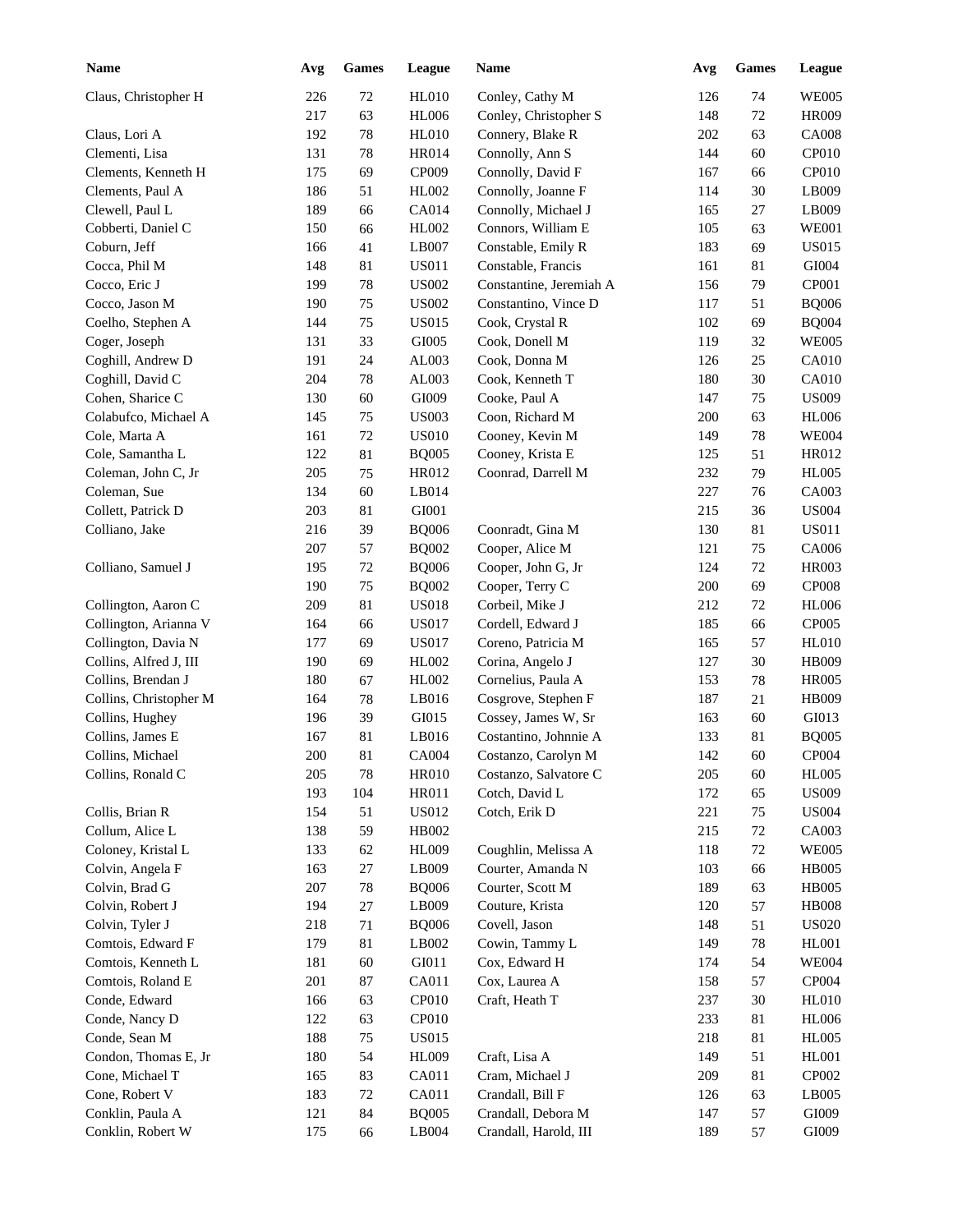| <b>Name</b>           | Avg | <b>Games</b> | <b>League</b>         | <b>Name</b>              | Avg | <b>Games</b> | League       |
|-----------------------|-----|--------------|-----------------------|--------------------------|-----|--------------|--------------|
| Crandall, Harry J, Jr | 207 | 84           | <b>BQ003</b>          | Czesnik, Andrew W        | 151 | 75           | GI002        |
| Crandall, Jennie M    | 100 | 57           | LB005                 | Daigle, Cary J           | 185 | 33           | CP012        |
| Crandall, Melissa A   | 126 | 63           | LB005                 | Daigneault, James M      | 192 | 81           | GI012        |
| Crandall, Michael L   | 183 | 81           | <b>BQ003</b>          | Daigneault, John A       | 207 | 74           | <b>HB004</b> |
| Crawford, Mary E      | 147 | 33           | CP012                 | Daigneault, Margaret A   | 149 | 24           | <b>CA010</b> |
| Crawford, Richard     | 174 | 36           | CP012                 | Daigneault, Nicholas J   | 220 | 78           | CA004        |
| Crawmer, Arthur W     | 150 | 66           | AL007                 |                          | 210 | 24           | <b>CA010</b> |
| Crawmer, Sonia M      | 96  | 54           | AL007                 |                          | 210 | 67           | CA003        |
| Crego, Don R          | 189 | 78           | CP001                 |                          | 200 | 56           | GI001        |
| Crier, Barbara J      | 100 | 79           | AL005                 | Daigneault, Robert A, Jr | 226 | 78           | CA003        |
| Crier, David W        | 211 | 45           | <b>HB005</b>          |                          | 223 | 81           | <b>US004</b> |
|                       | 196 | 78           | <b>HL006</b>          | Daigneault, Robert A, Sr | 208 | 81           | <b>HL005</b> |
| Critelli, Justin D    | 195 | 51           | CP004                 |                          | 200 | 30           | <b>CA010</b> |
| Crompton, Daniel J    | 140 | 69           | AL002                 | Daley, Carol D           | 131 | 42           | CP003        |
| Cropsey, Merritt      | 165 | 63           | <b>HR016</b>          | Daley, Paul M            | 151 | 69           | <b>HR016</b> |
| Cross, John P         | 187 | 60           | <b>BQ001</b>          | Daley, Robert C          | 161 | 39           | CP003        |
| Crouse, Justin D      | 115 | 60           | <b>US010</b>          | Dalheim, Linda C         | 127 | 78           | <b>HL003</b> |
| Crowe, Ronald E       | 148 | 30           | <b>HR007</b>          | D'Aloia, Angelo J        | 179 | 81           | HL011        |
| Crucetti, Necia M     | 133 | 72           | <b>BQ005</b>          |                          | 166 | 75           | CP001        |
| Crucetti, Paul G      | 163 | 75           | <b>WE002</b>          |                          | 155 | 30           | <b>HL005</b> |
| Crucetti, William     | 183 | 72           | <b>WE004</b>          | D'Aloia, Peggy E         | 153 | 81           | HL011        |
| Cruises, Ann          | 94  | 63           | GI013                 | Dalpe, Leo P, Jr         | 182 | 81           | <b>CP008</b> |
| Cruver, Richard D     | 168 | 72           | CP017                 | D'Ambiosio, Joseph C     | 131 | 60           | LB001        |
| Cudemo, Charles N, Jr | 151 | 54           | HR012                 | Dan, Sherri L            | 122 | 66           | LB017        |
| Cudemo, Nick C        | 178 | 63           | HR012                 | Danbury, Chris S         | 166 | 57           | <b>US006</b> |
| Culihan, Linda        | 137 | $78\,$       | <b>WE003</b>          | Danbury, Jane            | 143 | 57           | <b>US006</b> |
|                       | 164 |              |                       | Dane, John A             |     |              |              |
| Cummings, Howard      | 198 | 60<br>57     | CA014<br><b>CA001</b> |                          | 214 | 78           | <b>BQ002</b> |
| Cummings, Jeremy P    |     |              |                       | Danei, A. Gus            | 144 | 63           | GI013        |
|                       | 198 | 81           | <b>US014</b>          | Danforth, Kenneth J      | 155 | $77\,$       | CP017        |
| Cummings, Theresa M   | 138 | 71           | CP013                 | Danzy, Robert, Jr        | 213 | $81\,$       | <b>HB001</b> |
| Cummings, William H   | 201 | 84           | CP002                 | Daugherty, Louise        | 123 | 54           | <b>CP007</b> |
| Cunningham, Joe F     | 184 | 75           | LB004                 | Daurio, Crystal          | 130 | 84           | CP006        |
| Cunningham, Thomas A  | 179 | 57           | <b>US008</b>          | Daurio, Eric S           | 164 | 87           | CP006        |
| Curran, Gerard        | 210 | 63           | <b>HB001</b>          | Daurio, Jan Michael      | 149 | 69           | CP006        |
|                       | 204 | 72           | <b>US004</b>          | Daurio, MaryBeth         | 130 | 84           | CP006        |
| Curtis, Dale R        | 184 | $78\,$       | ${\rm G}I012$         | Davendonis, Paul J       | 191 | $72\,$       | <b>BQ002</b> |
| Curtis, Janet M       | 137 | 27           | CA007                 | Davis, Catherine C       | 126 | 63           | HR016        |
| Curtis, Jean          | 152 | 60           | <b>US009</b>          | Davis, Edward F          | 170 | 69           | AL003        |
|                       | 148 | 66           | <b>US013</b>          | Davis, Keith J           | 127 | 30           | <b>HR016</b> |
| Curtis, Patience C    | 129 | 75           | <b>US010</b>          | Davis, Kyle A            | 151 | 45           | HR015        |
| Curtis, Sully M       | 138 | $45\,$       | HB009                 | Davis, Ray H             | 149 | $78\,$       | LB004        |
| Curtis, Terry L       | 189 | $72\,$       | <b>US005</b>          | Davis, Robert J          | 197 | 74           | <b>HL005</b> |
|                       | 186 | $78\,$       | <b>US008</b>          | Davis, Robert M          | 165 | 69           | CP008        |
|                       | 177 | $72\,$       | <b>US018</b>          | Davis, Stephen M         | 172 | 81           | <b>US014</b> |
| Cusack, Christopher J | 119 | 24           | CP012                 | Dawson, Denise G         | 167 | 78           | HR012        |
| Cusack, Joann U       | 121 | 61           | <b>US014</b>          | Day, Angel               | 169 | 27           | <b>BQ005</b> |
| Cusack, Jody A        | 111 | $70\,$       | <b>US014</b>          | Day, Robert W            | 189 | $72\,$       | <b>BQ003</b> |
| Cusack, Patrick M     | 154 | $78\,$       | <b>US014</b>          | Day, Rory C              | 195 | 84           | <b>BQ003</b> |
| Cushine, Todd         | 176 | 63           | <b>US012</b>          | De Fruscio, Scott A      | 200 | 80           | CA011        |
| Cuva, Fred J, Jr      | 177 | $72\,$       | CP009                 | De Fruscio, Scott A, Jr  | 208 | 60           | CA011        |
| Cuva, Fred J, Sr      | 119 | $78\,$       | CP009                 | De Genero, Angelo T      | 185 | 81           | <b>HR005</b> |
| Cuva, Gladys E        | 124 | 51           | CP009                 |                          | 180 | 81           | HR015        |
| Cuzmanov, Stacy       | 109 | $77\,$       | CP006                 | De Genero, Dave          | 196 | 78           | <b>HR005</b> |
| Czajkowski, Kyle W    | 141 | $72\,$       | <b>HL010</b>          | De Giorgio, Lori A       | 167 | 69           | AL007        |
| Czamara, Ann M        | 130 | $78\,$       | <b>HB008</b>          | De Groodt, Keith A       | 193 | 69           | LB002        |
| Czech, Matthew P      | 219 | 69           | LB008                 | De Lair, Carolanne       | 124 | 62           | <b>HR003</b> |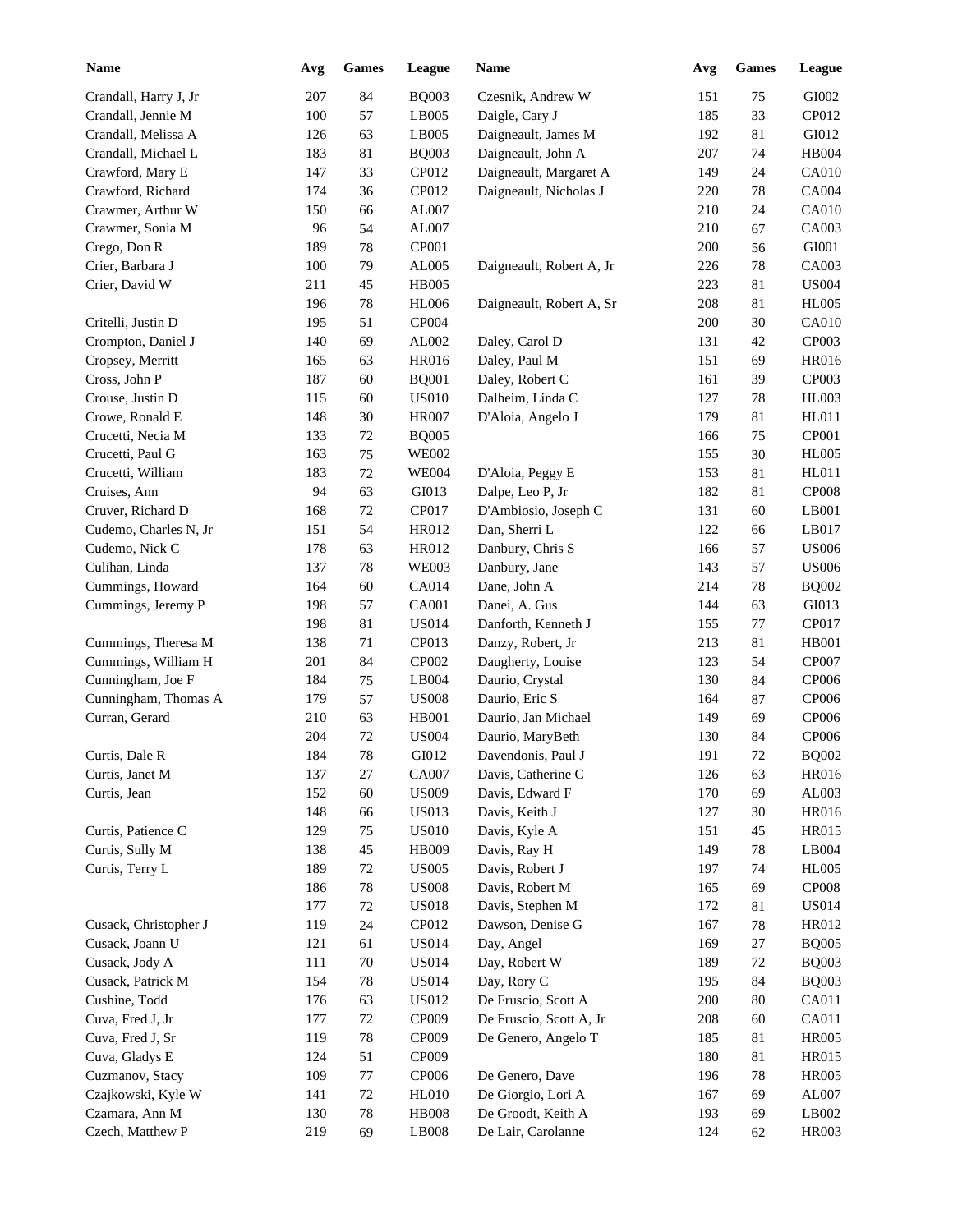| <b>Name</b>             | Avg | <b>Games</b> | League       | Name                  | Avg | Games | League        |
|-------------------------|-----|--------------|--------------|-----------------------|-----|-------|---------------|
| De Lollo, Jodi M        | 132 | 66           | <b>HL007</b> | DeVoe, Alan T         | 170 | 51    | CP011         |
| De Long, Julie C        | 133 | 78           | LB012        | Devoe, Connor J       | 144 | 54    | CP010         |
| De Marco, Wendy M       | 152 | 68           | <b>HL007</b> | DeVoe, Craig W        | 202 | 23    | CP011         |
| De Mento, James J       | 176 | 78           | GI003        | DeVoe, Danielle M     | 206 | 84    | CP002         |
| De Midio, Vincent J     | 162 | 66           | GI003        |                       | 199 | 60    | CP010         |
| De Witt, Olin D, Jr     | 145 | 78           | <b>HR010</b> | DeVoe, James W        | 199 | 78    | CP011         |
| Dean, Frank J           | 114 | 66           | <b>WE003</b> | DeVoe, Lawrence W     | 160 | 70    | CP011         |
| Dean, Jean A            | 104 | 72           | <b>WE003</b> | DeVoe, Ronald G       | 207 | 84    | CP002         |
| Debell, Chester O       | 166 | 69           | <b>CA014</b> |                       | 202 | 69    | CP010         |
| DeCitise, Charles P, Jr | 203 | 57           | HB012        |                       | 197 | 75    | <b>CP008</b>  |
| Decker, James E         | 180 | 66           | <b>BQ006</b> | DeVoe, Stephen        | 182 | 45    | CP010         |
| Decker, Patrick A       | 180 | 78           | CP011        | Deyoe, Amanda R       | 172 | 75    | <b>BQ004</b>  |
| Decresenzo, Maria D     | 133 | 24           | <b>US020</b> |                       | 169 | 66    | <b>BQ001</b>  |
| Deere, Christina J      | 127 | 72           | <b>US010</b> | Di Giulio, David M    | 203 | 75    | LB004         |
| Deere, David L          | 167 | 60           | <b>US010</b> | Di Novo, Adam T       | 210 | 78    | <b>CA004</b>  |
| Deere, Destini          | 135 | 72           | <b>US010</b> | Di Nuzzo, Gene        | 208 | 108   | LB006         |
| Deere, Mary C           | 156 | 72           | <b>US010</b> | Di Nuzzo, Janice      | 148 | 72    | HB002         |
|                         | 147 | 78           | GI007        | Di Nuzzo, Robert F    | 213 | 24    | CA003         |
| Deerfield, Robert       | 155 | 75           | <b>HR016</b> | Diamond, Emilie R     | 115 | 33    | <b>HR007</b>  |
| Deerfield, Thomasine    | 140 | 75           | <b>HR016</b> | DiBacco, Brittney A   | 125 | 69    | LB017         |
| Degiovine, Ian E        | 118 | 33           | LB009        | DiBell, Thomas R      | 212 | 81    | <b>US004</b>  |
| Delaney, James A        | 181 | 48           | HL011        | Dickinson, Andrew J   | 193 | 54    | <b>US012</b>  |
| Delaney, Robin A        | 115 | 45           | HL011        | Dickinson, Thomas D   | 181 | 38    | <b>HB009</b>  |
| Delano, Sophie M        | 139 | 78           | HL007        | Diehl, Jessica        | 120 | 39    | HR012         |
| Delap, Nathan D         | 154 | 42           | <b>US005</b> | Dietlein, Richard A   | 181 | 72    | LB004         |
| Delefano, Jeffery       | 106 | 60           | CP010        | Dietz, Francis T      | 177 | 78    | CP005         |
| Delse, Frank H          | 138 | 66           | GI013        | Dietz, Jane L         | 163 | 78    | CP009         |
| DeMania, Jeffery        | 195 | 78           | CP006        |                       | 162 | 78    | CP005         |
| DeMarco, Anthony J      | 208 | 75           | HL002        | DiFabio, Peter        | 87  | 75    | <b>WE004</b>  |
| DeMars, Randy           | 167 | 21           | HB012        | Diiorio, Jen          | 140 | 75    | <b>HR005</b>  |
| Demartino, Joel H       | 168 | 72           | CP001        | DiMura, Paul M        | 157 | 63    | GI013         |
| DeMartino, Michael J    | 206 | 87           | CP002        | Dingley, Diane T      | 133 | 77    | <b>HL009</b>  |
| Demers, David J         | 198 | 78           | <b>US003</b> | Disque, Mary Beth     | 142 | 66    | LB005         |
| Demetros, Robert E, Jr  | 197 | 42           | AL003        | Dobert, Christopher J | 174 | 69    | <b>HB005</b>  |
| Dempsey, Ian T          | 133 | 63           | GI004        | Dobert, Daniel M      | 145 | 84    | <b>HR006</b>  |
| Denison, Lester E       | 158 | $81\,$       | <b>US002</b> | Dobert, Mary E        | 166 | 84    | <b>HR006</b>  |
| Denue, Diane Marie      | 159 | 79           | <b>WE005</b> | Dobransky, John S     | 163 | 45    | HR012         |
| Denue, Susan L          | 123 | 81           | <b>WE005</b> | Dobransky, Linda J    | 150 | 42    | HR012         |
| Denue, Thomas R         | 189 | 69           | <b>WE004</b> | Dodge, Charles M      | 163 | 81    | <b>HR010</b>  |
| Deo, Debra J            | 104 | 24           | CA010        | Dodge, Jeremy J       | 181 | 66    | <b>HR010</b>  |
| Derocher, Joseph A, Jr  | 212 | $30\,$       | CA003        | Dolan, Donna L        | 134 | 66    | GI010         |
|                         | 207 | 36           | <b>US004</b> | Dolan, Dorinda A      | 159 | 83    | AL002         |
| DeRusso, Vincent J      | 159 | 66           | LB011        | Dolan, John J         | 184 | 81    | <b>US003</b>  |
| DeSain, Douglas J       | 168 | 66           | CP001        | Dolan, Rose           | 98  | 24    | GI010         |
| Desautels, Brandon K    | 142 | 78           | CP017        | Dolan, Shannon M      | 117 | 57    | GI010         |
| Desautels, Kenneth M    | 164 | 69           | CP017        | Dolan, William T, III | 198 | 60    | ${\rm G}I010$ |
| Desautels, Kevin M      | 151 | 21           | CP017        | Dolder, Josephine     | 134 | 81    | <b>WE005</b>  |
| Desautels, Mark K       | 152 | 79           | CP017        | Dolny, John A         | 202 | 108   | LB006         |
| DeSeve, Joseph E, Jr    | 156 | $84\,$       | HR012        | Donahue, Mary E       | 140 | 27    | LB009         |
| Desnoyers, Shawn E      | 202 | 81           | CA004        | Donlan, Willaim T, Jr | 142 | 54    | GI010         |
|                         | 192 | 78           | <b>US004</b> | Donnelly, John J, Sr  | 202 |       | AL006         |
|                         |     |              |              |                       |     | 61    | AL001         |
| Desso, Debra J          | 141 | 69           | HR012        | Donohue, John E       | 135 | 71    | AL001         |
| Deuel, Louis R          | 201 | 81           | HR015        | Donohue, Joseph F, Sr | 139 | 69    |               |
| Deuel, Michele M        | 167 | 69           | <b>WE005</b> | Dooley, E. John       | 203 | 66    | GI001         |
| Devaren, Paul M         | 193 | 81           | <b>US004</b> | Doremus, Albert F     | 149 | 72    | <b>WE004</b>  |
| Devery, Phyllis         | 119 | 66           | <b>HR008</b> | Doriski, Allene       | 188 | 81    | CA009         |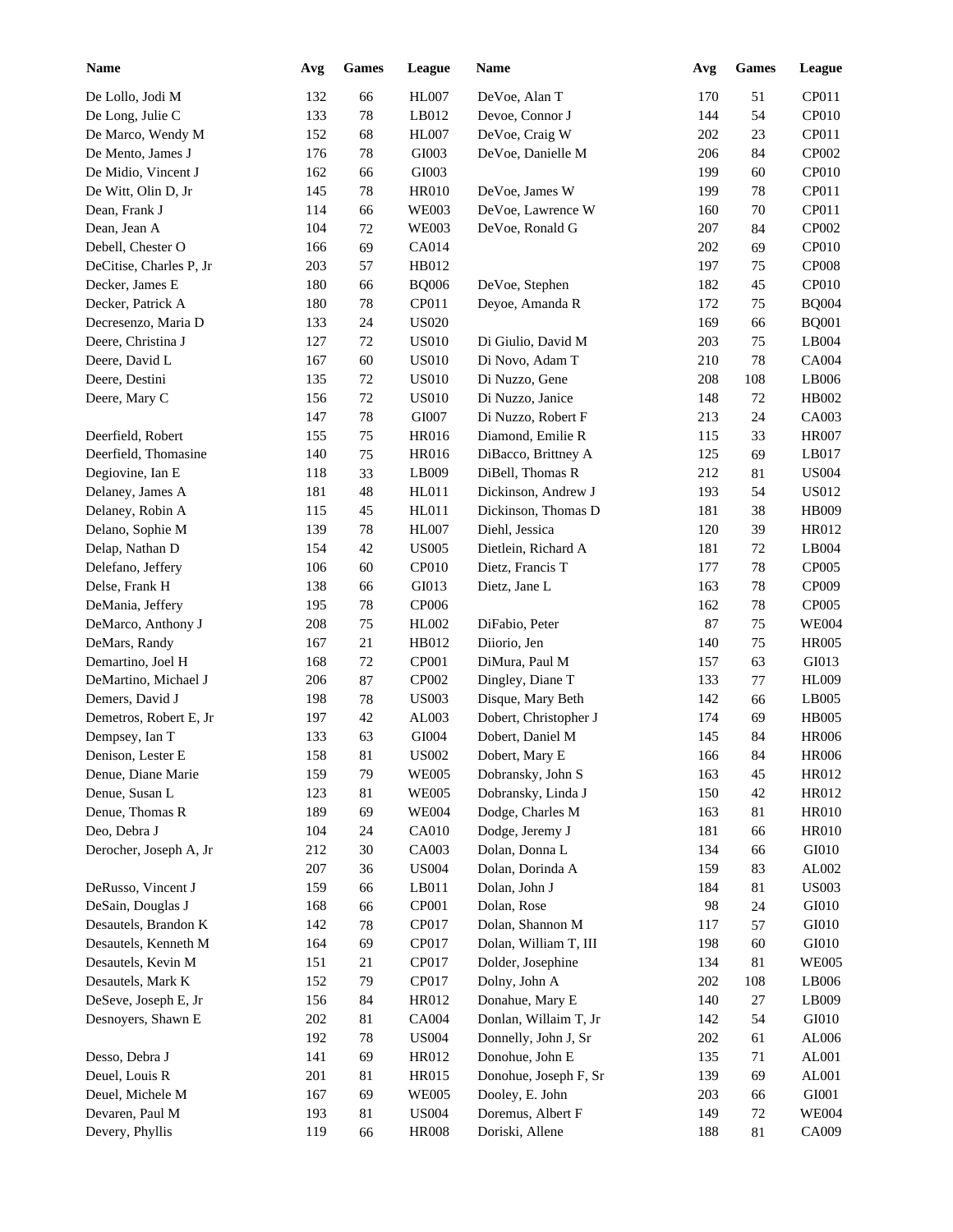| <b>Name</b>            | Avg | Games  | League       | Name                  | Avg | <b>Games</b> | League       |
|------------------------|-----|--------|--------------|-----------------------|-----|--------------|--------------|
|                        | 182 | 91     | GI006        | Dupont, Susan J       | 135 | 75           | <b>US007</b> |
| Dorman, Phillip T      | 183 | 78     | <b>BQ006</b> | Dupont, Susan J       | 139 | 60           | CP010        |
| Dorstek, Henry A       | 207 | 81     | <b>US004</b> | Duquette, Homer E     | 117 | 66           | CA006        |
| Doty, James A, Jr      | 207 | 78     | <b>HL006</b> | Durfee, Janice        | 178 | 78           | GI007        |
| Dougherty, Pete        | 208 | 72     | CP002        | Durivage, Arthur E    | 165 | 63           | AL001        |
| Doughney, Edward J     | 167 | 53     | GI001        | Durivage, Joanne I    | 167 | 100          | GI006        |
| Douglas, Derek A       | 177 | 38     | GI001        | Durivage, Nicole M    | 101 | 36           | HR012        |
| Douglas, Lester H, III | 208 | 74     | GI001        | Durkin, James M       | 198 | 78           | <b>HB010</b> |
| Douglas, Lester H, IV  | 202 | 52     | GI001        |                       | 193 | $77\,$       | HB013        |
| Dowd, Jerry F          | 144 | 75     | <b>HR016</b> | Durnberg, Chris S     | 117 | 32           | CP012        |
| Dowd, Joseph P         | 205 | $78\,$ | HB011        | Durnberg, James A     | 200 | 29           | CP012        |
| Dowd, Rosemary         | 117 | 72     | <b>HR016</b> | Durnberg, Ryan J      | 185 | 35           | CP012        |
| Downey, Holly E        | 127 | $78\,$ | <b>BQ005</b> | Durr, Monchello D     | 194 | 53           | <b>US018</b> |
| Doyle, Mike            | 159 | 60     | <b>CP010</b> | Dushane, David J, Jr  | 182 | 72           | AL007        |
| Doyle, Warren F        | 184 | 78     | LB017        | Dushane, David J, Sr  | 150 | 70           | AL007        |
| Dozois, Raymond        | 168 | $75\,$ | CP010        | Dushane, Tammy L      | 156 | 69           | AL007        |
| Dragon, Elaine M       | 137 | $75\,$ | GI008        | Dutcher, Cindy T      | 142 | 69           | LB011        |
| Dragon, Michelle M     | 174 | 57     | GI008        | Dutcher, James R      | 202 | 65           | <b>HR006</b> |
| Dragon, Scott          |     |        | GI008        |                       | 155 |              | CP005        |
|                        | 185 | $75\,$ |              | Dvorak, Robert V      |     | 78           |              |
| Dragon, Wayne W, Sr    | 154 | $27\,$ | GI008        | Dyer, Charles F, Jr   | 185 | 63           | <b>HL006</b> |
| Dragonette, Angelo     | 154 | 69     | HL002        | Dynko, Michael D      | 199 | 52           | <b>CA008</b> |
| Dragt, Dwayne D        | 198 | 75     | <b>HL009</b> | Dzembo, Mary J        | 147 | 66           | <b>HR008</b> |
|                        | 195 | 81     | <b>HL010</b> | Eaton, Michael E      | 216 | 81           | <b>HL005</b> |
| Dragt, Michele M       | 189 | 75     | <b>HL009</b> |                       | 212 | 84           | CP002        |
|                        | 187 | 81     | <b>HL010</b> | Eaton, William E      | 212 | 78           | CA003        |
| Drake, Richard W       | 140 | 51     | CP017        | Edwards, Haywood, Jr  | 156 | 78           | <b>US008</b> |
| Drescher, John C, Sr   | 141 | 66     | <b>CP008</b> | Edwards, Roger H      | 153 | 78           | LB004        |
| Drescher, John J, Jr   | 164 | $72\,$ | <b>CP008</b> | Eidelbus, Stephen R   | 180 | 60           | LB007        |
| Driggers, Clyde J      | 200 | 48     | <b>HL006</b> | Einbinder, Eric B     | 197 | 60           | LB007        |
| Drobneck, Carol A      | 189 | 81     | CA013        | Ekmalian, John A      | 164 | 60           | GI002        |
| Drobneck, David J      | 197 | 77     | CA013        | Ellett, George E      | 214 | 75           | CA004        |
| Drumm, James J         | 188 | 78     | LB004        |                       | 206 | 60           | CA011        |
| Drzymala, Peter S      | 150 | 75     | <b>WE001</b> | Ellett, Jason G       | 215 | 75           | <b>CA004</b> |
| Du Bray, Deborah       | 168 | 81     | <b>US014</b> | Ellinger, Mark E      | 190 | 66           | <b>CP008</b> |
| Du Bray, Michael W     | 175 | 72     | <b>US014</b> | Ellis, Jay            | 144 | 39           | CP012        |
| Duchowny, Luke S       | 174 | $78\,$ | <b>US014</b> | Ellis, Mary Jane      | 153 | 75           | CA006        |
| Duda, Stanley P        | 196 | 75     | HR015        | Ellison, John A       | 214 | 78           | <b>HL006</b> |
| Duesler, Matt          | 149 | 57     | HL002        |                       | 199 | 69           | HL002        |
| Dufek, Florence J      | 193 | 69     | <b>HL007</b> | Ellison, Nancy J      | 167 | 75           | HL009        |
| Duff, Robert A         | 179 | 72     | CP001        | Ellott, Sean M        | 188 | 51           | LB007        |
| Dufresne, David E      | 143 | 63     | CA014        | Ely, Paul F           | 189 | 78           | HR015        |
| Dufresne, Gary J       | 150 | 63     | <b>US012</b> | Ely, Tina M           | 157 | 75           | <b>BQ004</b> |
| Dumas, Paul G          | 222 | 75     | HB001        | Ely, Trevor W         | 190 | 75           | <b>BQ004</b> |
| Dumas, Paul G, Jr      | 194 | 84     | HB001        |                       | 189 | 66           | <b>BQ002</b> |
| Duncan, Charles W      | 170 | 69     | <b>CA008</b> | Emanatian, Anthony P  | 199 | 78           | <b>US004</b> |
|                        | 165 | 33     | CA010        | Enfield, Ken F        | 140 | 58           | CP011        |
| Duncan, Kirk E         | 181 | 60     | HB003        | Enfield, Ronald M     | 184 | 69           | CP011        |
| Duncan, Mandy M        | 176 | 75     | CA007        | Engle, Frances E      | 114 | 71           | HR013        |
|                        | 175 | $30\,$ | CA010        | English, Arthur J, Jr | 188 | 63           | <b>BQ006</b> |
| Duncan, Matthew, III   | 208 | 72     | CA004        | English, Theresa M    | 107 | 69           | HB002        |
|                        | 195 | 26     | CA010        | Eno, Carlton P        |     | 78           | GI014        |
|                        |     |        |              |                       | 194 |              |              |
| Duncan, Penny          | 158 | 63     | <b>US009</b> | Eriksen, David P      | 158 | 78           | <b>BQ002</b> |
| Dunn, Debra            | 76  | 47     | LB012        | Erno, Raymond J       | 199 | 57           | <b>HL005</b> |
| Dunn, Warren C         | 208 | 108    | LB006        |                       | 182 | 74           | CP002        |
| Dunn, William G, III   | 202 | 75     | CA003        | Erno, Robert J, Sr    | 209 | 87           | CP002        |
| Dupont, Robert P       | 151 | 72     | CP010        | Espey, Crystal W      | 135 | 30           | CP012        |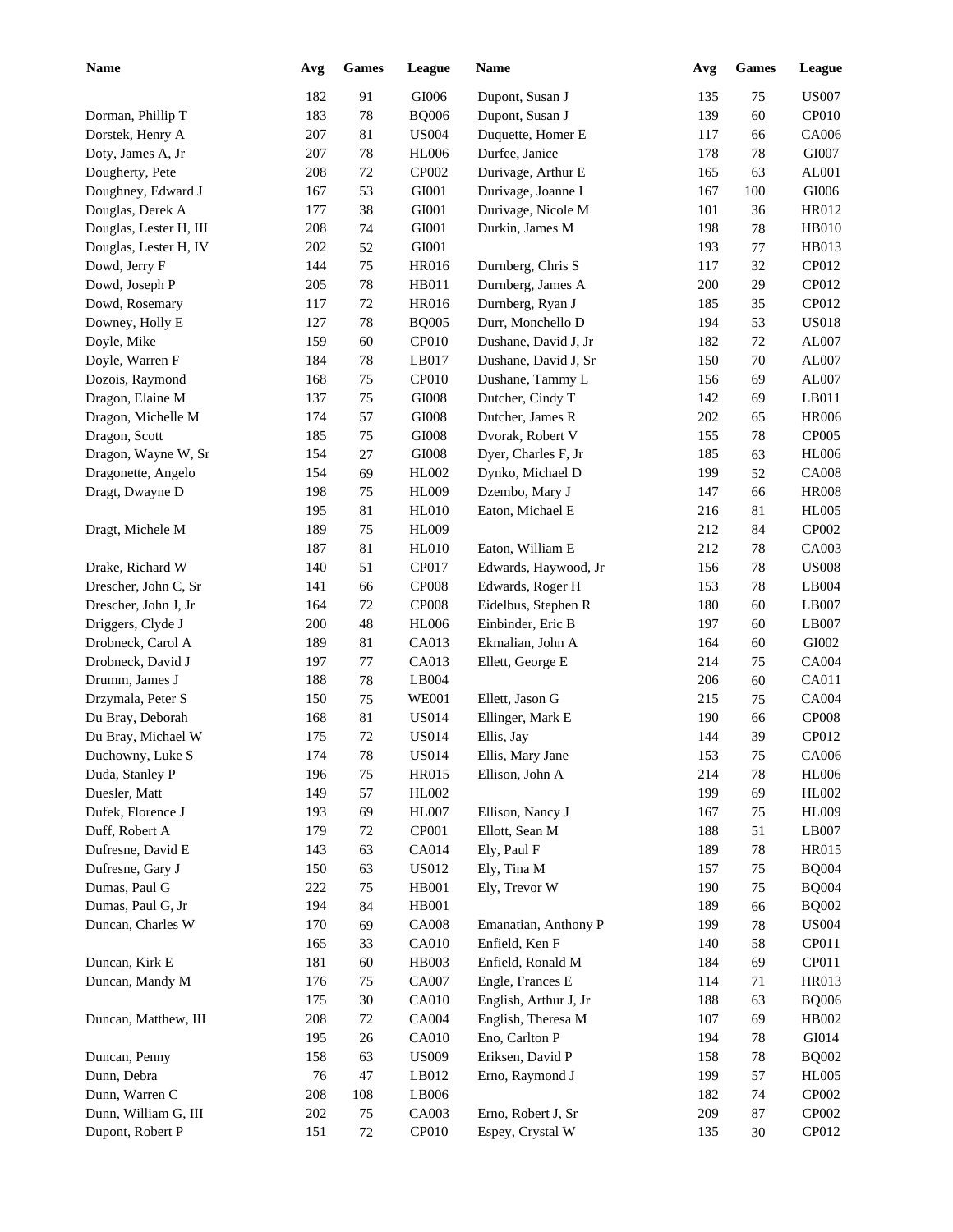| <b>Name</b>               | Avg | <b>Games</b> | League        | Name                   | Avg | <b>Games</b> | League       |
|---------------------------|-----|--------------|---------------|------------------------|-----|--------------|--------------|
| Essegian, Martha L        | 98  | $\sqrt{48}$  | HR013         | Filuta, Jennifer A     | 184 | 63           | <b>HR004</b> |
| Evans, Brian A            | 164 | 75           | LB011         | Filuta, John M         | 195 | 84           | AL005        |
| Evans, John P             | 163 | 69           | <b>HR001</b>  | Filuta, Mike J         | 220 | 75           | <b>HR001</b> |
| Evans, Laura C            | 121 | $78\,$       | HR002         | Finch, Justin M        | 187 | 69           | LB014        |
| Evans, Raymond E          | 207 | $75\,$       | <b>US004</b>  | Finch, Linda L         | 144 | 75           | LB010        |
| Evans, Robert J, Jr       | 204 | $78\,$       | <b>HL005</b>  | Fink, Carol            | 118 | 54           | <b>US007</b> |
| Evans, Stephen            | 114 | 75           | LB004         | Fisher, Ashley K       | 109 | 60           | <b>US009</b> |
| Evans, Valerie J          | 112 | 75           | <b>US017</b>  | Fisher, Downey Jay     | 143 | 66           | AL003        |
| Everson, Philip G         | 188 | 78           | <b>CP008</b>  | Fisher, Janis          | 146 | 33           | HR016        |
|                           |     |              |               |                        |     |              |              |
| Every, John               | 143 | 69           | <b>HR005</b>  | Fisher, Joshua K       | 185 | 45           | <b>HR004</b> |
| Ewing, Shannon R          | 138 | 78           | <b>BQ005</b>  |                        | 177 | 75           | <b>HR010</b> |
| Face, Barbara C           | 139 | 84           | CP016         | Fisher, Paul F         | 158 | 27           | HR016        |
| Face, William L           | 130 | 75           | CP016         | Fisher, William D      | 165 | 70           | HB011        |
| Facteau, Karl F           | 174 | 66           | AL007         | Fisher, William R      | 162 | 70           | <b>HR010</b> |
| Falasco, James J, Jr      | 200 | 78           | GI004         | Fitch, Madeline M      | 156 | 54           | <b>US017</b> |
| Falasco, James J, Sr      | 133 | 72           | GI004         | Fitch, Mark S          | 211 | 72           | GI015        |
| Falasco, Joseph M         | 170 | 81           | GI004         | Fitch, Praphai T       | 211 | 78           | <b>HL001</b> |
| Falato, James J           | 194 | 78           | CA014         |                        | 210 | 80           | <b>HL007</b> |
| Falco, Christian          | 125 | 63           | CP006         |                        | 210 | 84           | <b>HL009</b> |
| Falkenberg, Karey L       | 136 | 96           | CP014         | Fitzgerald, Barbara E  | 129 | 63           | GI013        |
| Fanning, Paul A           | 196 | 73           | CP010         | Fitzgerald, Nicholas J | 178 | 57           | <b>HB005</b> |
| Fargione, Vincent A       | 190 | 57           | LB007         | Fitzpatrick, John M    | 194 | 69           | GI011        |
| Farinaccio, Michael J, Sr | 184 | 36           | CP012         | Fitzpatrick, Stephen J | 198 | 72           | CA011        |
| Farinaccio, Rita J        | 133 | 36           | CP012         | Fitzpatrick, Tracy A   | 135 | 72           | AL007        |
| Farley, Timothy D         | 195 | 75           | <b>HR001</b>  | Fitzpatrick, William   | 170 | 42           | <b>WE004</b> |
| Farley, Tracy L           | 116 | 63           | HR012         | FitzPatrick, William J | 212 | 84           | CA011        |
| Farmer, Douglas R         | 202 | 42           | <b>US020</b>  |                        | 207 | 78           | CA004        |
| Faroni, Michael J         | 122 | 75           | HB011         | Fitzsimmons, Donna     | 178 | 57           | <b>HB005</b> |
| Farr, Rex                 | 155 |              | <b>CP006</b>  |                        | 171 | 75           | <b>US009</b> |
|                           |     | 80           |               |                        |     |              |              |
| Farrell, Suzanne E        | 122 | 81           | <b>BQ005</b>  | Fitzsimmons, Michael H | 187 | 27           | <b>US009</b> |
| Favreau, Brien R          | 194 | 51           | GI003         |                        | 182 | 75           | <b>HB005</b> |
| Fecura, Jason M           | 223 | 68           | CA014         | Fitzsimmons, Walter J  | 220 | 78           | <b>BQ003</b> |
|                           | 212 | 67           | <b>CP008</b>  | Flanigan, Bryon P      | 202 | 72           | <b>US003</b> |
| Fecura, Robert E, Jr      | 191 | 63           | GI003         | Flint, Brenda L        | 115 | 68           | <b>WE005</b> |
| Fecura, Robert E, Sr      | 162 | 42           | <b>CA008</b>  | Flowers, Matthew, Jr   | 203 | 75           | <b>US018</b> |
| Fedden, Chris M           | 224 | 104          | LB006         | Flynn, Maureen V       | 132 | 81           | CP009        |
| Fedler, Condon W          | 181 | 69           | <b>BQ001</b>  | Fogarty, Peter R       | 191 | 69           | <b>HB004</b> |
| Fedorchak, Kathy R        | 136 | 26           | <b>HL008</b>  | Fogarty, Timothy J     | 167 | 72           | <b>HB004</b> |
| Fedorchak, Thomas M       | 199 | 33           | <b>HL008</b>  | Foland, Deborah A      | 124 | 81           | CP004        |
|                           | 197 | 78           | CP017         | Foland, Steven E       | 157 | 48           | <b>CP004</b> |
|                           | 189 | 45           | CP009         | Foley, Annette         | 144 | 60           | <b>HR002</b> |
| Fehily, Angela R          | 160 | 60           | <b>HL007</b>  | Foley, Michael R       | 170 | 69           | <b>US011</b> |
| Feiden, John K            | 213 | 78           | HB004         | Follett, Michael J     | 162 | 72           | GI002        |
| Feiden, Kenneth J, Jr     | 179 | 57           | ${\rm AL008}$ | Fonda, Kenneth R, Jr   | 196 | 75           | HB004        |
| Felitti, Joseph P         | 201 | 42           | HB009         | Foote, Jeff M          | 151 | 81           | <b>HL003</b> |
| Felitti, Nicloe M         | 100 | $42\,$       | HB009         | Foote, Marianne        | 117 | 75           | <b>HL003</b> |
| Feltt, AnneMarie          | 136 | 78           | LB017         | Forbes, Robert A       | 214 | 81           | <b>CP008</b> |
| Fera, Michele             | 149 | 78           | LB010         |                        | 206 | 87           | CP002        |
| Ferrand, Catherlne A      | 97  | 24           | CA010         | Forbes, Steven C, Jr   | 230 | 51           | <b>HL009</b> |
| Ferraro, Joan             | 140 | 75           | CP013         |                        | 219 | 87           | CP002        |
| Ferris, Kyle              | 163 | 60           | <b>HB008</b>  |                        | 214 | $75\,$       | <b>CP008</b> |
| Fields, Leighann          | 102 | 21           | <b>US011</b>  | Ford, Amanda R         | 107 | 36           | CP012        |
|                           |     |              |               | Ford, John G           |     |              | CP012        |
| Fifield, Craig S          | 182 | 45           | <b>BQ004</b>  |                        | 128 | 39           |              |
|                           | 174 | 66           | <b>BQ001</b>  | Ford, Thomas E, Jr     | 166 | 36           | CP012        |
| Fifield, Gene P           | 168 | 27           | <b>BQ001</b>  | Forner, Jane E         | 148 | 59           | <b>US006</b> |
| Filuta, Anne M            | 126 | 84           | AL005         | Forte, Laura M         | 151 | $72\,$       | <b>US009</b> |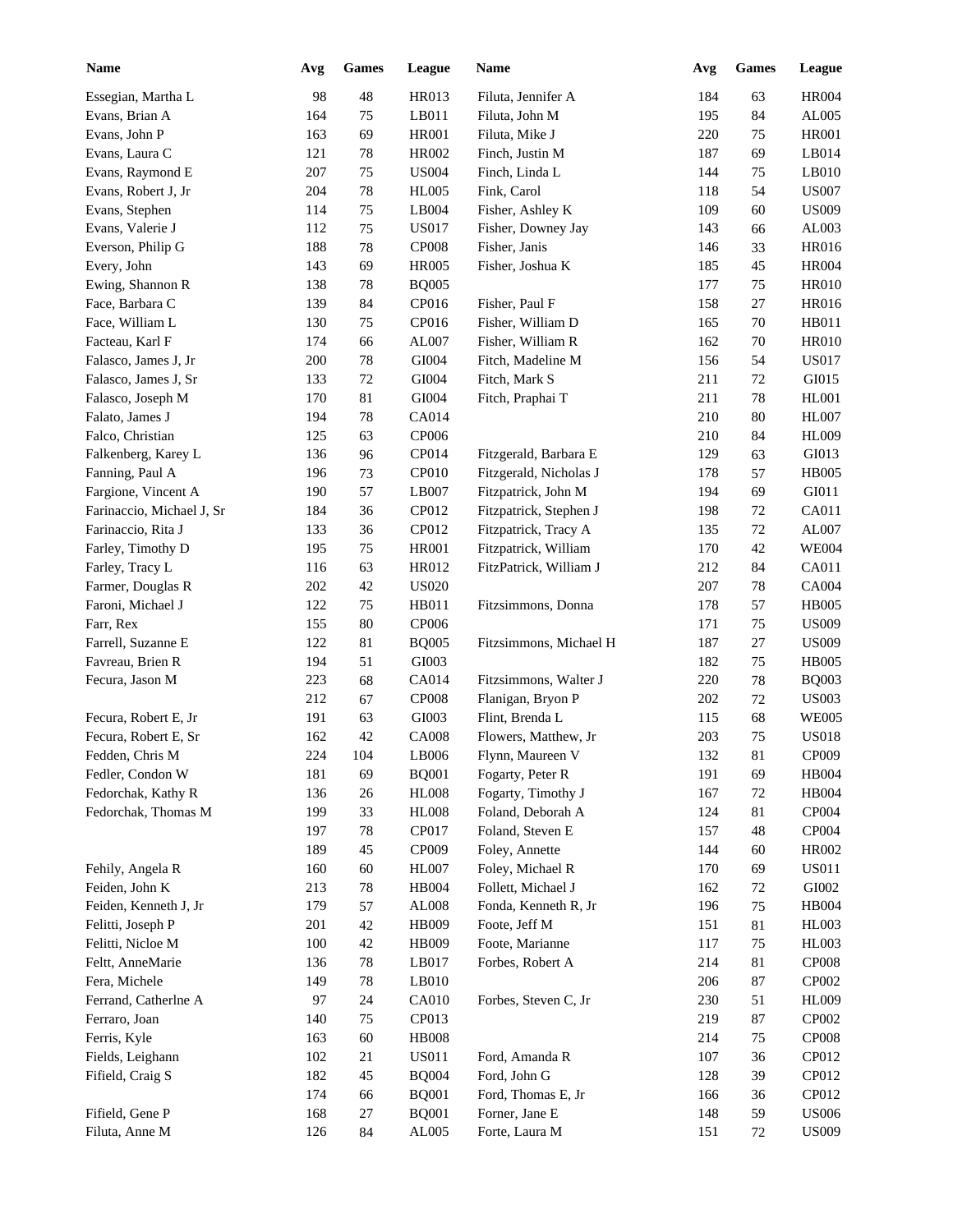| <b>Name</b>           | Avg | <b>Games</b> | League       | Name                       | Avg | <b>Games</b> | League                       |
|-----------------------|-----|--------------|--------------|----------------------------|-----|--------------|------------------------------|
| Foster, Daniel P      | 188 | 51           | <b>US010</b> | Gaddy, Vanessa D           | 96  | 75           | GI005                        |
| Foster, Marybeth      | 142 | $42\,$       | <b>HB009</b> | Gaedje, John W             | 157 | 84           | CP015                        |
| Foster, Shelby L      | 123 | 75           | <b>US010</b> | Gaetano, Michael L         | 210 | 76           | <b>HL005</b>                 |
| Foster, William E     | 120 | 27           | <b>HB009</b> | Gaffney, Andrea C          | 164 | 63           | CP013                        |
| Foucher, Andre F      | 184 | 69           | CA015        | Gagliardi, Nichola W       | 174 | 104          | <b>HR011</b>                 |
| Foulks, Robert L      | 174 | 66           | <b>US009</b> | Gagliardi, Tammy T         | 152 | 67           | <b>HR014</b>                 |
| Fountaine, Mary Alice | 146 | $78\,$       | HL001        | Gagnon, Edward             | 128 | 43           | <b>HL003</b>                 |
| Fountaine, Theodore J | 130 | 75           | CP011        | Gagnon, Gregg R            | 193 | 69           | AL008                        |
| Fournier, Gerald E    | 195 | $72\,$       | GI002        | Gaige, Carol L             | 153 | 75           | LB017                        |
|                       | 186 | 33           | <b>HR015</b> | Gaige, Christopher L       | 197 | 78           | LB017                        |
| Fournier, Jeffrey T   | 175 | $72\,$       | <b>HR015</b> | Gaige, Joyce M             | 158 | 75           | LB017                        |
| Fox, Brett W          | 129 | 33           | <b>CA010</b> | Gaige, Kevin J             | 204 | 69           | LB017                        |
| Fox, Thomas E         | 203 | 69           | <b>HB004</b> | Gailor, Tammy D            | 144 | 72           | CP013                        |
| Fox, Vince W          | 185 | 33           | GI002        | Galasso, Kimberly A        | 136 | 30           | <b>WE001</b>                 |
| Frament, Barbara      | 166 | 87           | CA011        | Galasso, Richard M         | 159 | 72           | <b>WE001</b>                 |
| Francis, Angie B      | 132 | 72           | GI005        | Galinski, David S          | 204 | 81           | LB016                        |
| Francis, Delores      | 130 | 75           | GI005        | Galinski, Scott C          | 177 | 81           | LB016                        |
| Francis, Desiree M    | 119 | 75           | GI005        | Galkiewicz, David E        | 154 | 48           | <b>WE001</b>                 |
| Francis, Lakisha R    | 146 | 75           | GI005        | Gallagher, Michael P       | 131 | 63           | CP016                        |
| Francis, Maryann R    | 123 | 51           | <b>HR014</b> | Galuski, Mary M            | 124 | 66           | <b>US009</b>                 |
| Franco, Anthony W     | 180 | 72           | GI004        | Garcia, Raul R             | 161 | 78           | <b>HL003</b>                 |
|                       | 172 | 72           | GI010        | Gardner, Gregg E           | 198 | 63           | <b>HR001</b>                 |
| Frank, Chris T        | 197 | 75           | <b>US003</b> | Gardner, Jean M            | 97  | 45           | AL007                        |
| Frazier, Earl         | 197 | 63           | GI015        | Gardner, Melissa A         | 117 | 75           | <b>BQ005</b>                 |
| Frederick, Ray C      | 162 | 51           | LB005        | Gardner, Ronald P          | 219 | 75           | <b>HB001</b>                 |
| Freeman, Bernice      | 120 | 66           | LB017        |                            | 217 | 78           | <b>HL005</b>                 |
| French, Charles W     | 201 | 78           | CP001        | Gardner, Shane G           | 143 | 54           | <b>HL010</b>                 |
| French, Darin P       | 175 | 80           | CP001        | Gardner, Sheila L          | 122 | 66           | CP005                        |
| Frenger, David M      | 179 | 72           | GI004        | Garhartt, Mark A           | 119 | 69           | LB017                        |
| Frenger, Henry L      | 177 | 69           | GI004        | Garland, Linda M           | 155 | 63           | <b>HL001</b>                 |
| Fronczek, Susan M     | 143 | 69           | HL001        | Garner, Antoinette M       | 125 | 55           | HR002                        |
| Frost, Stephen E      | 164 | 56           | CP001        | Garner, Walter R           | 112 | 84           | LB002                        |
| Frunaro, Kathryn M    | 149 | 78           | CP004        | Garrity, Christine R       | 154 | 66           | HR012                        |
| Fruscio, Carmen P     | 173 | $78\,$       | GI004        | Garrity, David P, Jr       | 153 | 66           | HR012                        |
| Frye, Cliff           | 207 | 75           | LB002        | Garrity, Matthew T         | 222 | 75           | CA003                        |
| Fryer, Candace M      | 150 | 45           | <b>US014</b> |                            | 219 | $78\,$       | <b>CA004</b>                 |
| Fryer, Christopher R  | 134 | 69           | CP005        | Garrity, Sharon            | 135 | 84           | <b>HB008</b>                 |
| Fuller, Jeffery A     | 202 | $30\,$       | <b>HR001</b> | Garrity, Thomas G, Jr      | 216 | 72           | CA003                        |
| Fuller, Michael R     | 199 | 78           | CP002        |                            | 216 | 81           | <b>HB001</b>                 |
| Funaro, Richard J     | 220 | 63           | <b>HL005</b> | Garry, Brian M             | 199 | 81           | <b>HL006</b>                 |
| Funicello, Amy        | 154 | $87\,$       | CP016        | Gartman, Tae M             | 165 | 51           | <b>US020</b>                 |
| Funiciello, Anthony J | 178 | 90           | CP016        |                            | 156 | 75           | CA002                        |
| Funiciello, Linda M   | 145 | $87\,$       | CP016        | Gaspie, Barbara M          | 147 | $72\,$       | <b>HL004</b>                 |
| Furlano, Joseph       | 170 | 33           | <b>CA010</b> | Gaspie, Dennis M           | 215 | 63           | HL002                        |
| Furnace, Dabien M     | 147 | 39           | <b>US020</b> |                            | 211 | $78\,$       | <b>HL004</b>                 |
| Furnace, Jessica L    | 147 | 39           | <b>US020</b> | Gates, Raymond G           | 178 | 78           | <b>BQ002</b>                 |
| Furry, Joseph, Jr     | 172 | 66           | <b>US003</b> | Gatto, Bill F              | 175 | 72           | <b>US003</b>                 |
| Fusci, Kenneth G      | 153 | 69           | LB005        | Gatus, Carol               | 126 | 61           | <b>BQ005</b>                 |
| Fusci, Rozanne C      | 143 | 72           | LB005        | Gatzendorfer, Joseph P, Jr | 205 | 36           | CP002                        |
| Fusco, Michael A      | 190 | 78           | LB016        | Gauthier, Paul J           | 193 | 66           | GI004                        |
| Gabriel, Patricia L   | 162 | 72           | <b>US008</b> | Gauthier, William          |     |              | <b>HB005</b>                 |
|                       |     |              |              | Gawlowski, Brian S         | 171 | 72           |                              |
| Gabriel, Steven J     | 232 | 81           | <b>HL005</b> |                            | 176 | $72\,$       | <b>HR014</b><br><b>HR014</b> |
|                       | 225 | 81           | HB001        | Gawlowski, Kay A           | 124 | 69           |                              |
| Gabriele, Anthony D   | 188 | 66           | CP001        | Gaynor, Mary D             | 139 | $78\,$       | <b>HB007</b>                 |
|                       | 183 | 72           | CP006        | Gazzetta, Marshall V       | 165 | 78           | CA011                        |
| Gabriele, Joanne T    | 139 | 62           | CP006        | Gazzetta, Ronald C         | 181 | 48           | CA011                        |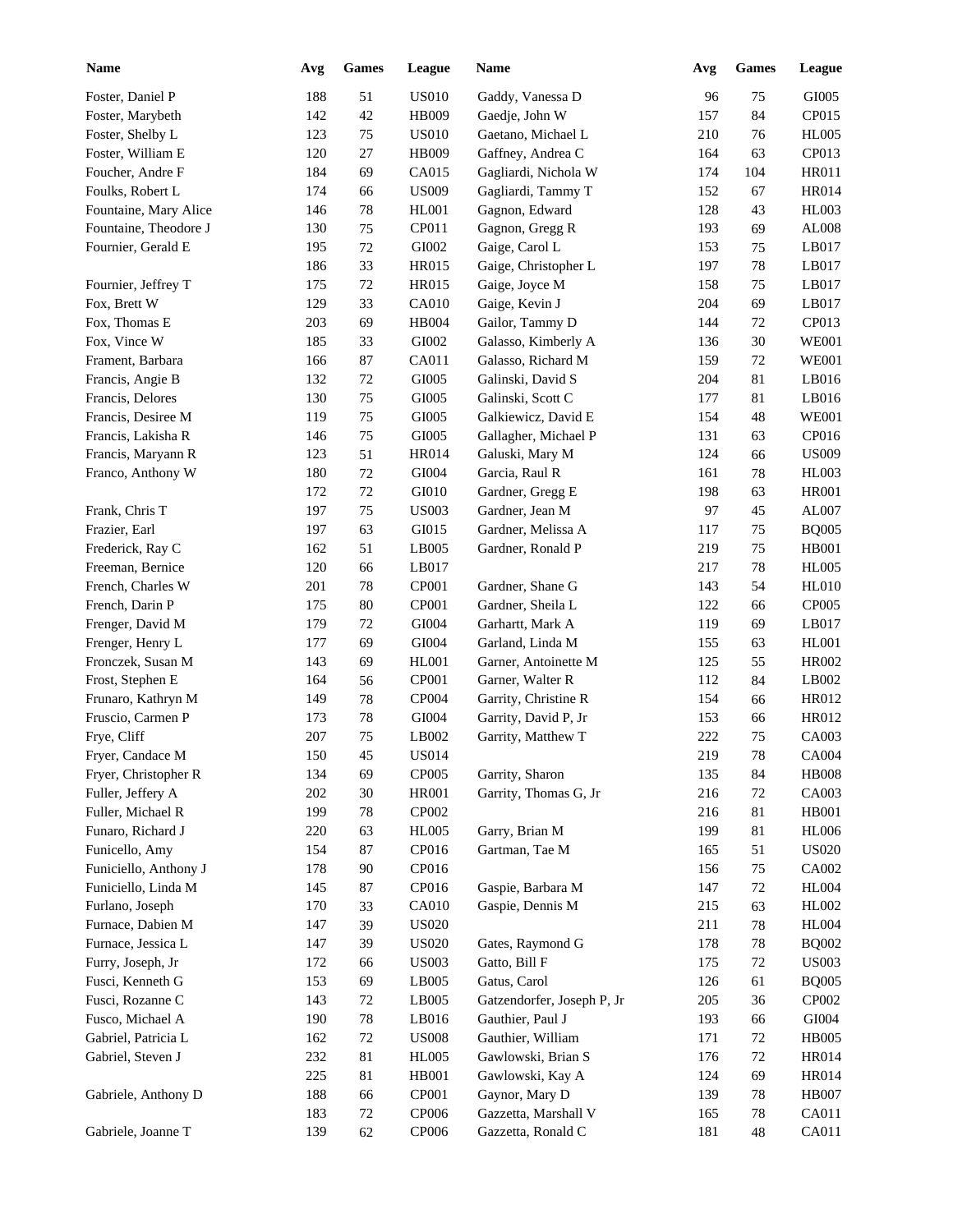| <b>Name</b>               | Avg | ${\bf Games}$ | League       | Name                  | Avg | Games  | <b>League</b> |
|---------------------------|-----|---------------|--------------|-----------------------|-----|--------|---------------|
| Gearhart, Kassandra M     | 119 | 60            | CP009        | Gorman, George B      | 219 | 69     | CA003         |
| Geene, Jeffrey            | 180 | 75            | HB012        |                       | 218 | 72     | <b>US004</b>  |
| Geene, Maria              | 175 | $78\,$        | HB012        | Gorman, George B, III | 207 | 78     | CA003         |
| Geleta, Tim C             | 233 | $78\,$        | <b>HL006</b> |                       | 204 | 81     | <b>US004</b>  |
|                           | 220 | 81            | <b>HB001</b> |                       | 204 | 81     | <b>CA004</b>  |
| Gelineau, Wilfred C, Sr   | 175 | 72            | AL003        | Gorman, Heather A     | 158 | 72     | GI009         |
| Genevive, Mary E          | 152 | 21            | <b>HR008</b> | Gorman, Joshua P      | 177 | 33     | LB009         |
| Gensicki, Adelheid L      | 117 | 75            | HR013        | Gorman, Keith R       | 197 | 72     | <b>WE002</b>  |
|                           | 116 | 69            | <b>HR008</b> | Gorman, Kim W         | 163 | 36     | LB009         |
| Genthner, Anita           | 138 | 78            | HB003        | Gorman, Linda A       | 162 | 39     | CP012         |
| Genthner, Robert B        | 124 | 78            | HB003        | Gorman, Peter J       | 149 | 64     | GI009         |
| Georgopoulos, Eleanor C   | 142 | 59            | HB002        | Gorzynski, Stanley J  | 161 | 51     | <b>US012</b>  |
| Geren, Joshua M           | 130 | 64            | HB013        | Gouker, Mike S        | 195 | 60     | CP017         |
| Geren, Robert             | 181 | 78            | HB013        | Gould, Thomas R       | 202 | 69     | <b>US004</b>  |
| Geren, Timothy J          | 144 | 69            | HB013        | Gourlay, Robert V     | 201 | 77     | CP001         |
| Germain, Jason C          | 184 | 78            | LB002        | Gowett, John R        | 188 | 75     | <b>US009</b>  |
| Germaine, Patrick M       | 167 | 30            | LB009        |                       | 180 | 78     | GI011         |
| Germano, Joseph V         | 181 | 81            | GI008        | Gowie, Michele A      | 122 | 66     | <b>HB010</b>  |
| Gervais, Matthew M        | 104 | 60            | CP010        | Goyette, Andrew J     | 185 | 60     | <b>US012</b>  |
| Gerwin, Joseph, Jr        | 204 | 72            | HB004        | Gracon, Jeff T        | 165 | 48     | <b>US020</b>  |
| Giachetti, Frank N, Jr    | 207 | 75            | CP001        | Graef, Rebecca L      | 194 | 69     | LB002         |
| Gilbert, Jacob C          | 173 | 78            | <b>US015</b> | Graham, Edward A      | 147 | 78     | CP001         |
| Gildea, Michael J         | 179 | 75            | <b>CP008</b> | Grant, Claire A       | 177 | 84     | GI007         |
| Gill, Charles W, Jr       | 208 | 75            | <b>HB001</b> |                       | 161 | 27     | CA010         |
| Gillespie, Todd W         | 190 | 69            | AL006        | Grattan, Gloria J     | 177 | 78     | GI007         |
| Gillick, Nathan M         | 221 | 81            | CA004        | Grattan, Wayne G      | 157 | 64     | <b>WE004</b>  |
| Gillick, Sarene L         | 115 | 70            | CA007        | Gravelle, Gene D      | 118 | 32     | LB011         |
| Gilligan, Richard J       | 177 | 60            | GI008        | Graves, David J       | 178 | 75     | LB017         |
| Giroux, Donna J           | 137 | 62            | CA013        | Gray, Charles M       | 184 | 72     | AL004         |
| Giudici, Jason M          | 192 | 45            | CP017        | Gray, Patricia A      | 134 | 73     | <b>US008</b>  |
| Gladding, Marc R          | 186 | 72            | CP011        | Greco, Kelly E        | 195 | 72     | <b>CP008</b>  |
| Glasser, James M          | 176 | 54            | <b>HB006</b> | Green, Janice A       | 153 | 60     | CA002         |
| Gleeson, John P           | 127 | 75            | CP017        | Green, Jena           | 137 | 33     | LB016         |
| Glendenning, Joseph M     | 184 | 54            | GI012        | Green, Todd           | 193 | 33     | GI011         |
| Glynn, Christopher B      | 200 | 75            | GI012        | Greene, Denise B      | 118 | 77     | CP004         |
| Glynn, Richard W          | 184 | 42            | GI012        | Greene, Kenneth D     | 198 | 69     | CP004         |
| Goedde, Harold            | 106 | 75            | CP009        | Greene, Michael R     | 204 | 33     | CA003         |
| Goedtel, Barbara J        | 130 | 72            | LB011        | Greene, Sharon E      | 154 | 66     | HL001         |
| Goedtel, Edward R         | 205 | 69            | LB014        | Gregory, Edward K     | 126 | 21     | <b>CA010</b>  |
| Gokey, Joseph F           | 180 | 66            | AL007        | Gregware, James E, Jr | 187 | 72     | AL001         |
| Golden, Alaina            | 87  | $42\,$        | <b>HR002</b> | Grennon, Edward W     | 193 | 69     | CP001         |
| Golden, Michael J         | 207 | $42\,$        | <b>HL006</b> |                       | 189 | 24     | <b>CP008</b>  |
| Golden, Walter C          | 208 | 33            | CP003        | Greschak, Samuel R    | 150 | 26     | <b>US020</b>  |
| Golding, Patricia J       | 118 | 69            | LB013        | Greth, Douglas C, Jr  | 185 | 75     | LB011         |
| Goldston, Anthony         | 181 | 66            | AL001        | Greth, Kyle D         | 160 | 54     | LB011         |
| Golonka, Edward T         | 132 | 39            | LB016        | Greve, Theodore       | 174 | 77     | LB004         |
| Gongoleski, Chester R     | 204 | $78\,$        | CA003        | Grey, Richard R       | 168 | 78     | <b>BQ002</b>  |
| Goodermote, Donald J, Jr  | 208 | 78            | AL006        |                       | 167 | 39     | <b>BQ006</b>  |
|                           | 207 | 78            | <b>BQ003</b> | Grigg, Elaine M       | 154 | 69     | CA015         |
| Goodermote, Kenneth L, Jr | 147 | 45            | <b>HR005</b> | Grimaldi, Susan M     | 126 | 66     | HR003         |
| Goodness, Stephen E, Jr   | 209 | $30\,$        | LB007        | Griswold, Jerry B     | 161 | 78     | <b>BQ001</b>  |
| Goodwin, Barbara A        | 169 | 84            | HL009        | Groff, Brett E        | 199 | 60     | LB005         |
| Gordon, Eric S            | 181 | 78            | GI012        | Grugan, Kayla M       | 154 | 51     | <b>HB005</b>  |
| Gordon, Kelly A           | 139 | 81            | <b>HB007</b> | Grugan, Milton, Jr    | 158 | 75     | <b>HB005</b>  |
| Gordon, Kevin             | 164 | 51            | HB004        | Grugan, Rosemary      | 118 | 66     | <b>HB005</b>  |
| Gorman, Carol L           | 123 | 69            | <b>BQ005</b> | Guerin, Marian        | 114 | $72\,$ | CA012         |
|                           |     |               |              |                       |     |        |               |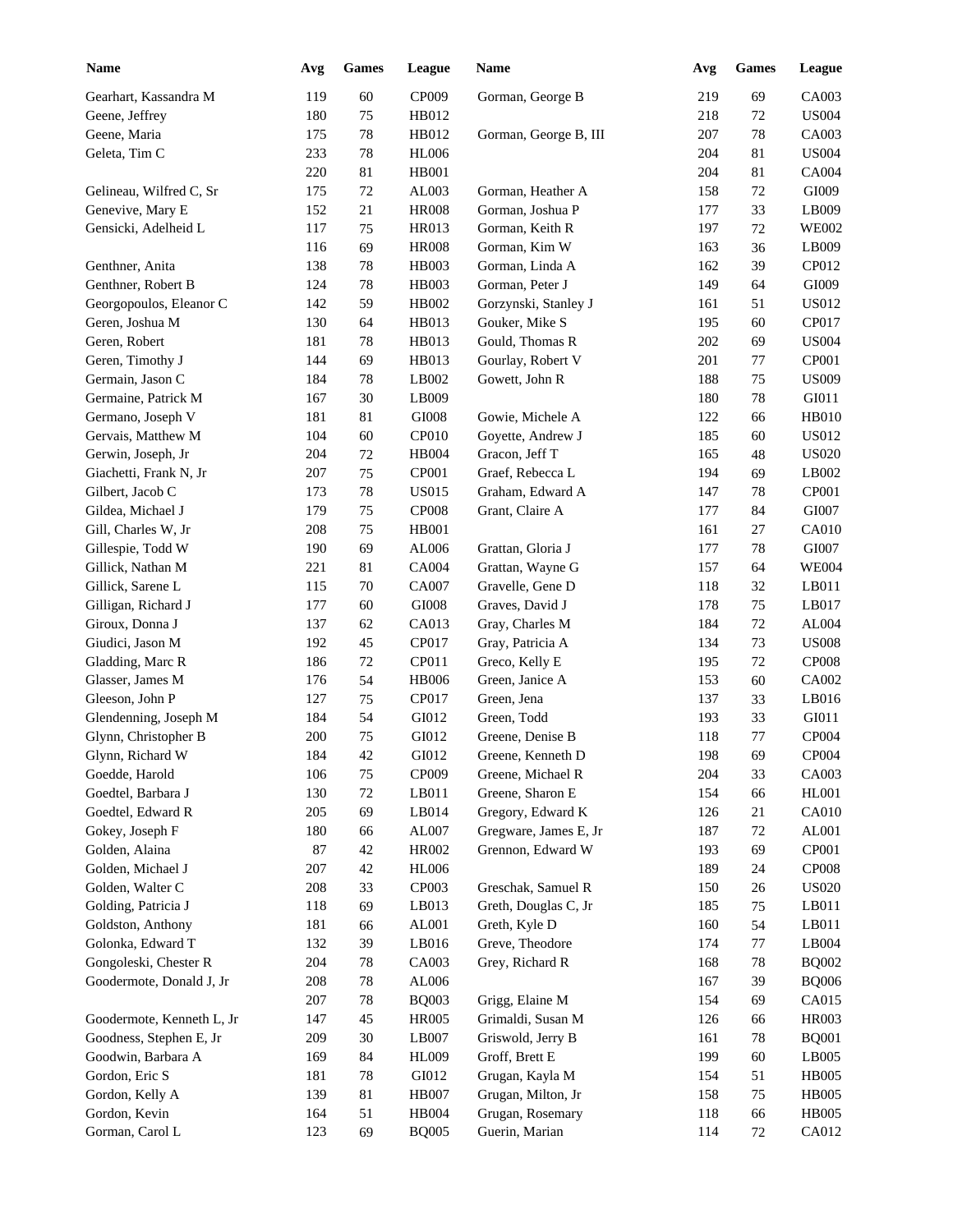| <b>Name</b>           | Avg    | <b>Games</b> | League        | <b>Name</b>             | Avg        | <b>Games</b> | League       |
|-----------------------|--------|--------------|---------------|-------------------------|------------|--------------|--------------|
| Guile, John B         | 133    | 81           | <b>BQ002</b>  |                         | 205        | 104          | LB006        |
| Guilianelli, David A  | 161    | 81           | <b>US014</b>  | Harkins, Justin M       | 174        | 65           | CA014        |
| Guilianelli, Ursula M | 148    | 75           | <b>US014</b>  | Harko, Paul P           | 133        | 57           | <b>WE003</b> |
| Gundrum, Patricia L   | 149    | 33           | LB009         | Harper, Tim             | 153        | 57           | LB017        |
| Gundrum, Steve M      | 184    | 31           | LB009         | Harrington, Kurt M      | 195        | 81           | <b>HL010</b> |
| Gurbey, Arthur L      | 200    | 66           | GI012         | Harrington, Laure A     | 150        | 74           | <b>HL010</b> |
| Gustafson, Peter H    | 176    | 69           | LB004         | Harrington, Michael J   | 189        | 66           | <b>HL010</b> |
| Guthier, Jo           | 123    | $72\,$       | <b>HR004</b>  | Harrington, Thomas J    | 209        | 78           | <b>BQ002</b> |
| Guthier, Vince        | 147    | $72\,$       | <b>HR004</b>  |                         | 207        | 81           | <b>BQ003</b> |
| Gwinn, Kenneth F      | 167    | 84           | HR012         | Harrington, Wayne E, Sr | 179        | 27           | <b>BQ006</b> |
| Hack, Michael J, Jr   | 203    | 54           | <b>CA008</b>  | Harris, Denise L        | 153        | 66           | HL002        |
| Hackett, Joseph E     | 199    | 68           | <b>BQ001</b>  | Harris, Fred L, Jr      | 179        | 30           | CP002        |
| Haggart, Lynda        | 141    | 48           | CP006         | Harris, Jarrod S        | 195        | 72           | LB004        |
| Hale, Gary L          | 177    | 42           | LB015         | Harris, Maria E         | 80         | 51           | <b>BQ004</b> |
|                       | 171    | 78           | LB002         | Harris, Nick J          | 227        | 72           | CA003        |
| Hale, Margaret        | 171    | 78           | LB002         |                         | 220        | 84           | AL002        |
|                       | 137    | 32           | LB015         | Harris, Richard G       | 202        | 78           | LB004        |
| Hall, Corey J         | 178    | 78           | CP017         | Harris, Roberta E       | 186        | 82           | $\rm GIO06$  |
| Hall, John            | 117    | 78           | <b>US015</b>  |                         | 180        | 66           | CA009        |
| Hall, Kenneth W       | 213    | 108          | LB006         | Hartigan, Michael P     | 126        | 24           | <b>HR003</b> |
| Hall, Mark E, Jr      | 141    | 78           | LB002         | Hartmann, Thomas J      | 212        | 81           | <b>US004</b> |
| Hall, Mark E, Sr      | 168    | 78           | LB002         |                         | 209        | 27           | <b>HB001</b> |
| Hall, Sharon R        | 132    | 81           | <b>BQ005</b>  | Hartzell, Cheryl L      | 141        | 75           | <b>HR002</b> |
| Hallum, Anne Marie    | 122    | 81           | HL009         | Hartzell, Judy G        | 149        | 69           | <b>HR002</b> |
| Hallum, Rampant       | 137    | 63           | HL009         | Harvey, Deb A           | 123        | 50           | <b>HL010</b> |
| Halpin, Clifford J    | 199    | 75           | <b>HR006</b>  | Harvin, Carol           | 124        | 60           | <b>US017</b> |
| Halpin, James J, Jr   | 182    | 42           | <b>WE004</b>  | Haschytz, Peter J, II   | 187        | 51           | <b>US020</b> |
| Hamill, Edna F        | 126    | 21           | CA006         |                         | 186        | 69           | <b>HB005</b> |
|                       |        |              | CA012         | Haskins, Douglas C      |            |              | <b>HR006</b> |
|                       | 120    | 84           |               | Hathaway, Elaine M      | 132<br>164 | 62           |              |
|                       | 112    | 63           | GI013         | Haupt, Michele A        |            | 69           | LB017        |
| Hamilton, Joseph M    | 219    | 83           | <b>BQ003</b>  | Haupt, Raymond E        | 190        | 78           | LB017        |
| Hammond, Gregory A    | 174    | 68           | <b>HR004</b>  | Haupt, Raymond W        | 207        | 54           | LB017        |
|                       | 166    | 32           | <b>HR007</b>  | Hauser, Charles         | 160        | 82           | AL005        |
|                       | 163    | 72           | <b>HR010</b>  | Hayes, Patricia         | 132        | 60           | <b>BQ005</b> |
| Hammond, Maria A      | 101    | 30           | <b>HR004</b>  | Hayes, Thomas J         | 199        | 78           | LB014        |
| Hammond, Timothy M    | 168    | $38\,$       | ${\rm AL}007$ |                         | 197        | 108          | LB006        |
| Hankle, Erick J       | 184    | 72           | GI001         |                         | 187        | 87           | CP002        |
| Hankle, Kevin F, Jr   | 180    | 62           | ${\rm GIO}01$ | Hayner, Glenn E         | 226        | 35           | CP012        |
| Hankle, Owen          | 192    | 75           | GI001         |                         | 219        | 78           | <b>HL006</b> |
| Hanna, Mark           | 140    | 78           | LB014         | Hayner, Glenn F         | 159        | 75           | HB003        |
| Hanor, Robert D       | 174    | 84           | LB002         | Hayner, Michelle T      | 158        | 78           | <b>BQ005</b> |
| Hansen, Barbara       | 128    | 66           | <b>HR005</b>  | Hayner, Ryan M          | 172        | 33           | CP012        |
| Hansen, Lisa          | 129    | 45           | <b>US020</b>  | Hayner, Willis J        | 195        | 54           | <b>CP008</b> |
| Hanson, Karl A        | 154    | 75           | CP017         | Hazelton, Doris M       | 136        | 36           | CA006        |
| Hanson, Thomas        | 177    | 63           | LB007         | Hazelton, Matthew       | 139        | 78           | <b>WE002</b> |
| Hara, Theresa M       | 114    | 36           | <b>HL008</b>  | Heaphy, Travis J        | 211        | 54           | CA003        |
| Hardie, Lamer D       | 154    | 63           | GI005         |                         | 207        | 81           | <b>HL005</b> |
| Harding, Danielle M   | 177    | 67           | <b>HR004</b>  |                         | $202\,$    | 108          | LB006        |
| Harding, Matthew J    | 233    | 27           | <b>HR010</b>  | Heaphy, William J, III  | 230        | 75           | LB007        |
|                       | 207    | 104          | HR011         |                         | 225        | 108          | LB006        |
| Harding, Thomas G     | 192    | 45           | <b>HR010</b>  |                         | 206        | 81           | <b>HL005</b> |
| Hardwood, Liz         | 130    | 63           | GI013         | Hebert, Kimberly        | 161        | 57           | LB003        |
| Hardy, Daniel         | $72\,$ | 66           | AL005         | Hebert, Marissa V       | 145        | 80           | CP015        |
| Hare, Paul W          | 177    | 73           | CP001         | Hebert, Matthew C       | 190        | 81           | <b>US004</b> |
| Hare, Phil            | 184    | 75           | HB011         | Hebert, Nadine M        | 151        | 72           | <b>US009</b> |
| Harkins, Joshua E     | 218    | $60\,$       | CA014         | Hebert, Tanner W        | 218        | 66           | <b>HL010</b> |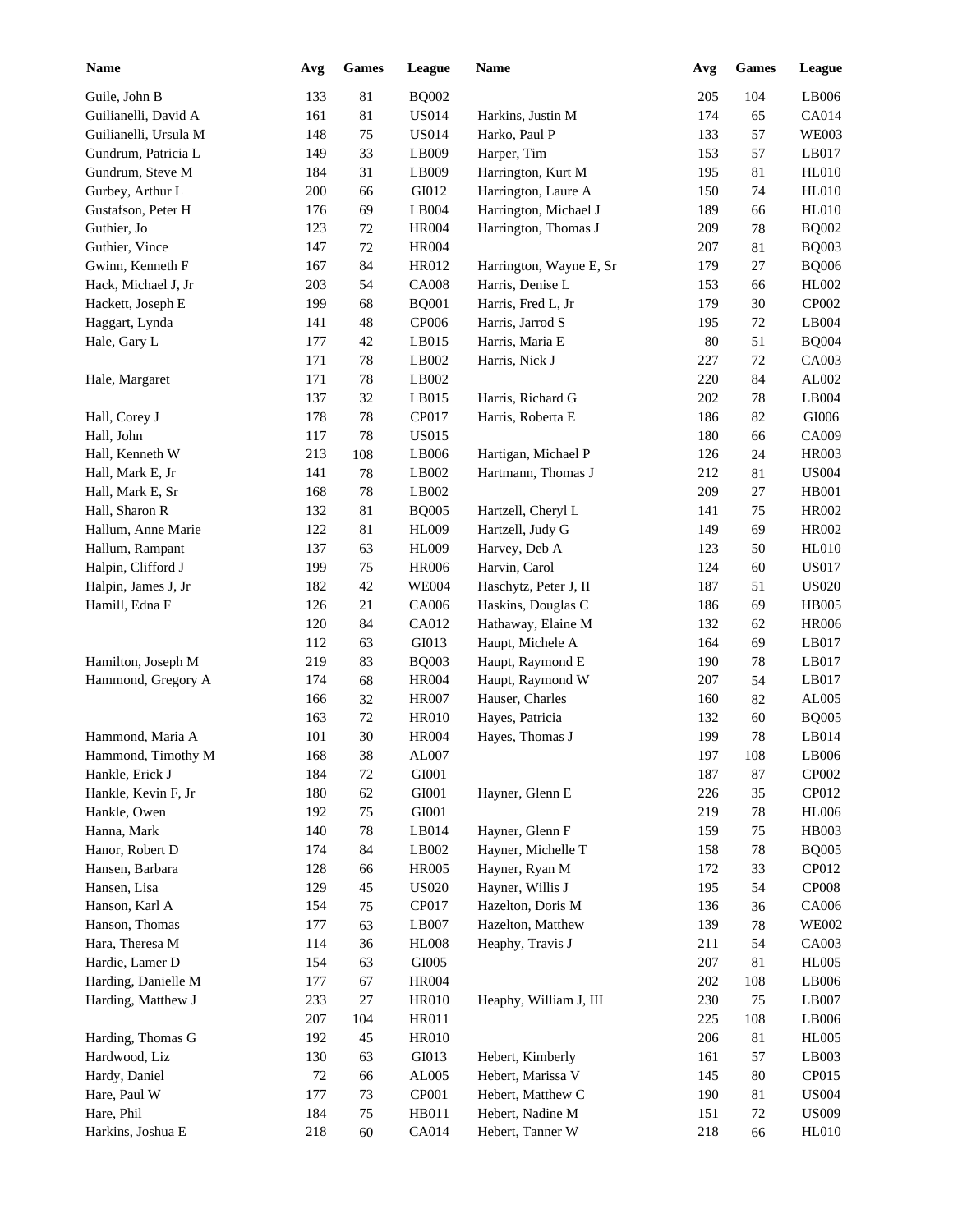| <b>Name</b>                                  | Avg | <b>Games</b> | League       | <b>Name</b>            | Avg | <b>Games</b> | League         |
|----------------------------------------------|-----|--------------|--------------|------------------------|-----|--------------|----------------|
| Heekin, Matt J                               | 203 | 78           | LB004        | Hillman, Diane         | 135 | 42           | CA006          |
| Heer, David W, Jr                            | 206 | 27           | <b>HB004</b> |                        | 135 | 69           | CA012          |
|                                              | 206 | $78\,$       | <b>HB001</b> | Hilton, Elbert         | 170 | 54           | GI015          |
| Heer, Diane M                                | 214 | 75           | <b>HB001</b> | Hisgen, Tom            | 164 | 72           | CP010          |
|                                              | 210 | $72\,$       | <b>HB007</b> | Hisgen, Troy M         | 155 | 60           | CP010          |
| Heffern, Rita C                              | 186 | 84           | GI007        | Hnatov, Ian R          | 158 | 45           | <b>US003</b>   |
| Heffern, Thomas J                            | 175 | $22\,$       | AL003        | Hoag, Rosanne M        | 156 | 81           | <b>HB008</b>   |
| Helf, Gregory A                              | 163 | 24           | <b>HR007</b> | Hodges, William D, III | 156 | 78           | CP001          |
| Henderson, Jo-Ann M                          | 124 | 60           | CP004        | Hodlik, Devan F        | 189 | 28           | HR011          |
| Henderson, Taylor                            | 207 | 75           | <b>BQ006</b> | Hodlik, Matthew E      | 211 | 68           | GI004          |
| Henkel, Brian J                              | 214 | 78           | <b>HB004</b> |                        | 211 | 75           | <b>US015</b>   |
|                                              | 207 | 81           | <b>HB001</b> | Hodlik, Michael A      | 194 | 81           | GI004          |
| Henkel, Joseph D                             | 178 | 63           | <b>HB007</b> | Hodson, Jamison        | 147 | 66           | CP009          |
| Henkel, Kristina M                           | 140 | 81           | <b>HB007</b> | Hoefer, David          | 193 | 81           | CP001          |
| Hennessey, Gerald J                          | 194 | 75           | LB012        |                        | 189 | 84           | CP016          |
| Hennessy, Kimberly S                         | 181 | 48           | <b>HL001</b> | Hoefer, Gregory S      | 178 | 72           | CP001          |
| Henningson, Richard J                        | 174 | 72           | LB012        | Hoefer, Malia L        | 159 | 80           | CP016          |
| Henry, Joan                                  | 151 | 51           | LB012        | Hoffay, Michael J      | 198 | 78           | <b>HR015</b>   |
| Henry, Roger S                               | 200 | 60           | LB012        |                        | 183 | 104          | <b>HR011</b>   |
| Herald, Joseph C                             | 182 | 69           | LB017        | Hoffay, Terrance A     | 198 | 75           | <b>HB010</b>   |
| Heritage, Linda A                            | 138 | 39           | <b>HR006</b> | Hoffman, Eric R        | 191 | 78           | LB004          |
| Herkel, James C                              | 163 | 39           | CA002        | Hoffman, Mike S        | 121 | 27           | <b>HR007</b>   |
| Herman, John W                               | 186 | 51           | GI003        | Hoffman, Roy T, Jr     | 189 | 45           | GI004          |
| Heroux, Philomena                            | 107 | 72           | <b>CA006</b> | Hoffman, Sherman H     | 165 | 72           | <b>BQ001</b>   |
| Herrington, David L                          | 167 | 69           | HB013        | Hoffman, Thomas J, Jr  | 197 | 72           | LB016          |
| Herrington, Jeff                             | 136 | 56           | GI014        | Hoffmann, Arthur P, Sr | 229 | 81           | <b>HR010</b>   |
|                                              | 131 | 63           | GI013        |                        | 207 | 108          | <b>HR011</b>   |
| Herrington, John S, Jr                       | 177 | 64           | CP015        | Hoffmann, Patricia     | 137 | 74           | <b>HR008</b>   |
| Herrington, Sharon L                         | 107 | 75           | CA007        |                        | 136 | 81           | HR013          |
| Hewitt, Annetta A                            | 131 | 78           | <b>US014</b> | Hogan, Kevin T         | 171 | 72           | LB016          |
|                                              | 124 | 81           | <b>BQ002</b> | Holbrook, Robert W     | 207 | 87           | CA011          |
| Hewitt, Dave<br>Hickey, Carole F             | 127 | 36           | CP003        |                        | 204 | 75           | LB014          |
|                                              | 203 | 36           | CP003        | Holcomb, Virginia B    | 135 | 63           | GI013          |
| Hickey, Stephen F<br>Hicks, John W           | 157 | $72\,$       | CP017        | Holland, Chris D       | 177 | 35           | CP012          |
|                                              | 157 | 55           | <b>WE004</b> | Holland, Edward J      | 187 | 75           | AL008          |
| Hidley, Bruce A                              |     | 69           |              |                        | 138 | $78\,$       |                |
| Higgins, Trudy W                             | 141 |              | <b>HR008</b> | Holmstedt, Kristen L   |     |              | AL004          |
|                                              | 135 | 69           | HR013        | Holtby, Kyra L         | 117 | 63           | CA013          |
| Hildreth, Albert J, Jr<br>Hildreth, Edward F | 195 | 30           | CA003        | Hommel, June A         | 137 | 81           | <b>BQ005</b>   |
|                                              | 205 | 81           | GI004        | Honsinger, James G     | 135 | 66           | HB011          |
|                                              | 201 | 81           | GI001        | Honsinger, Robert J    | 178 | 75           | LB011<br>CP016 |
|                                              | 198 | 81           | GI003        | Horan, Will A          | 119 | 33           |                |
| Hildreth, Michelle                           | 161 | 78           | GI007        | Horn, Caral F          | 168 | 83           | CA007          |
| Hildreth, Nancy J                            | 157 | 57           | AL001        |                        | 166 | 33           | <b>CA010</b>   |
| Hill, David O, Jr                            | 196 | 69           | AL007        | Horn, Cassandra A      | 178 | 81           | CA007          |
| Hill, Matthew T                              | 221 | 33           | <b>US004</b> |                        | 162 | 33           | <b>CA010</b>   |
|                                              | 218 | $72\,$       | CA003        | Horn, Samantha M       | 199 | $87\,$       | CA007          |
|                                              | 218 | 72           | HR015        |                        | 188 | $30\,$       | CA010          |
|                                              | 206 | 100          | HR011        | Horner, Mary V         | 148 | 75           | CP007          |
| Hill, Theodore C, III                        | 205 | 66           | <b>HR010</b> | Horner, Michele S      | 149 | 84           | CP007          |
|                                              | 197 | 48           | HR015        | Hornick, Geraldine     | 131 | $72\,$       | LB016          |
| Hill, Theodore C, Jr                         | 165 | 81           | HR015        | Hornick, Kevin C       | 127 | $72\,$       | LB016          |
| Hill, Trace                                  | 185 | 69           | GI015        | Horton, Kaitlin        | 155 | 51           | <b>HB006</b>   |
|                                              | 182 | 81           | AL002        | Horton, Ruth E         | 144 | 78           | HR009          |
|                                              | 169 | 61           | <b>US018</b> | Horton, Steven J       | 215 | 78           | HB001          |
| Hilliker, Laura S                            | 106 | 24           | <b>HL008</b> |                        | 210 | 66           | CA003          |
| Hilliker, Randy W                            | 169 | 36           | <b>HL008</b> | Horvath, Thomas S      | 206 | 81           | CP002          |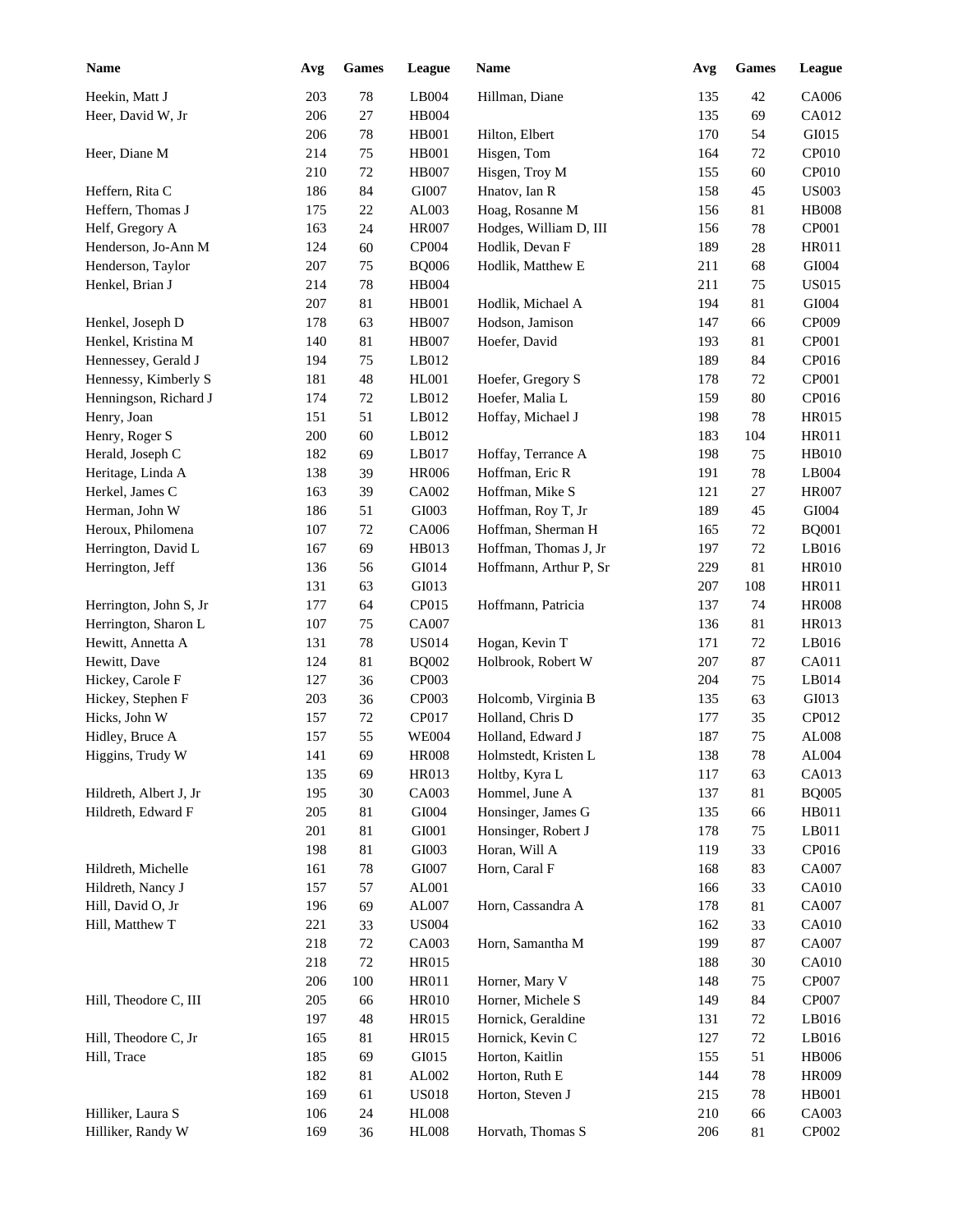| <b>Name</b>             | Avg | <b>Games</b> | League       | Name                   | Avg | <b>Games</b> | League       |
|-------------------------|-----|--------------|--------------|------------------------|-----|--------------|--------------|
| Hough, Gerald T         | 184 | 69           | HL003        | Hyde, Milo P, Jr       | 211 | 69           | <b>HB006</b> |
| Houghtaling, Hope A     | 105 | 77           | AL005        |                        | 210 | 75           | <b>HB001</b> |
| Houghtaling, James E    | 136 | 82           | AL005        | Hyde, Patricia A       | 134 | 60           | <b>HB006</b> |
| Houghton, Walter J      | 137 | $78\,$       | <b>US006</b> | Iachetta, Frank J      | 176 | 54           | AL007        |
| Houser, Edward J, Jr    | 198 | 69           | GI009        | Iannone, Louis P       | 149 | 72           | GI010        |
| Houser, Tracie A        | 132 | 57           | GI009        | Imperial, Joe          | 197 | 74           | CP001        |
| Hout, Anthony R         | 181 | $72\,$       | LB017        | Impicciatore, Joseph M | 202 | 84           | CA014        |
| Hout, Jacquelyn A       | 186 | 75           | LB017        | Irvine, John J         | 210 | 78           | <b>CP008</b> |
| Hover, Todd E           | 208 | 72           | <b>BQ003</b> | Irvine, Mary Anne      | 138 | 81           | <b>WE005</b> |
| Howansky, Robert A      | 212 | 100          | LB006        | Irvine, Melanie B      | 133 | 24           | <b>WE005</b> |
| Howe, Justin P          | 205 | 84           | CP002        | Irvine, Ralph E        | 184 | 75           | <b>WE002</b> |
| Hoyt, Matthew B         | 185 | 78           | LB003        | Irwin, John F          | 190 | 78           | CP001        |
| Hoyt, Rebecca           | 119 | 75           | LB003        | Irwin, Thomas J        | 166 | 66           | <b>WE002</b> |
| Hoyt, William F         | 196 | 78           | <b>BQ006</b> | Jacob, Dawn A          | 136 | 90           | CP004        |
| Huba, Kevin M           | 156 | 78           | LB016        | Jacob, William R       | 141 | 87           | CP004        |
|                         | 152 | 71           | LB007        | Jacques, Daniel A      | 196 | 78           | CP001        |
| Hudson, Alice L         | 156 | 69           | GI011        | Jacques, Darrin J      | 194 | 78           | CP001        |
| Hudson, James C         | 174 | 75           | GI011        | Jacques, Jill G        | 138 | 63           | GI013        |
| Hudson, Lee W           | 218 | 84           | CP002        | James, David M         | 202 | 63           | <b>HL006</b> |
| Hudson, Theodore S      | 194 | 72           | GI011        | James, Mark T          | 217 | 81           | <b>HB001</b> |
| Hudspath, Jason J       | 188 | 71           | HR015        | Jankauskas, Brian F    | 172 | 78           | LB004        |
| Huerter, John J         | 171 | 39           | <b>HR015</b> | Jankowski, Jeffrey A   | 138 | 71           | <b>HR004</b> |
| Hughes, Cheryl T        | 138 | 74           | <b>HR006</b> | Jankowski, Kate W      | 123 | 72           | <b>HR004</b> |
| Hughes, Donald C        | 210 | 72           | HR015        | Janse, David P         | 161 | 81           | CA013        |
| Hulbert, Carl P, Jr     | 134 | 81           | <b>BQ002</b> | Jansen, Justin A       | 142 | 78           | <b>US002</b> |
| Hull, Cher L            | 102 | 33           | HB009        | Jansen, Ralph L        | 180 | 81           | <b>US002</b> |
|                         | 209 | 70           | <b>HB010</b> |                        |     |              | AL007        |
| Hull, Jeffrey G         | 199 |              |              | Jarvis, Herbert G      | 196 | 66           | CA004        |
|                         |     | 78           | HB001        | Jarvis, Ronald L       | 208 | 78           |              |
| Hull, Loren J           | 161 | 54           | HB010        | Jarvis, Susan          | 194 | 78           | AL002        |
| Hull, Loren M           | 198 | 30           | HB009        | Jay, Thomas W          | 181 | 81           | <b>CP008</b> |
| Hull, Victoria J        | 146 | 78           | GI007        |                        | 177 | 36           | CP012        |
| Hulsopple, Antoinette J | 136 | 65           | LB016        | Jeffries, Daniel E     | 169 | 63           | <b>HB005</b> |
| Huneau, Mark S          | 217 | 66           | CA003        | Jenkins, Dana E        | 192 | 21           | CA003        |
|                         | 213 | 21           | CA004        |                        | 192 | 74           | CP001        |
| Hunt, Brad              | 198 | 81           | LB002        | Jenkins, John R, Jr    | 201 | 71           | HL002        |
| Hunt, Brian J, Sr       | 176 | $78\,$       | <b>BQ001</b> | Jensen, Catherine      | 94  | 78           | <b>HR009</b> |
| Hunt, Michael D         | 111 | 75           | <b>BQ001</b> | Jensen, Daphne A       | 168 | 72           | <b>HB010</b> |
| Hunt, Tracy D           | 187 | $78\,$       | <b>BQ001</b> |                        | 163 | 87           | <b>HB008</b> |
| Hunter, Dawn M          | 144 | 79           | <b>US014</b> | Jensen, Darcy L        | 117 | 63           | <b>HB008</b> |
| Hunter, Gisele M        | 131 | 75           | <b>HB005</b> | Jensen, Don            | 168 | 72           | <b>HR009</b> |
| Hunter, Judy            | 114 | 75           | <b>HB005</b> | Jensen, Douglas J, Sr  | 222 | 69           | <b>HB010</b> |
| Hunter, Russell         | 223 | 108          | LB006        |                        | 220 | 75           | <b>HB004</b> |
|                         | 220 | 78           | CA003        |                        | 209 | 69           | <b>HB001</b> |
|                         | 212 | $81\,$       | <b>HL005</b> | Jensen, Kevin A        | 179 | 66           | <b>HR009</b> |
| Hurd, Andrew J          | 209 | 33           | <b>HL008</b> | Jerkins, John M        | 166 | 84           | CP006        |
|                         | 205 | 75           | CP017        | Jette, Evelyn A        | 144 | 69           | CA006        |
| Hurd, Jennifer A        | 122 | $27\,$       | <b>HL008</b> | Jevanian, Phyllis      | 102 | 75           | LB010        |
| Hurd, Linda R           | 181 | 78           | CA011        | Johnson, David         | 150 | 81           | AL005        |
| Hurlburt, Francis J     | 197 | 78           | <b>BQ002</b> | Johnson, Douglas J     | 218 | 24           | <b>HL010</b> |
|                         | 196 | 69           | <b>BQ001</b> |                        | 214 | 81           | <b>HL005</b> |
| Hurley, Paul            | 144 | 81           | LB016        | Johnson, Emilie        | 99  | 61           | CA013        |
| Hurley, Rena            | 129 | 75           | LB016        | Johnson, Joseph R      | 196 | 77           | CA013        |
| Huskie, David M         | 156 | $72\,$       | GI001        | Johnson, Linda J       | 146 | 54           | HB002        |
| Huston, April A         | 142 | 63           | <b>HL010</b> | Jones, Cheryl A        | 129 | 30           | <b>CA010</b> |
| Hutchins, Brenda L      | 105 | $42\,$       | HL001        | Jones, Eugene F        | 204 | 57           | GI015        |
| Hyde, Brandon M         | 139 | 69           | <b>BQ001</b> | Jones, Jordan M        | 99  | 29           | GI009        |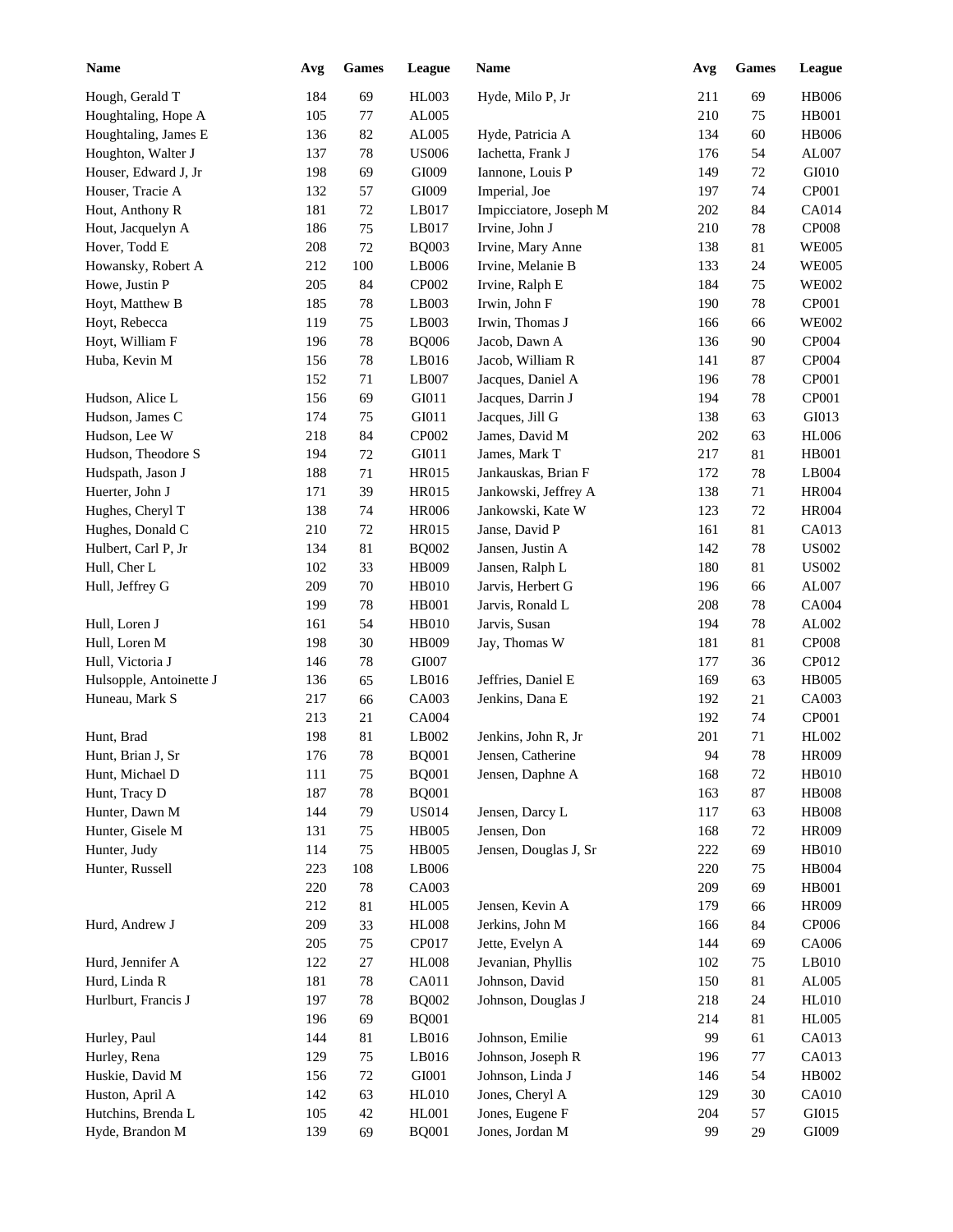| Name                   | Avg | <b>Games</b> | League       | Name                   | Avg | <b>Games</b> | League       |
|------------------------|-----|--------------|--------------|------------------------|-----|--------------|--------------|
| Jones, Mary V          | 161 | 69           | <b>US017</b> | Kelly, Brian           | 158 | 66           | <b>HB005</b> |
| Jones, Michael T       | 194 | 33           | GI015        | Kelly, Dawne P         | 174 | 66           | LB013        |
| Jones, Mike            | 218 | 63           | <b>US005</b> | Kelly, Edmund F        | 173 | 66           | <b>WE004</b> |
| Jones, Penny E         | 110 | $70\,$       | <b>HB007</b> | Kelly, Patricia A      | 137 | 74           | LB016        |
| Jones, Phillip W       | 212 | $72\,$       | <b>HL005</b> | Kelly, Ronald E        | 97  | 69           | AL007        |
| Jones, Terry S         | 177 | 75           | <b>CP010</b> | Kendall, Ciejai        | 112 | 75           | GI011        |
| Jones, Tiffany P       | 154 | 69           | CP010        | Kendall, Joshua W      | 208 | 78           | GI011        |
| Jones, Vaughn A        | 212 | 69           | GI015        | Kennedy, Joseph M      | 175 | 78           | AL006        |
|                        | 204 | 66           | <b>US018</b> | Kennedy, Michael N, Jr | 169 | 69           | <b>HR003</b> |
| Jones, Wayne W         | 174 | 33           | <b>CA010</b> | Kennedy, Todd M        | 166 | 37           | HR012        |
| Joslin, Alan D         | 169 | $72\,$       | CP001        | Kenneson, Brooks       | 156 | 75           | CP010        |
| Joslin, Douglas H      | 180 | 75           | CP001        | Keough, Kevin P, II    | 188 | 56           | <b>BQ001</b> |
| Joy, Patricia A        | 91  | 66           | AL007        |                        | 174 | 60           | <b>BQ006</b> |
| Joyner, Dennis         | 201 | 78           | <b>US003</b> | Kepner, Cathy          | 153 | 75           | <b>HB008</b> |
| Jozwiak, Edie M        |     |              |              |                        |     |              | <b>HB001</b> |
|                        | 124 | 30           | LB009        | Kepner, Eric J         | 220 | 81           | <b>HB001</b> |
| Jozwiak, Richard S, Jr | 168 | 39           | LB009        | Kepner, Mark E, Sr     | 216 | 72           |              |
| Judd, Shannon F        | 203 | 66           | <b>HL010</b> |                        | 216 | 78           | <b>US004</b> |
| Judka, Jeramiah M      | 187 | 63           | GI012        | Kern, Ernest L         | 169 | 60           | GI013        |
| Judka, Stephen, Sr     | 186 | 49           | AL001        |                        | 168 | 69           | <b>US005</b> |
| Julian, Noretta        | 133 | 72           | CA012        | Kern, John A           | 169 | 70           | <b>US005</b> |
|                        | 131 | 69           | <b>CA006</b> | Kern, Sheila M         | 125 | 63           | GI013        |
| Juliano, Kyle C        | 197 | 72           | <b>HL006</b> | Kershaw, John D        | 176 | 70           | <b>HB010</b> |
|                        | 191 | 78           | CP002        | Kervan, Francis W      | 185 | 75           | <b>US012</b> |
| Kalwasinski, Keith     | 235 | 24           | <b>HL010</b> | Kervan, Michael F      | 199 | 78           | <b>US012</b> |
|                        | 235 | 78           | <b>HL006</b> | Kewley, William J      | 202 | 78           | HB004        |
|                        | 221 | 21           | HL002        | Keyoskey, Debbie J     | 152 | 75           | CP009        |
| Kampf, Jeff M          | 153 | 62           | <b>US005</b> | Keyoskey, Matthew W    | 189 | 81           | CP009        |
| Kane, Debora A         | 139 | 64           | <b>HR014</b> | Keyoskey, Patrick F    | 188 | 78           | CP009        |
| Kane, Patrick E        | 176 | 81           | <b>HR015</b> | Keyoskey, Thomas F     | 203 | 78           | CP009        |
| Kapp, Valdenet P       | 167 | 42           | AL007        | Kilcullen, John T      | 164 | 75           | LB012        |
| Kapusnik, Barbara A    | 139 | 69           | <b>WE005</b> | Kilinski, Ernest L     | 161 | 81           | CP017        |
| Kapusnik, James, Sr    | 172 | $30\,$       | <b>WE002</b> | Kilmer, Margaret L     | 134 | 84           | CP007        |
| Karas, Stanley J       | 196 | 69           | HL011        | Kindlon, Jean C        | 102 | $78\,$       | LB016        |
|                        | 177 | $78\,$       | CP001        | Kindlon, Thomas F, Sr  | 165 | 81           | LB016        |
| Karas, Tanya M         | 155 | $72\,$       | HL011        | King, Charity          | 166 | 84           | <b>BQ005</b> |
| Kardas, Victoria A     | 184 | $75\,$       | LB017        | King, Eveleen A        | 156 | $77\,$       | HR002        |
| Kaszubowski, Maryann   | 130 | $30\,$       | CP003        | King, Kimberly C       | 92  | 64           | <b>WE005</b> |
| Kaufmann, Eugene V     | 125 | 69           | HL003        | King, Michael V        | 177 | 66           | <b>BQ006</b> |
| Kaufmann, Lisa M       | 123 | 63           | HL003        | King, Wayne F          | 213 | 75           | <b>BQ002</b> |
| Kavanaugh, Robert J    | 218 | 104          | LB006        | Kingsley, Jennifer A   | 157 | 39           | HB009        |
| Kearns, Jeffery A      | 158 | 72           | CP015        | Kingsley, Michael A    | 196 | 36           | HB009        |
| Keefer, Kenneth E, Sr  | 164 | $81\,$       | <b>WE002</b> | Kipp, Patricia M       | 156 | 75           | <b>HR008</b> |
| Kehn, Justin F, Jr     | 197 | 75           | <b>HR004</b> | Kirkpatrick, Edward L  | 204 | 84           | HL004        |
|                        |     |              |              |                        |     |              | HL010        |
|                        | 195 | $78\,$       | HR015        | Kirkwood, Stacey A     | 80  | 54           |              |
| Kehn, Robert L         | 165 | 51           | <b>US005</b> | Kisselburgh, Ursula M  | 127 | 69           | HR012        |
| Kehn, Thomas M         | 203 | $71\,$       | <b>HR001</b> | Klar, James J, Jr      | 212 | 66           | CA003        |
| Keiper, Pamela J       | 143 | $72\,$       | CP009        |                        | 205 | 27           | <b>HL005</b> |
| Keiper, Robert D, Jr   | 166 | $71\,$       | CP009        | Klar, James J, Sr      | 184 | $78\,$       | <b>CA008</b> |
| Keith, Andrew          | 123 | 81           | <b>US002</b> |                        | 176 | $78\,$       | CA004        |
| Keith, James W         | 161 | 57           | CA014        |                        | 171 | $30\,$       | CA010        |
| Keith, Kenneth K       | 195 | $72\,$       | CA014        |                        | 164 | 75           | <b>US013</b> |
| Keith, Melanie A       | 151 | 45           | <b>US020</b> | Klar, Kathryn          | 157 | 67           | <b>HL009</b> |
| Kellar, Tina           | 139 | 65           | LB016        |                        | 155 | 60           | <b>HL010</b> |
| Keller, John E         | 128 | 81           | HL011        | Klinger, Rose          | 111 | 75           | LB011        |
| Keller, Raymond H      | 178 | 75           | HL011        | Klonowski, Michael J   | 191 | 60           | CP010        |
| Kellogg, Timothy R     | 179 | 33           | <b>WE004</b> | Klose, David J         | 144 | 27           | CP012        |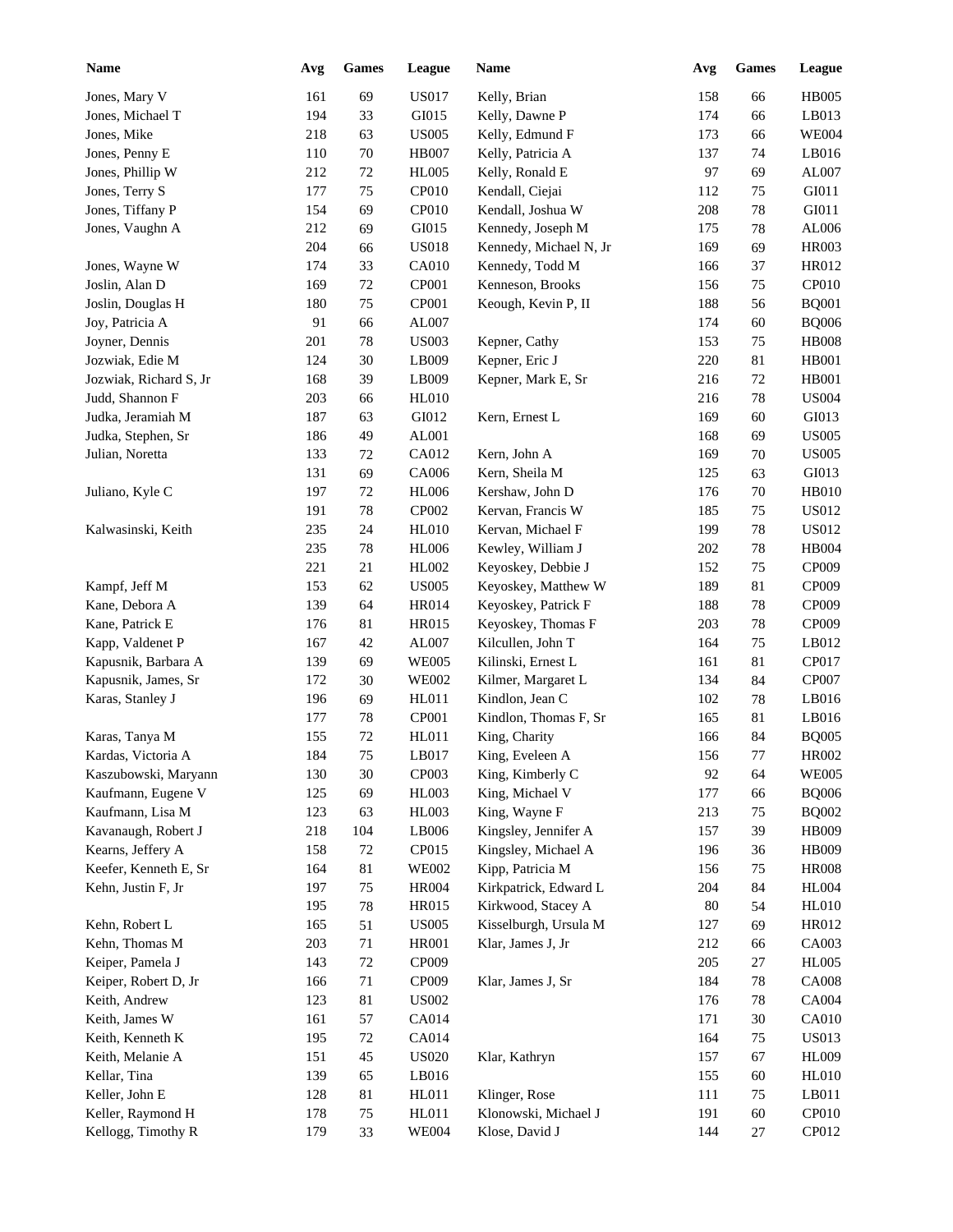| <b>Name</b>           | Avg | $\mathbf{Games}$ | League       | Name                     | Avg | <b>Games</b> | League        |
|-----------------------|-----|------------------|--------------|--------------------------|-----|--------------|---------------|
| Knapek, Rebecca M     | 81  | 75               | CA007        | La Chapelle, Betty       | 131 | 75           | <b>US019</b>  |
| Knapp, Christopher P  | 186 | $87\,$           | CP015        | La Due, Robert C, Jr     | 138 | 84           | CA014         |
| Knapp, Jennifer M     | 131 | $87\,$           | CP015        |                          | 130 | 30           | CA010         |
| Knapp, Jesse C        | 216 | $78\,$           | CA003        | La Due, Robert C, Sr     | 216 | 30           | CA010         |
| Kniskern, Paula M     | 149 | 65               | HL002        | La Flamme, Eric M        | 172 | 81           | <b>BQ003</b>  |
| Koch, Daniel C        | 202 | $78\,$           | <b>HL003</b> | La Fountain, Joseph G    | 158 | 66           | AL003         |
| Koenig, Kristen L     | 179 | 79               | <b>HR011</b> | La Goy, Michael W        | 216 | 51           | <b>HB004</b>  |
| Kohls, Angel R        | 82  | 21               | <b>BQ004</b> | La Jeunesse, Karen       | 131 | 78           | CA011         |
| Kokernak, Joseph A    | 194 | 33               | CA011        | La Jeunesse, William G   | 216 | 78           | CA011         |
| Koktowski, William M  | 201 | 56               | CA003        | La Mar, Errol R          | 180 | 80           | ${\rm GIO}04$ |
| Kolakowski, John J    | 181 | 72               | <b>CA008</b> | La Marche, Tina M        | 212 | 57           | CA001         |
| Kolkhorst, Arthur D   | 150 | 63               | GI004        | La Mare, Neil A          | 167 | 69           | LB016         |
| Koniowka, Delvena A   | 164 | 84               | <b>HL009</b> | La Motte, Theresa I      | 121 | 66           | LB017         |
| Koniowka, Frank L     | 203 | 81               | HL009        | La Plante, Barbara A     | 153 | 75           | LB012         |
|                       |     |                  |              |                          |     |              |               |
| Koniowka, Kevin       | 188 | $72\,$           | AL001        | La Plante, Francis, Sr   | 161 | 72           | CP011         |
| Koniowka, Larry J     | 180 | 84               | <b>HL009</b> |                          | 156 | 78           | LB012         |
| Koniowka, Mary E      | 126 | 75               | CA009        | La Plante, Gina M        | 122 | 38           | LB016         |
| Korb, Walter F        | 123 | 78               | <b>BQ001</b> | La Plante, Kristal M     | 100 | 62           | LB016         |
| Kosarovich, Daniel P  | 160 | 75               | <b>US015</b> | La Rose, Michael         | 208 | 75           | ${\rm AL008}$ |
| Kotary, Joseph M      | 199 | 36               | LB004        | La Rose, Thomas A        | 210 | 78           | AL008         |
| Kowalchyk, Paulette T | 145 | 63               | GI013        | LaBarge, Robert          | 111 | 81           | LB005         |
| Kowalchyk, Theodore J | 203 | 78               | CA003        | Labelle, Chris E         | 218 | 60           | HL002         |
| Kraus, Elaine M       | 128 | 42               | CP010        | LaBombard, Airel L       | 91  | 72           | LB005         |
| Kraus, Elsa           | 129 | 67               | CP010        | LaBombard, James J       | 160 | 81           | LB005         |
| Kraus, Roy            | 163 | 75               | CP010        | Lacey, James R           | 170 | 72           | CP001         |
| Krause, Michelle M    | 125 | 74               | <b>WE005</b> | LaCross, Albert H, Jr    | 178 | $78\,$       | <b>BQ006</b>  |
| Kravchuk, Sergei A    | 157 | 42               | LB001        | LaCrosse, Steven J       | 138 | 24           | <b>HR007</b>  |
| Krawczyk, Frances M   | 111 | 63               | CA012        | Ladd, Karen A            | 107 | 69           | <b>HL003</b>  |
| Kraz, Stephen M       | 161 | 42               | CA015        | Laferriere, Keith M      | 188 | 63           | AL008         |
| Kreiger, Allan        | 129 | 69               | HB003        | Laferriere, Robert J     | 177 | 78           | ${\rm AL008}$ |
| Kreiger, Keith D      | 151 | 72               | HB003        | LaFountain, Ronald K, Jr | 205 | 81           | <b>HL005</b>  |
| Kreiger, Lisa M       | 127 | 75               | HB003        | Lagace, Kathy J          | 122 | 69           | HL011         |
| Kretchmer, James W    | 216 | 80               | CP002        | Lagace, Thomas D         | 160 | 69           | HL011         |
| Kritz, Mark           | 168 | 39               | CP003        | Lagon, Edwin D           | 163 | 84           | CP005         |
| Kritz, Teri L         | 149 | 36               | CP003        | Lajeunesse, Shirley D    | 137 | 81           | <b>HR013</b>  |
| Krogh, Beryl B        | 129 | $72\,$           | HB003        | LaMalfa, Amanda L        | 126 | $77 \,$      | LB016         |
| Krolak, James         | 167 | 72               | <b>CP008</b> | LaMalfa, Laura P         | 152 | $72\,$       | LB016         |
| Krolak, Todd J        | 205 | $60\,$           | CP008        |                          | 147 | 39           | LB015         |
| Kron, Randy W         | 183 | 75               | GI001        | LaMalfa, Robert W, Sr    | 182 | 42           | LB015         |
| Krosky, Stephen W     | 184 | $60\,$           | CP011        |                          | 180 | 81           | LB016         |
| Krueger, Kurt M       | 176 |                  | LB001        | LaMalfa, Robert, Jr      |     | 78           | LB016         |
|                       |     | 77               |              | Lamb, Edward D           | 170 |              | <b>HB001</b>  |
|                       | 174 | 69               | LB013        |                          | 206 | 78           |               |
| Kruegler, Mark S      | 163 | 81               | LB016        | Lamb, Randy A            | 202 | 78           | <b>BQ006</b>  |
|                       | 162 | $42\,$           | LB015        | Lamb, Terry A            | 202 | 72           | <b>BQ006</b>  |
| Krutka, Edward        | 195 | 33               | CP012        | Lambertsen, Marion R     | 147 | 69           | AL001         |
| Krutka, Patti         | 141 | 24               | CP012        | Lanahan, Dennis          | 168 | 69           | ${\rm AL006}$ |
|                       | 120 | 24               | CA010        | Landry, Charlene A       | 160 | 91           | CP014         |
| Kryzak, Daniel J      | 221 | 45               | HB001        | Landry, John E           | 218 | 66           | <b>HL006</b>  |
|                       | 221 | 72               | <b>US004</b> | Landry, Melissa A        | 156 | 91           | CP014         |
| Kryzak, Jennifer L    | 181 | 42               | HB001        | Lane, Beatrice           | 96  | 60           | CP007         |
| Kubiak, Jodie         | 115 | 75               | <b>BQ004</b> | Lane, Roberta B          | 164 | 66           | HL001         |
| Kubiak, Robert        | 153 | 63               | <b>BQ004</b> | Lange, Rodney P          | 206 | 81           | CP002         |
| Kussius, Keith        | 142 | 84               | HL009        | Langford, James D        | 146 | 54           | <b>WE001</b>  |
| Kussius, Susan A      | 131 | 84               | HL009        | Langford, Jean M         | 116 | 59           | <b>WE005</b>  |
| La Boissiere, Jamie L | 180 | 84               | AL002        | Lanning, Craig A         | 160 | $78\,$       | <b>HR006</b>  |
| La Chance, Ron        | 188 | 60               | HR015        | Lanoue, Nicole D         | 123 | 75           | <b>HB008</b>  |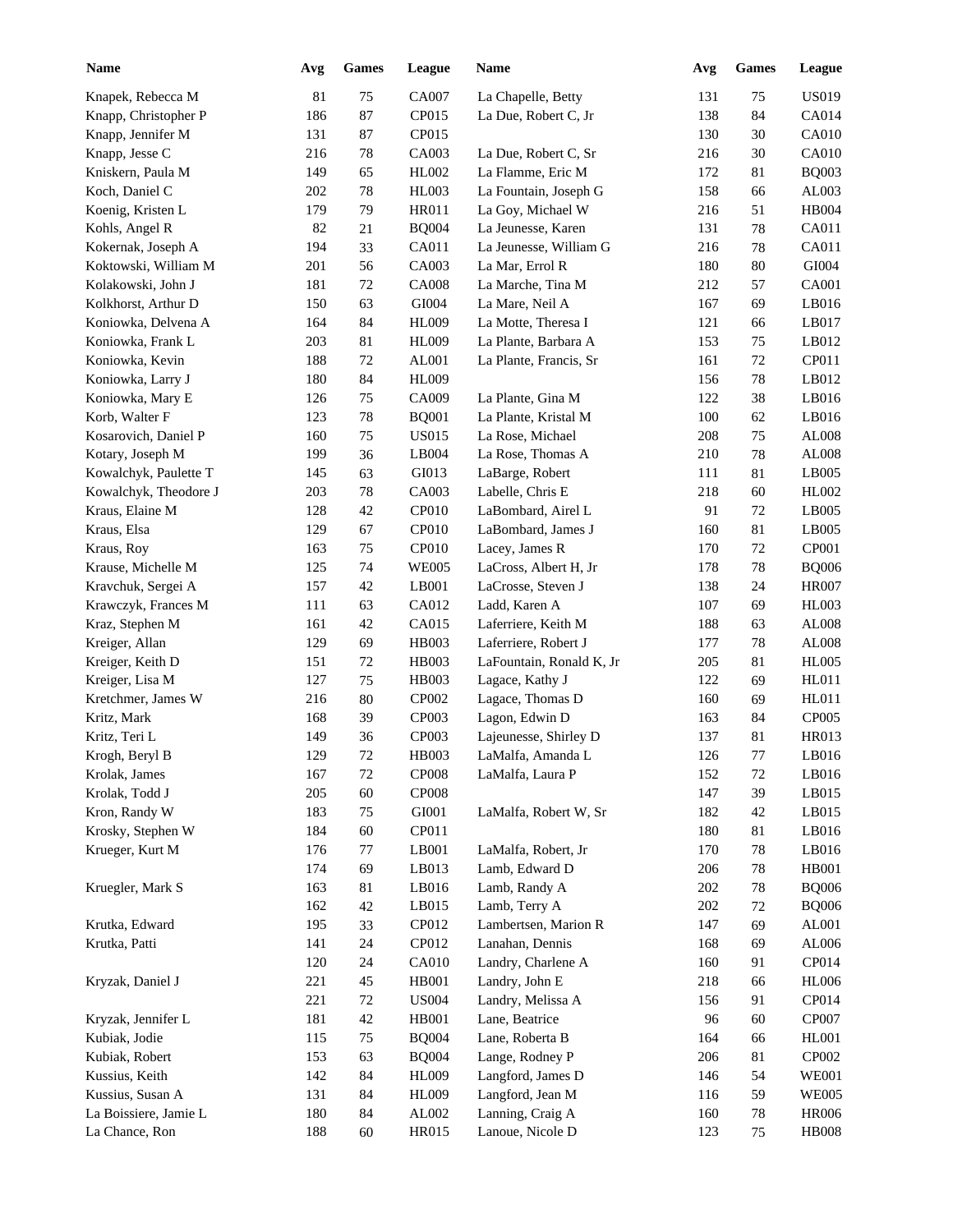| <b>Name</b>                              | Avg | <b>Games</b> | League        | Name                                  | Avg | <b>Games</b> | League                       |
|------------------------------------------|-----|--------------|---------------|---------------------------------------|-----|--------------|------------------------------|
| Lansing, Heidel                          | 132 | 75           | <b>HR008</b>  | Lee, Robert E, Jr                     | 179 | 75           | <b>HB011</b>                 |
| Lansing, Lisa M                          | 152 | 64           | LB016         | Lee, Stephen D                        | 213 | 54           | <b>HR001</b>                 |
| Lansing, Richard S                       | 213 | 81           | LB016         | LeFleur, William                      | 160 | 81           | <b>HR005</b>                 |
| Lanthier, Christopher A                  | 167 | 72           | CP015         | Lefner, Ernest, III                   | 218 | 51           | <b>HL006</b>                 |
| Lanzillo, Mary Beth                      | 143 | 77           | <b>HB008</b>  | Legace, Thomas D, Jr                  | 163 | 69           | HL011                        |
| LaPiere, David                           | 155 | 83           | <b>CP006</b>  | Legault, Jerry W                      | 158 | 75           | HB004                        |
| Lapierre, Connie J                       | 137 | 65           | <b>CP006</b>  | Legault, John J                       | 204 | 67           | <b>HB004</b>                 |
| LaPointe, Chris R                        | 155 | 65           | LB007         | Legault, John J, Jr                   | 184 | 81           | <b>HB004</b>                 |
| LaPointe, Robert T                       | 200 | $78\,$       | AL003         |                                       | 162 | 50           | <b>WE001</b>                 |
| Laranjo, Tina M                          | 129 | 58           | GI011         | Leibach, Daria                        | 152 | 63           | CA015                        |
| Laraway, Fran A                          | 115 | 66           | GI013         | Leibach, Darryl S                     | 192 | 72           | CA015                        |
| Larkin, Lori A                           | 91  | 39           | AL007         |                                       | 187 | 75           | CA014                        |
| Larkin, Robert R                         | 150 | 57           | AL007         | LeMay, Arthur J                       | 199 | 75           | <b>HR001</b>                 |
| Larkin, Thomas K                         | 150 | 39           | <b>HL006</b>  | Lemay, John E                         | 200 | 69           | CA011                        |
| LaRose, Lisa A                           | 126 | 69           | ${\rm AL}007$ | Lemire, Judy                          | 108 | 33           | <b>HL008</b>                 |
| LaRose, Tom J                            | 164 | 78           | ${\rm AL008}$ | Lemire, Rick J                        | 196 | 39           | <b>HL008</b>                 |
| Lasky, Ray                               | 197 | 33           | LB009         |                                       | 190 | 54           | <b>HL006</b>                 |
| Lassone, Mike L                          | 200 | 60           | LB007         | Lennox, John M                        | 214 | 75           | <b>HL006</b>                 |
|                                          | 193 | 60           | CA001         | Lennox, Mark A                        | 227 | 78           | <b>HL006</b>                 |
| Laurin, Fred V                           | 117 | 75           | CA006         | Lenseth, Douglas W                    | 198 | 81           | <b>HR010</b>                 |
| Laurin, Margie E                         | 106 | 81           | CA006         |                                       | 192 | 33           | <b>HR015</b>                 |
| Lavarnway, Donicka E                     | 132 | 78           | CP004         |                                       | 189 | 108          | HR011                        |
| Lavazzo, Jamie                           | 182 | 72           | HL010         | Leo, Gabriel W                        | 148 | 66           | CP001                        |
| Lavazzo, Vincent P                       | 201 | 78           | <b>HL010</b>  | Leonard, Daniel J                     | 186 | 78           | CP009                        |
| Lavelle, Eugene R                        | 166 | 72           | <b>US015</b>  | LeRoy, Randee                         | 101 | 54           | HL011                        |
| Lavigne, Kenneth J                       | 204 | 81           | <b>HL006</b>  | Lewandusky, Robert J                  | 209 | 72           | <b>CA004</b>                 |
| Lavigne, Robert J                        | 220 | 81           | <b>HL006</b>  | Lewis, Alicia                         | 137 | 81           | HL003                        |
| Lavigne, Thomas W, Jr                    | 220 | 104          | CA005         | Lewis, Kenneth L, Jr                  | 182 | 77           | <b>HL003</b>                 |
|                                          | 209 | 45           | CA003         | Lewis, Pamela                         | 165 | 72           | <b>HL003</b>                 |
| Lavoie, Raymond E                        | 167 | 69           | HL002         | Libby, Jeremiah R                     | 122 | 30           | <b>HR007</b>                 |
| Lawson, Laurence J, Jr                   | 174 | 78           | <b>WE002</b>  | Libudziewski, Walter                  | 166 | 57           | <b>WE004</b>                 |
| Lawyer, Emily                            | 98  | 36           | LB009         | Liddle, Donna M                       | 129 | 64           | <b>HR003</b>                 |
| Lawyer, Frank A                          | 159 | 27           | LB009         | Liddle, Ronald A, Jr                  | 200 | 42           | <b>HL003</b>                 |
| Layman, Christopher S                    | 185 | 66           | <b>US005</b>  | Lieberman, Matthew P                  | 205 | 81           | AL002                        |
| Lazzaro, Stephen C                       | 189 | 33           | LB009         |                                       | 203 | 21           | <b>US020</b>                 |
| Lazzaro, Theresa A                       | 120 | 63           | GI013         |                                       | 202 | 78           | <b>HB001</b>                 |
|                                          |     |              |               |                                       | 98  |              | <b>WE005</b>                 |
| Lazzaro, Virginia                        | 152 | 33           | LB009         | Light, Marianne<br>Linck, Peter       |     | 45           |                              |
| Le Blanc, Arthur D                       | 166 | $90\,$       | CP016         |                                       | 219 | 81           | <b>HL006</b>                 |
| Le Blanc, Sylma E<br>Le Blanc, William F | 154 | $90\,$       | CP016         | Lind, Jeffrey E, Jr                   | 203 | 68           | GI011                        |
| Le Clair, Robert P                       | 182 | 62           | CP001         | Lind, Julianne E<br>Lindop, Colleen C | 135 | 75           | GI011                        |
| Le Clair, Tonya M                        | 195 | 78           | CA013         |                                       | 101 | 65           | <b>HL009</b><br><b>US008</b> |
| Le May, Donald                           | 156 | $80\,$       | CA013         | Liotta, Joseph A, Sr                  | 189 | 78           | LB014                        |
|                                          | 154 | 60           | CA006         | Liwo, Laura S                         | 206 | 75           |                              |
| Le May, Steven J                         | 205 | 81           | CA004         | Lloyd, Karen V                        | 164 | 72           | <b>HL007</b>                 |
| Leary, Mark P                            | 193 | 78           | <b>BQ003</b>  | Lloyd, Kim S                          | 184 | 30           | CP012                        |
| Leathem, Joseph H, Jr                    | 188 | $78\,$       | LB017         | Lloyd, Richard S                      | 188 | 36           | CP012                        |
| Leatso, Louis W, Jr                      | 158 | $78\,$       | CP017         | Lobel, Sandra J                       | 167 | 75           | LB017                        |
| LeBarron, Larry D, II                    | 158 | $72\,$       | <b>BQ002</b>  | Locci, Frank J                        | 150 | 72           | <b>CP008</b>                 |
| Lebretore, Evelyn A                      | 147 | 78           | CA006         | Locke, Amanda L                       | 133 | 69           | GI009                        |
|                                          | 142 | 84           | CA012         | Locke, Jo E                           | 163 | 69           | GI009                        |
| Leclair, Nancy E                         | 146 | 45           | HB009         | Locke, Leslie J                       | 189 | $72\,$       | GI009                        |
| LeClaire, Eugene A                       | 197 | 75           | <b>HL006</b>  | Lockrow, Dale J                       | 154 | 66           | <b>BQ003</b>                 |
| LeClaire, Eugene P                       | 167 | 75           | <b>HL006</b>  | Lofrumento, Valina A                  | 171 | 66           | <b>HB008</b>                 |
| Lee, Daniel W                            | 151 | 75           | LB004         |                                       | 168 | 69           | <b>HB007</b>                 |
| Lee, James R                             | 160 | 37           | <b>WE001</b>  | Loiselle, Rebeeca                     | 127 | 60           | CA002                        |
| Lee, Paul M                              | 182 | 78           | HB011         | Lombardi, Mike A                      | 201 | 51           | HB004                        |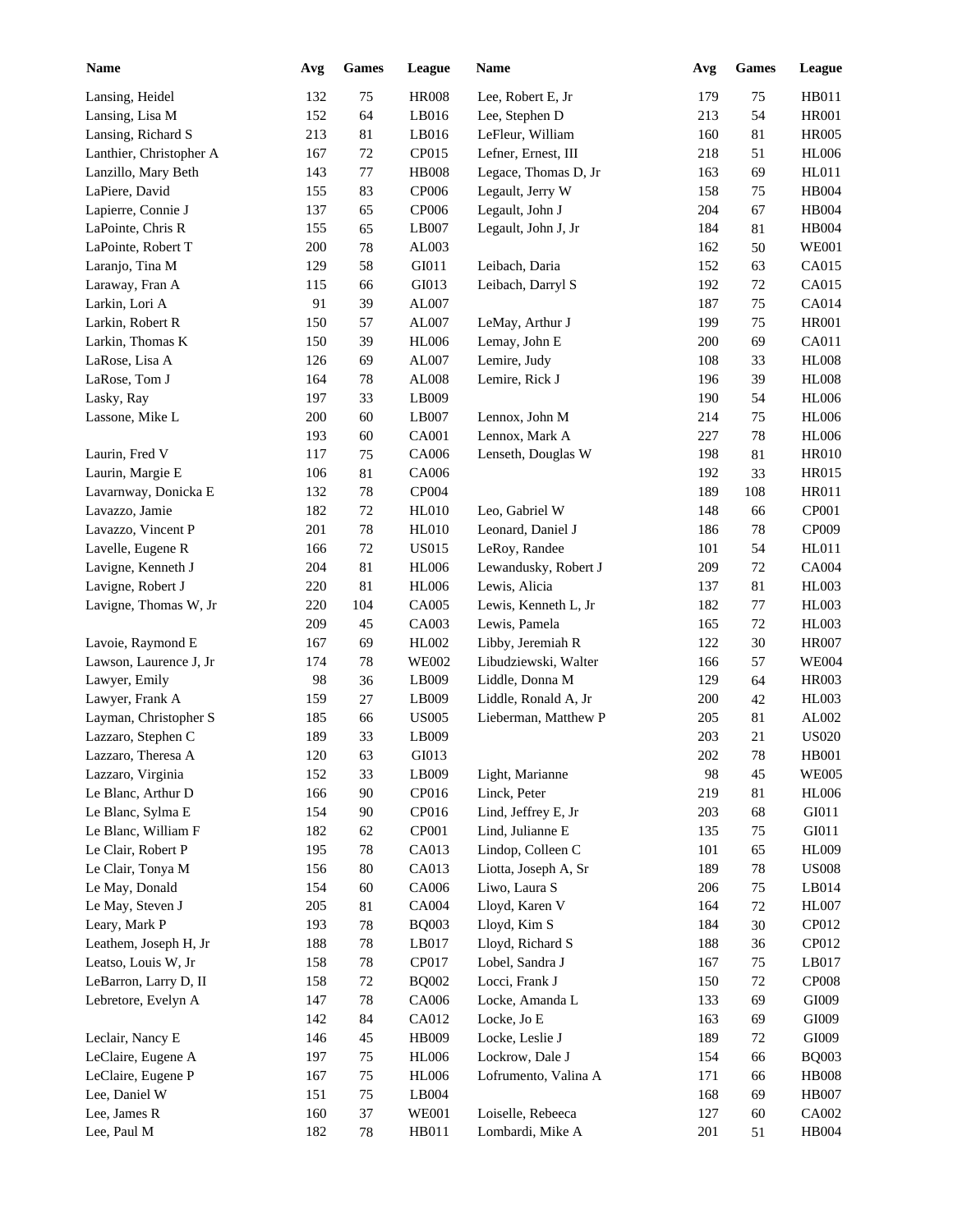| <b>Name</b>           | Avg | <b>Games</b> | League                 | Name                    | Avg | <b>Games</b> | <b>League</b> |
|-----------------------|-----|--------------|------------------------|-------------------------|-----|--------------|---------------|
| Lombardo, Regina O    | 96  | 78           | <b>HL003</b>           | Malette, Stephanie A    | 190 | 80           | LB006         |
| Long, Kelly L         | 118 | 65           | <b>WE005</b>           |                         | 187 | 36           | CP015         |
| Lorenc, Bronic        | 180 | 57           | GI002                  | Malo, Anthony           | 155 | 65           | CA013         |
| Lorensen, Eric        | 122 | 72           | CA015                  | Malo, Scott             | 122 | 57           | CA002         |
| Lowerre, Tracey       | 114 | 66           | CP016                  | Maloney, Katie          | 144 | 54           | LB010         |
| Lucarelli, Colleen    | 119 | 55           | HL002                  | Maloney, Patrick F      | 192 | 72           | LB011         |
| Lucarelli, Philip     | 173 | 48           | HL002                  | Maloney, Tracy          | 83  | 56           | <b>WE003</b>  |
| Luce, Crystal L       | 164 | 71           | <b>US015</b>           | Maloney, Tricia M       | 127 | 63           | LB011         |
| Luce, Francis P       | 203 | 69           | <b>US015</b>           | Malpass, Joanne M       | 135 | 81           | HR013         |
| Luce, Jeffrey M       | 197 | 66           | <b>US015</b>           | Mamone, Sal             | 190 | 108          | <b>HR011</b>  |
| Luce, John K, Sr      | 177 | 78           | <b>US006</b>           | Mancini, Tony           | 218 | 42           | LB008         |
| Luce, Shirley A       | 156 | 72           | <b>US015</b>           | Mangene, David H        | 201 | 72           | <b>HB006</b>  |
| Lucken, Geoffrey D    | 127 | 78           | GI003                  | Mangene, Erin E         | 140 | 57           | <b>HB006</b>  |
| Ludwig, Douglass C    | 150 | 75           | CP008                  | Manley, Paul R          | 201 | 63           | LB008         |
| Luke, Daniel C        | 118 | 54           | LB016                  | Manley, Ray             | 132 | 87           | CP006         |
| Lundquist, Denise V   | 172 | 78           | HL001                  | Manning, Karen A        | 133 | 75           | <b>HL009</b>  |
| Lussier, Brien D      | 141 | 21           | <b>CP001</b>           | Manning, Neil F         | 159 | 27           | CP012         |
| Lyman, Kimberly A     | 122 | 52           | HL011                  | Manning, Tonya C        | 136 | 39           | CP012         |
| Lyman, Melody L       | 144 | 72           | <b>US015</b>           | Manny, Eric P           | 169 | 45           | <b>HB009</b>  |
| Lyman, Sandra Lee T   | 129 | 78           | HL011                  | Manny, Meghan A         | 145 | 48           | <b>HB009</b>  |
| Lynch, Bruce M        | 214 | 75           | CA003                  | Mantello, Michael S     | 197 | 81           | <b>HB004</b>  |
|                       | 211 | 81           | <b>US004</b>           | Manzer, Kevin L         | 205 | 81           | GI004         |
|                       | 210 | 92           | <b>HR011</b>           | Marble, Benjamin C      | 191 | 78           | CA013         |
| Lyons, Edward J       | 188 | 72           | <b>CA008</b>           |                         | 184 | 33           | <b>CA010</b>  |
| Lysogorski, Matthew D | 171 | 75           | GI003                  | Marbot, Kenneth J       | 191 | 72           | <b>BQ001</b>  |
| Mac Cue, Timothy E    | 172 | 69           | <b>US009</b>           |                         | 189 | 74           | <b>BQ003</b>  |
| Mac Donald, Janice M  | 110 | 69           | CA009                  | Marbot, Tim             | 140 | 63           | <b>BQ001</b>  |
| Mac Gregor, Carole    | 121 | 51           | <b>HR008</b>           | Marbot, Wendy J         | 166 | 81           | <b>BQ005</b>  |
| Mac Veigh, Peter L    | 223 | 57           | <b>HR010</b>           | Marcil, George          | 203 | 81           | CA014         |
|                       | 223 | 72           | <b>BQ003</b>           | Mariano, Brian J        | 232 | 72           | <b>HL006</b>  |
| Macaione, Blaise      | 154 | 75           | CP005                  |                         | 222 | $81\,$       | <b>HB001</b>  |
| Macarevey, James A    | 194 | 72           | CP001                  | Mariano, James A, Jr    | 202 | 78           | <b>HB001</b>  |
| Macey, Robert S       | 207 | 72           | <b>HL005</b>           | Mariano, James A, Sr    | 172 | 78           | AL003         |
| Mackenzie, David L    | 186 | 75           | LB007                  | Marino, John W          | 175 | 81           | CP001         |
| Macpherson, James F   | 142 | 78           | <b>WE004</b>           |                         | 172 | 48           | CP017         |
| Macpherson, Michael J | 179 | 75           | <b>WE004</b>           | Marinucci, Joyce A      | 141 | 81           | <b>US014</b>  |
| Madden, Joan          | 151 | $77\,$       | HR013                  | Markell, Debra A        | 146 | 69           | HR012         |
| Madsen, William C     | 180 | $75\,$       | <b>HR005</b>           | Markowski, Bernadette C | 157 | 36           | CP003         |
| Magee, Charles H      | 164 | 36           | GI011                  | Markowski, Caterina     | 126 | 81           | CP006         |
| Magee, Mary E         | 113 | 69           | GI011                  | Markowski, Chris J      | 208 | 40           | CP003         |
| Magisano, Joshua M    | 214 | 24           | <b>BQ002</b>           | Markowski, Frank J, III | 166 | 39           | CP003         |
| Maguire, Robert R     | 163 | $30\,$       | $\operatorname{LB}004$ | Markowski, Frank J, Jr  | 170 | 36           | CP003         |
| Mahar, Debra L        | 99  | 74           | <b>BQ004</b>           | Markowski, Joan A       | 121 | 33           | CP003         |
| Mahgoub, Amir         | 126 | 60           | HL003                  | Markowski, John J       | 207 | 75           | CP006         |
| Mailloux, Joshua G    | 173 | 21           | <b>HB007</b>           |                         | 204 | 78           | CP002         |
| Mailloux, Nicole      | 154 | 65           | <b>WE001</b>           | Markowski, Kathleen     | 109 | 24           | CP003         |
| Mainella, Dominick M  | 194 | 84           | HR012                  | Markowski, Wendy M      | 170 | 39           | CP003         |
| Mainello, Jennifer J  | 137 | 69           | <b>US013</b>           | Marois, John P          | 215 | 83           | <b>HB001</b>  |
| Mainello, John A, III | 181 | 66           | <b>US013</b>           |                         | 211 | 75           | CA003         |
| Majewski, Stanley V   | 158 | 69           | CA006                  | Marrazo, Carol L        | 151 | 75           | CP013         |
| Maksymik, Debra       | 126 | $90\,$       | CA012                  | Marrow, David           | 160 | 33           | AL006         |
| Malary, June K        | 152 | $30\,$       | CP009                  | Marshall, Charles E     | 133 | 54           | ${\rm GIO}04$ |
| Malary, Wayne G       | 156 | 33           | CP003                  | Marshall, Paul J        | 191 | 57           | <b>CA008</b>  |
|                       | 152 | $75\,$       | CP009                  | Marshall, Theresa       | 138 | 75           | GI005         |
| Malette, Deborah      | 137 | 75           | <b>HL009</b>           | Martien, Freddy         | 163 | 64           | LB002         |
| Malette, Paul J       | 214 | 81           | <b>HL009</b>           | Martin, Allen D         | 152 | 42           | <b>US008</b>  |
|                       |     |              |                        |                         |     |              |               |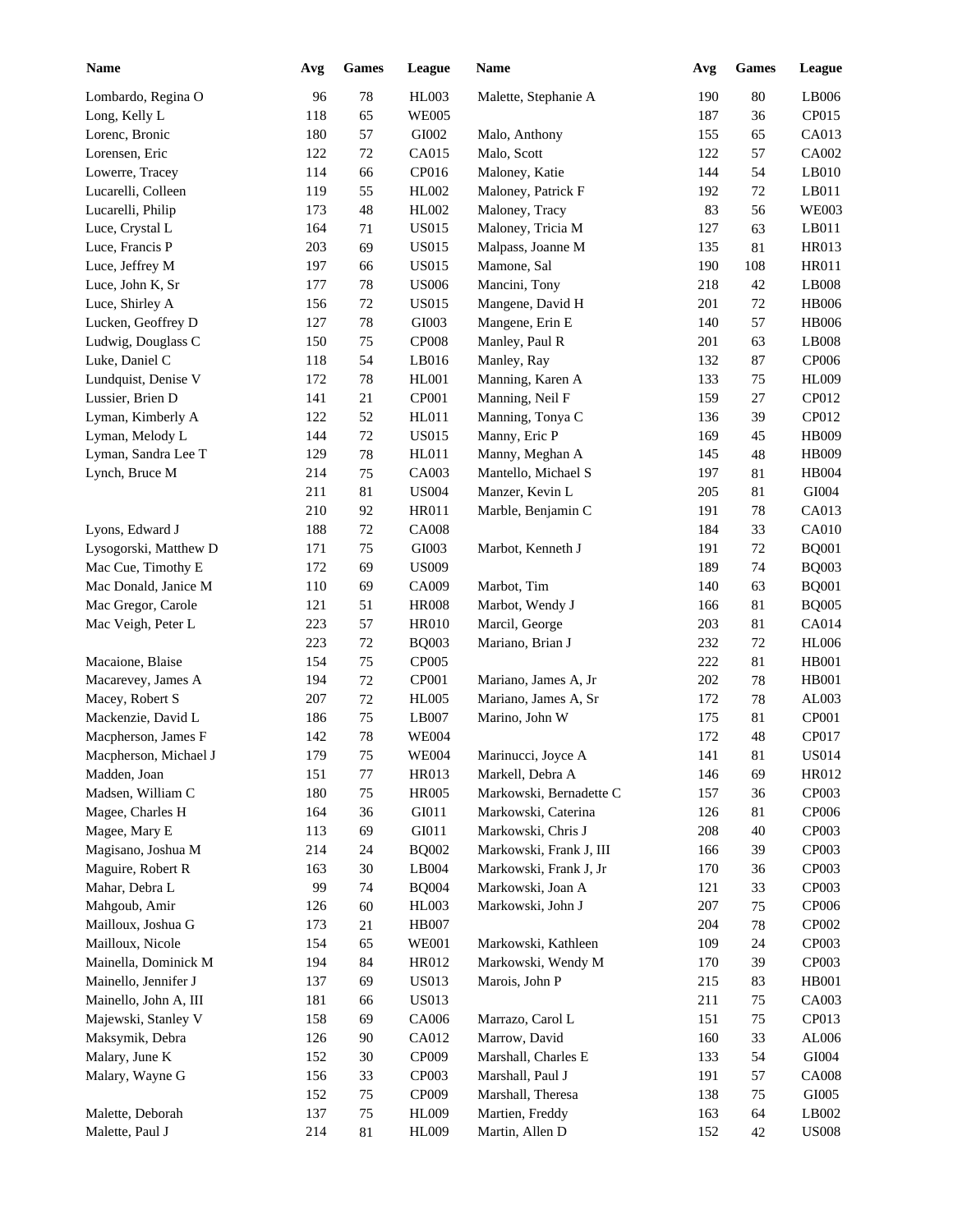| <b>Name</b>            | Avg | ${\bf Games}$ | League         | <b>Name</b>            | Avg | Games  | League                        |
|------------------------|-----|---------------|----------------|------------------------|-----|--------|-------------------------------|
| Martin, Arleen M       | 135 | $78\,$        | <b>HL003</b>   | Mc Devitt, Pamela S    | 190 | 66     | <b>US006</b>                  |
| Martin, Christina M    | 135 | 74            | LB017          | Mc Donald, Patsy A     | 160 | 72     | <b>US017</b>                  |
| Martin, Cynthia A      | 154 | 78            | <b>HB008</b>   | Mc Dormott, Robert     | 199 | 75     | AL008                         |
| Martin, Donald F       | 182 | 78            | AL006          | Mc Elreath, Richard    | 82  | 23     | GI011                         |
| Martin, Jason E        | 141 | 69            | HR015          | Mc Farland, Timothy J  | 202 | 78     | <b>HR004</b>                  |
| Martin, John C         | 198 | 69            | LB017          |                        | 191 | 108    | HR011                         |
| Martin, Lori L         | 154 | 66            | LB016          | Mc Gill, Jeanne D      | 150 | 90     | GI006                         |
| Martin, Shirley M      | 158 | 78            | GI007          | Mc Guirk, Madeline     | 107 | 29     | HB002                         |
| Martin, Susan J        | 144 | 54            | <b>HR008</b>   | Mc Harg, Jean          | 117 | 68     | <b>US008</b>                  |
| Martin, Terrell G      | 208 | 81            | HB001          | Mc Isaac, Jane A       | 151 | 72     | <b>US009</b>                  |
| Martineau, Paul        | 160 | 75            | <b>CP008</b>   | Mc Laughlin, Janette M | 200 | 81     | HB010                         |
| Martinez, Gloria A     | 145 | 81            | <b>BQ005</b>   |                        | 199 | 61     | <b>HL007</b>                  |
| Martinez, Maureen E    | 146 | $75\,$        | <b>BQ005</b>   | Mc Namee, Barb         | 143 | 74     | <b>HR006</b>                  |
| Martuscello, Joseph    | 110 | 33            | CP003          | McBride, Marjorie A    | 139 | 77     | CA006                         |
| Martuscello, Linda     | 115 | 33            | CP003          | McCabe, Craig E        | 127 | 36     | <b>HR010</b>                  |
| Martz, Georgianne      | 120 | 87            | CP016          | McCann, John W         | 155 | 66     | CP004                         |
| Martz, Robert D        | 198 | 87            | CP016          | McCart, Donna L        | 148 | 75     | <b>BQ004</b>                  |
| Marziani, Ernie F      | 184 | 66            | GI002          | McCart, Timothy R      | 232 | 78     | <b>BQ004</b>                  |
| Masher, Stefanie       | 172 | 57            | LB016          |                        | 228 | 78     | <b>HB001</b>                  |
| Mason, Carl J, Sr      | 176 | 78            | AL005          |                        | 223 | 78     | <b>BQ003</b>                  |
| Mason, J B             | 170 | 30            | GI009          | McConkey, Brian J      | 185 | 72     | LB016                         |
| Mason, Kathy           | 156 | 30            | GI009          | McConnell, Robert I    | 168 | 72     | AL002                         |
| Mason, Paul A          | 187 | 78            | <b>BQ002</b>   | McCormick, Gregory A   | 185 | 33     | <b>CA010</b>                  |
| Massara, Charles C     | 151 | 41            | HR012          | McCormick, William P   | 176 | 77     | CA006                         |
| Massoth, Glenn R       | 195 | 81            | <b>US014</b>   | McCoy, Megan E         | 101 | 75     | <b>BQ005</b>                  |
|                        |     |               |                |                        |     |        | CA011                         |
| Massoth, Victoria J    | 136 | 81            | <b>US014</b>   | McCrea, Michael P      | 186 | 76     | <b>HB005</b>                  |
| Massoud, Sami          | 132 | 42<br>39      | CA015<br>CP012 | McCrea, Ruth           | 115 | 74     |                               |
| Masterson, Kimberly M  | 141 |               |                |                        | 113 | 75     | <b>HB007</b>                  |
| Masterson, Nicholas S  | 172 | 75            | AL004          | McCrea, Timothy M      | 144 | 75     | <b>HB005</b>                  |
| Masterson, Sandra L    | 162 | 78            | <b>BQ005</b>   | McCumber, Chelsea S    | 85  | 66     | LB017                         |
| Masterson, Todd J      | 160 | 39            | CP012          | McDermott, Robert C    | 214 | 78     | HB001                         |
| Mastropietro, Donald P | 201 | 66            | <b>HL006</b>   |                        | 211 | 72     | <b>US004</b>                  |
| Mastropietro, Shawn A  | 207 | 66            | <b>HL006</b>   | McDonald, Joshua J     | 149 | 81     | <b>US008</b>                  |
| Mateunas, Mark P       | 163 | 78            | LB004          | McDonald, Marian I     | 150 | 78     | <b>US008</b>                  |
| Matheson, James M      | 172 | 66            | <b>BQ006</b>   | McDonald, Sammie L, Sr | 198 | 75     | CA004                         |
| Matwa, Janice M        | 149 | $81\,$        | <b>US014</b>   |                        | 191 | $75\,$ | GI015                         |
| Maunu, Chelsea Lynn    | 106 | 75            | CA002          |                        | 185 | 81     | AL006                         |
| Mawn, Amy M            | 125 | 60            | LB011          | McElligott, John E     | 149 | 69     | <b>HR010</b>                  |
| Maxon, Deborah D       | 132 | 69            | <b>BQ005</b>   | McElwee, John W        | 148 | 69     | GI003                         |
| Maxon, Karen K         | 146 | 84            | <b>BQ005</b>   | McFarland, Keith A     | 168 | 75     | <b>HR004</b>                  |
| Maxwell, Helen M       | 124 | 75            | CA012          | McFee, Jeffery         | 168 | $80\,$ | <b>US007</b>                  |
|                        | 118 | 63            | CA006          | McGeary, Darren        | 226 | 78     | CA004                         |
| May, Joseph F          | 215 | 72            | HB004          |                        | 223 | 75     | CA003                         |
| Maye, Rae Kown C       | 159 | 72            | GI005          |                        | 201 | 75     | <b>US004</b>                  |
| Mayer, Ashley C        | 104 | 21            | <b>BQ005</b>   | McGuire, Dan J         | 207 | $42\,$ | CP008                         |
| Mayo, Herbert T        | 165 | 39            | <b>HL008</b>   | Mcharg, Brenda L       | 143 | 72     | LB011                         |
| Mayo, Scott M          | 210 | 81            | <b>HL006</b>   | McHarg, Craig D        | 141 | 81     | $\ensuremath{\mathrm{US008}}$ |
| Maziejka, Edward M, Jr | 172 | 36            | <b>HL008</b>   | McHarg, Timothy E      | 177 | 81     | <b>US008</b>                  |
| Mazurak, Barbara D     | 152 | 75            | CP016          | McHugh, Leonard E      | 159 | 45     | <b>US005</b>                  |
| Mazurak, Joseph W      | 182 | $80\,$        | CP016          | McLaughlin, Robert V   | 215 | 78     | <b>HL006</b>                  |
| Mazzacco, John N, Sr   | 174 | 104           | CA005          |                        | 205 | 42     | HB009                         |
|                        | 171 | 80            | GI004          | McLoud, Marci M        | 103 | 30     | CP012                         |
| Mc Allister, Mary Anne | 140 | 69            | <b>HL010</b>   | McMahon, Daniel E      | 202 | 75     | HB011                         |
| Mc Cabe, Patricia A    | 148 | 51            | <b>HL010</b>   | McMahon, Earl H        | 142 | 36     | CP012                         |
| Mc Cart, Jean P        | 137 | 54            | <b>BQ005</b>   | McMahon, Janice D      | 159 | 39     | CP012                         |
| Mc Clements, Ruth A    | 118 | 69            | HL002          | McMahon, Michael T     | 136 | 57     | GI014                         |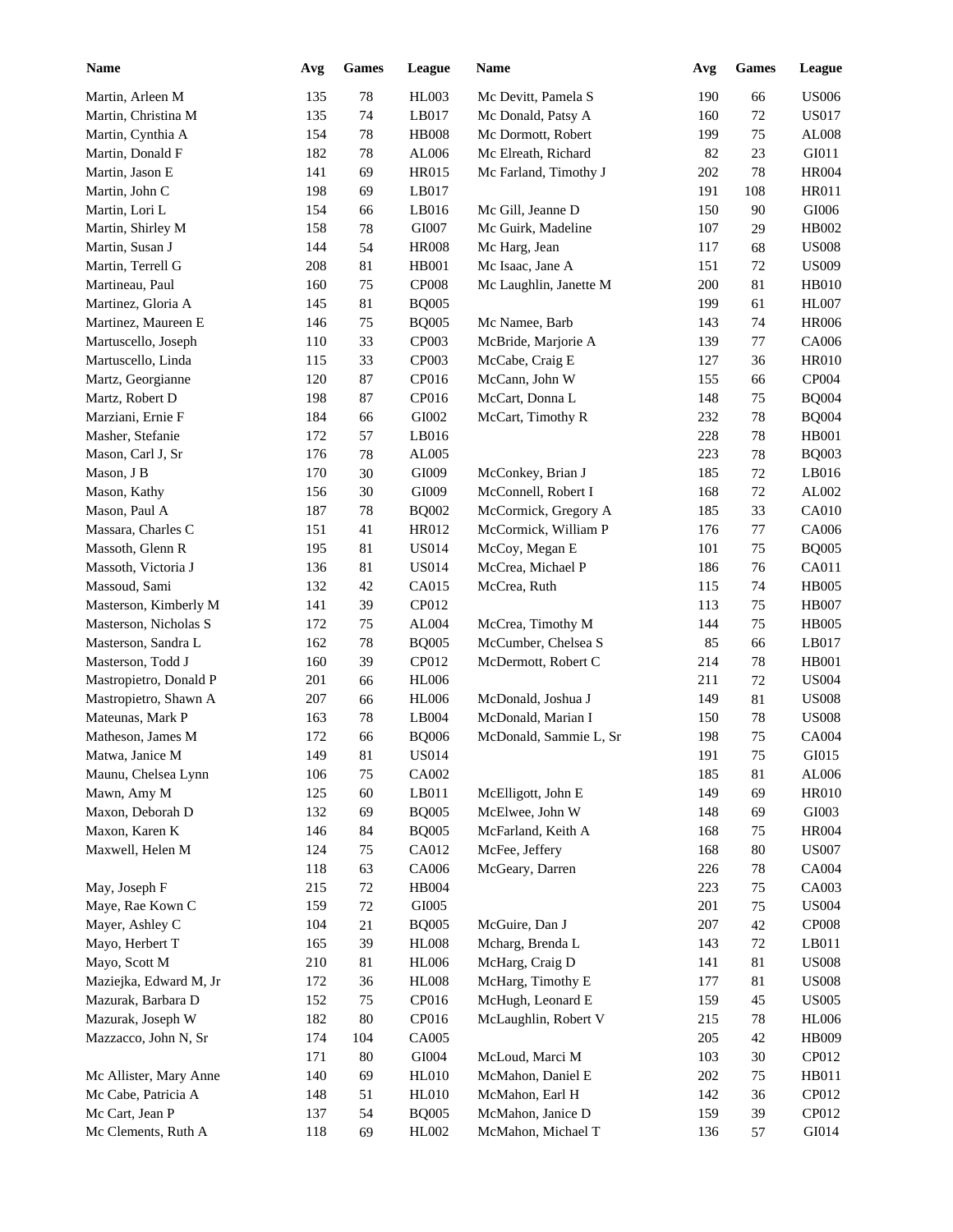| <b>Name</b>              | Avg | <b>Games</b> | <b>League</b> | Name                | Avg | <b>Games</b> | League       |
|--------------------------|-----|--------------|---------------|---------------------|-----|--------------|--------------|
| McMahon, Ryan E          | 136 | 36           | GI003         | Miller, Eric S      | 134 | 78           | <b>HR005</b> |
| McMillan, Joseph C       | 148 | 77           | CP015         | Miller, Harold E    | 156 | 75           | <b>HB005</b> |
| McNab, Michael C         | 205 | 81           | CP001         | Miller, Liam M      | 180 | 78           | LB004        |
| McQuade, Nicole M        | 154 | $30\,$       | <b>HR007</b>  | Miller, Martin A    | 213 | 78           | HB004        |
| McTague, Brian T         | 178 | $72\,$       | LB005         |                     | 212 | 84           | <b>HB001</b> |
| Meager, Jack E           | 208 | 75           | CP002         | Miller, Nancy       | 163 | 99           | CP014        |
| Medick, Paul M           | 180 | 63           | CP001         | Miller, Patrick M   | 188 | 57           | <b>HL006</b> |
| Mehalich, David C        | 200 | $78\,$       | AL002         | Miller, Robert A    | 133 | 75           | HR014        |
|                          | 194 | $78\,$       | AL001         | Miller, Yvonne F    | 166 | 60           | HR002        |
| Mehalich, Mary S         | 176 | $78\,$       | AL001         | Millham, Daniel J   | 125 | 69           | <b>HR004</b> |
|                          | 175 | 81           | AL002         | Millis, Glenn M     | 203 | 54           | <b>CP008</b> |
| Mehalich, Priscilla R    | 183 | 78           | AL001         | Millis, Michael J   | 189 | 72           | LB017        |
|                          | 182 | 81           | AL002         | Millis, Stacey M    | 173 | 72           | LB017        |
| Meierdiercks, Andrew J   | 140 | 75           | CP011         | Mineau, David A     | 230 | 63           | HL010        |
| Meierdiercks, Jonathan W | 148 | 57           | CP011         |                     | 227 | 59           | HL002        |
| Meierdiercks, Steven R   | 164 | 48           | CP011         |                     | 209 | 72           | <b>HL005</b> |
| Melesky, Robert M        | 190 | 72           | <b>BQ006</b>  |                     | 204 | 72           | CP001        |
| Mell, Karen J            | 124 | 36           | <b>HL008</b>  | Miner, Jean L       | 149 | 68           | CP013        |
| Mellon, James F, Jr      | 155 | 60           | <b>HL006</b>  | Minichiello, Rose K | 144 | 69           | CA006        |
| Mellon, Lynn A           | 176 | 63           | <b>HL007</b>  |                     | 140 | 87           | CA012        |
| Melucci, Steven J        | 139 | 21           | HB012         | Minick, Bonnie S    | 182 | 78           | <b>HL004</b> |
| Mero, Ann M              | 120 | 81           | <b>US014</b>  | Minick, Gregg R     | 193 | 84           | <b>HL004</b> |
| Mero, Charles G, Jr      | 208 | 81           | <b>HR015</b>  | Mitchell, Cody M    | 145 | 57           | <b>HB005</b> |
|                          | 200 | 80           | <b>HR011</b>  | Mitchell, Pat       | 128 | 34           | LB009        |
| Mero, Daniel J           | 193 |              | <b>HR015</b>  | Mitchell, Robert E  | 180 | 36           | LB009        |
|                          | 108 | 62<br>74     | CP009         |                     |     | 39           | LB009        |
| Merolla, Diane           | 113 | 68           | CP009         | Mitchell, Sean M    | 148 |              | CP015        |
| Merolla, Phil            |     | 78           |               | Moberg, Matthew A   | 138 | 66           | <b>HB001</b> |
| Merrills, Daniel C, Jr   | 206 |              | <b>BQ002</b>  | Mochrie, Brian K    | 212 | 84           |              |
| Merritt, Jason C         | 190 | 71           | LB011         | Mochrie, Rick, Jr   | 230 | 84           | <b>HB001</b> |
| Messemer, Kate E         | 216 | 81           | HB001         | Mochrie, Scott R    | 220 | 84           | <b>HB001</b> |
| Messick, Thomas M        | 213 | 90           | CP015         | Moench, Doug B      | 155 | 34           | CP012        |
| Messier, David W         | 202 | 81           | GI003         | Moench, Kathleen A  | 118 | 39           | CP012        |
| Messier, Joseph I        | 185 | $78\,$       | CP001         | Molloy, John A      | 181 | 51           | LB014        |
| Messitt, Lynda M         | 155 | 77           | <b>HL001</b>  | Molloy, Joshua W    | 202 | 40           | LB014        |
| Messitt, Peter J         | 194 | 78           | <b>HL006</b>  | Molnar, Lloyd R     | 183 | 75           | <b>CP008</b> |
| Miakisz, Anthony J       | 165 | 73           | LB007         | Monast, Nicolle M   | 131 | 67           | CA011        |
| Michalski, Donald M      | 200 | 45           | CA003         | Monforte, Kris M    | 205 | 75           | LB004        |
| Michalski, Janis Lynn    | 185 | 78           | GI007         | Monti, Debra        | 164 | 36           | CA011        |
|                          | 179 | 53           | AL004         |                     | 159 | 60           | CA002        |
| Michaud, Matthew E       | 210 | 72           | CA003         | Moon, Edward C      | 136 | 39           | CP012        |
|                          | 193 | 100          | HR011         | Moore, Luther A     | 186 | 69           | GI015        |
| Mickel, James P          | 174 | $78\,$       | <b>US003</b>  | Moore, Peter J      | 152 | 75           | <b>BQ002</b> |
|                          | 173 | 75           | <b>US019</b>  | Moore, Stacey A     | 145 | 57           | <b>HB005</b> |
| Mickiewicz, Thomas S     | 159 | 72           | GI004         | Morales, Justin M   | 186 | 66           | CP017        |
| Micklas, Erlene G        | 141 | 81           | <b>HL010</b>  | Moran, Diane M      | 172 | 78           | HR012        |
| Micklas, Theresa M       | 124 | 75           | CP007         | Moran, Frank L      | 144 | 72           | <b>US007</b> |
| Middleton, Douglas J     | 197 | 62           | HB004         | Morck, Thomas M     | 207 | 81           | CA014        |
| Middleton, Gaynell C     | 132 | 74           | GI005         | Morgan, Marjorie M  | 186 | 75           | <b>HL001</b> |
| Midura, Eugene F         | 190 | 63           | LB017         | Morine, Frederick C | 198 | 72           | GI002        |
| Midura, Gene F           | 199 | 69           | LB017         | Morini, Vincent A   | 191 | 81           | <b>US004</b> |
| Miglianti, William A     | 190 | 104          | HR011         |                     | 189 | 84           | <b>HB001</b> |
| Milanese, Anthony G      | 201 | 72           | HR015         | Morizio, David L    | 122 | 56           | GI002        |
| Milanese, Marc F         | 185 | 69           | LB014         | Morrell, Craig R    | 226 | 75           | <b>HL009</b> |
| Milanese, Sharon M       | 116 | 80           | HR012         | Morrell, Diane E    | 206 | 69           | <b>HL007</b> |
| Milette, Thomas R        | 202 | 96           | LB006         |                     | 201 | 64           | <b>HL009</b> |
| Miller, Darryl H         | 153 | 63           | <b>US009</b>  |                     | 199 | 63           | <b>HL001</b> |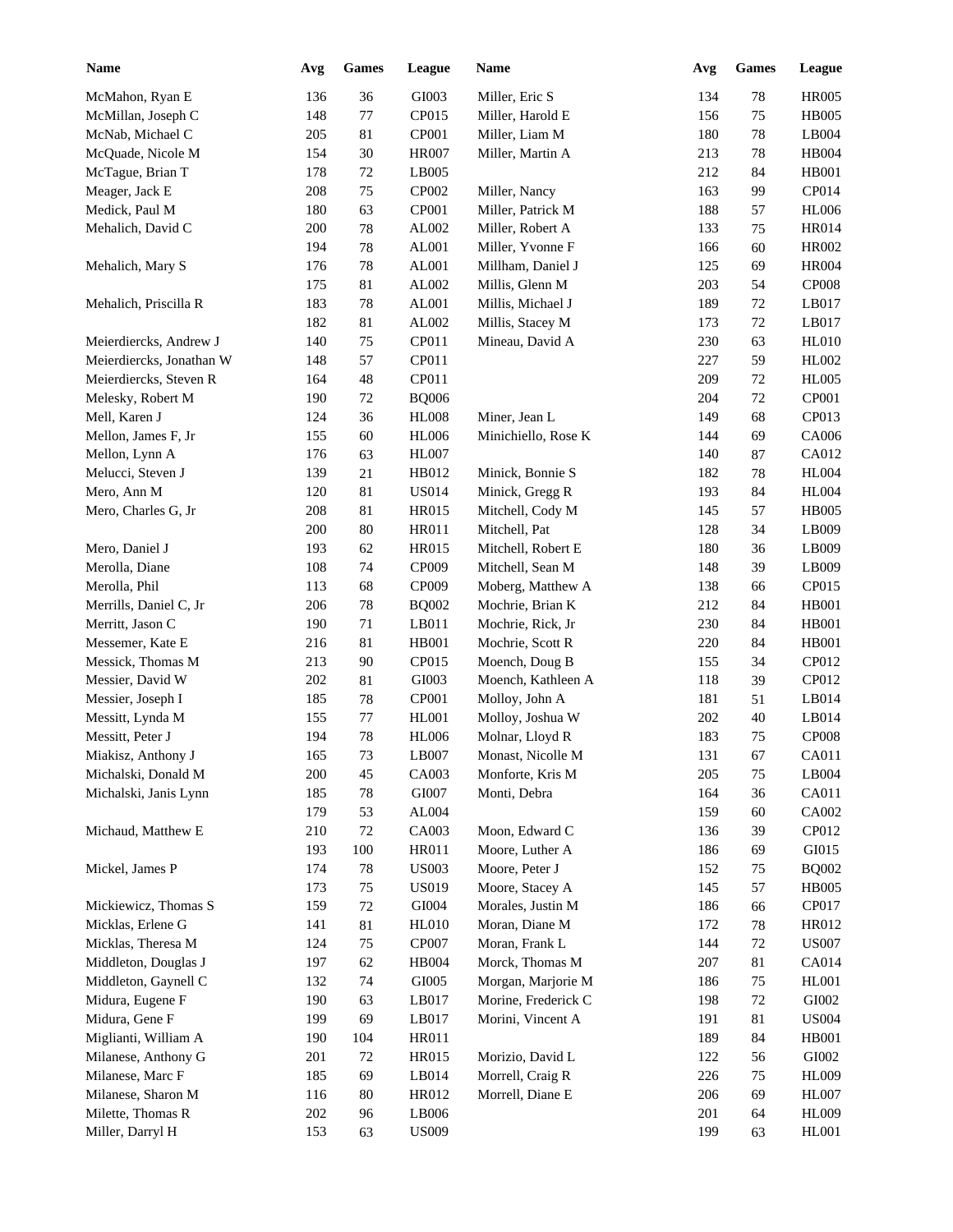| <b>Name</b>           | Avg | Games  | League       | <b>Name</b>           | Avg | Games  | League       |
|-----------------------|-----|--------|--------------|-----------------------|-----|--------|--------------|
| Morrell, Eric V       | 231 | 33     | <b>HL006</b> | Muzio, Edward A       | 181 | $78\,$ | <b>HL006</b> |
|                       | 228 | 75     | <b>HL009</b> | Muzio, George A, Jr   | 202 | 75     | CA011        |
|                       | 210 | 69     | <b>HL005</b> | Muzio, Mary E         | 137 | 66     | GI007        |
|                       | 200 | 84     | CP002        | Muzio, Paul M         | 219 | 78     | <b>HB001</b> |
| Morris, Marilyn J     | 130 | 63     | GI013        |                       | 213 | 72     | <b>US004</b> |
| Morris, Steve         | 157 | 84     | CP006        | Muzio, Paul M, II     | 209 | 81     | CA011        |
| Morris, Timothy       | 145 | 36     | LB016        |                       | 200 | 81     | <b>HB001</b> |
| Morrison, Heather A   | 166 | $72\,$ | <b>HR005</b> | Mysliwiec, Theresa E  | 121 | 63     | AL001        |
| Morrison, Mary Ellen  | 141 | 67     | <b>BQ005</b> | Nacy, Leann J         | 143 | 78     | CP007        |
| Morrison, Tom W       | 174 | $78\,$ | LB004        | Nadeau, Michael A     | 188 | 57     | CA011        |
| Morrissey, Earl P     | 188 | $72\,$ | AL003        | Nadeau, Paul A, Jr    | 216 | 78     | <b>US004</b> |
| Morrissey, Gene A     | 142 | 27     | CP012        | Nagel, Walter         | 137 | 75     | <b>HR005</b> |
| Morrissey, Margaret M | 137 | 33     | CP012        | Nahm, Kathleen M      | 149 | 69     | <b>HL001</b> |
| Morrissey, Matthew M  | 188 | 68     | AL003        | Narkiewcz, Paul D     | 192 | 47     | CP001        |
| Mortimer, Warren G    | 145 | 78     | <b>HR004</b> | Nasca, Jack A         | 196 | 48     | LB013        |
| Moseley, Terry L      | 147 | $30\,$ | <b>BQ005</b> | Nash, Martin C, Jr    | 219 | 78     | <b>HL005</b> |
| Mosher, Donald L      | 144 | 72     | <b>HR003</b> |                       | 218 | 84     | <b>HB001</b> |
| Moss, Michael D       | 188 | 78     | <b>HR010</b> | Nault, Meghan K       | 181 | 69     | LB017        |
| Mossey, Marilyn E     | 144 | 78     | <b>US006</b> | Nault, Steven J       | 171 | 75     | LB017        |
| Moxley, Tammy         | 123 | 78     | <b>BQ005</b> | Neal, Lisa D          | 107 | 24     | <b>HR007</b> |
| Moxon, David W        | 135 | 27     | <b>HR007</b> | Nebral, Christopher C | 193 | 72     | LB011        |
| Mull, Richard M       | 170 | 64     | <b>US012</b> | Need, Mary            | 151 | $81\,$ | <b>US014</b> |
| Mullen, Brian M       | 204 | 72     | <b>BQ006</b> | Need, Ronald D        | 180 | 78     | <b>US014</b> |
| Mullen, Craig A       | 179 | 63     | LB008        | Neet, Nicholas K      | 159 | 81     | CA014        |
| Mullen, Edward M      | 198 | 72     | <b>HR001</b> | Negus, Kris L         | 208 | 87     | CP002        |
| Muller, Susan L       | 102 | 60     | LB017        | Neiss, Thomas         | 186 | 57     | LB008        |
| Mulligan, Colleen     | 159 | 87     | CP006        | Nelson, Jim           | 188 | 33     | CP012        |
| Mulligan, Edward C    | 163 | 80     | <b>BQ004</b> | Nelson, Karen A       | 149 | 75     | CA015        |
| Mulligan, Michael     | 216 | 84     | CP006        | Nelson, Michael S     | 165 | 78     | CA015        |
| Mulligan, Robin T     | 136 | 81     | <b>BQ004</b> | Netoskie, Patricia J  | 141 | $81\,$ | LB016        |
| Mullin, Christian J   | 110 | 48     | LB005        | Ng, Alan              | 151 | 42     | <b>US020</b> |
| Mullins, Mike         | 220 | 81     | <b>BQ003</b> | Ng, Jimmy F           | 154 | 78     | LB004        |
|                       | 205 | 78     | <b>BQ004</b> | Nichols, Zach R       | 167 | $48\,$ | LB011        |
| Munger, Art           | 148 | $30\,$ | CP012        | Nicpon, Leonard F     | 186 | 45     | <b>HB005</b> |
| Munger, Bryan D       | 139 | 27     | CP012        | Nikles, Donald T      | 148 | 84     | LB002        |
| Munger, Tanya M       | 113 | $30\,$ | CP012        | Noble, Louis A        | 143 | $78\,$ | CP001        |
| Munhall, Rebbecca L   | 88  | 37     | AL007        | Noble, Robert A       | 197 | 78     | CP001        |
| Muntz, Robert B, Jr   | 186 | 86     | CP006        | Nocella, Chris S      | 214 | 81     | HB001        |
| Murnane, Annette E    | 120 | 63     | <b>HB007</b> | Noe, Christian        | 158 | 75     | <b>HR005</b> |
| Murphy, Thomas        | 194 | 78     | <b>HR005</b> | Nolan, Scottie A      | 200 | 75     | GI003        |
| Murphy, Timothy J     | 170 | 84     | HR012        | Nolan, Thomas F, Jr   | 194 | 66     | HL009        |
| Murphy, Todd M        | 200 | 38     | CP002        | Nolin, Kenneth C      | 201 | 72     | GI004        |
|                       | 197 | 54     | CP017        | Nolin, Kenneth F      | 178 | 72     | GI004        |
| Murray, Bruce W, Sr   | 189 | 69     | CA014        | Nolin, Tina M         | 100 | 66     | HL009        |
| Murray, David L       | 164 | 60     | LB002        | Nolin, William J, Jr  | 218 | 75     | <b>CA008</b> |
| Murray, James H, Sr   | 139 | 57     | <b>HR001</b> |                       | 217 | 78     | CA003        |
| Murray, James P       | 112 | 71     | AL007        |                       | 211 | 70     | CA004        |
| Murray, Paul W        | 161 | 75     | CA014        | Nopper, Matthew H     | 194 | 39     | CP003        |
| Murray, Richard L     | 200 | 75     | LB002        | Nopper, Shannon A     | 147 | 30     | CP003        |
| Murray, Robert E, Jr  | 183 | 75     | GI001        | Normile, Barbara A    | 135 | 48     | CA006        |
| Murray, Susan M       | 149 | 75     | CP005        | Norton, Jay           | 160 | 57     | <b>US010</b> |
| Mustico, Richard A    | 192 | 81     | LB014        | Norton, Jeremy M      | 148 | 69     | <b>US010</b> |
| Mustico, Robert E     | 184 | $72\,$ | LB014        | Norton, Patricia      | 130 | 80     | <b>HL009</b> |
| Mutch, Sherri A       | 167 | 69     | LB017        | Novak, Brent C        | 185 | 63     | AL007        |
| Muzio, David W        | 210 | 84     | CA011        | Novak, Joseph P       | 154 | 66     | <b>US019</b> |
| Muzio, Donald J       | 208 | 81     | <b>HL006</b> | Nowakowski, Richard C | 166 | 72     | GI004        |
|                       |     |        |              |                       |     |        |              |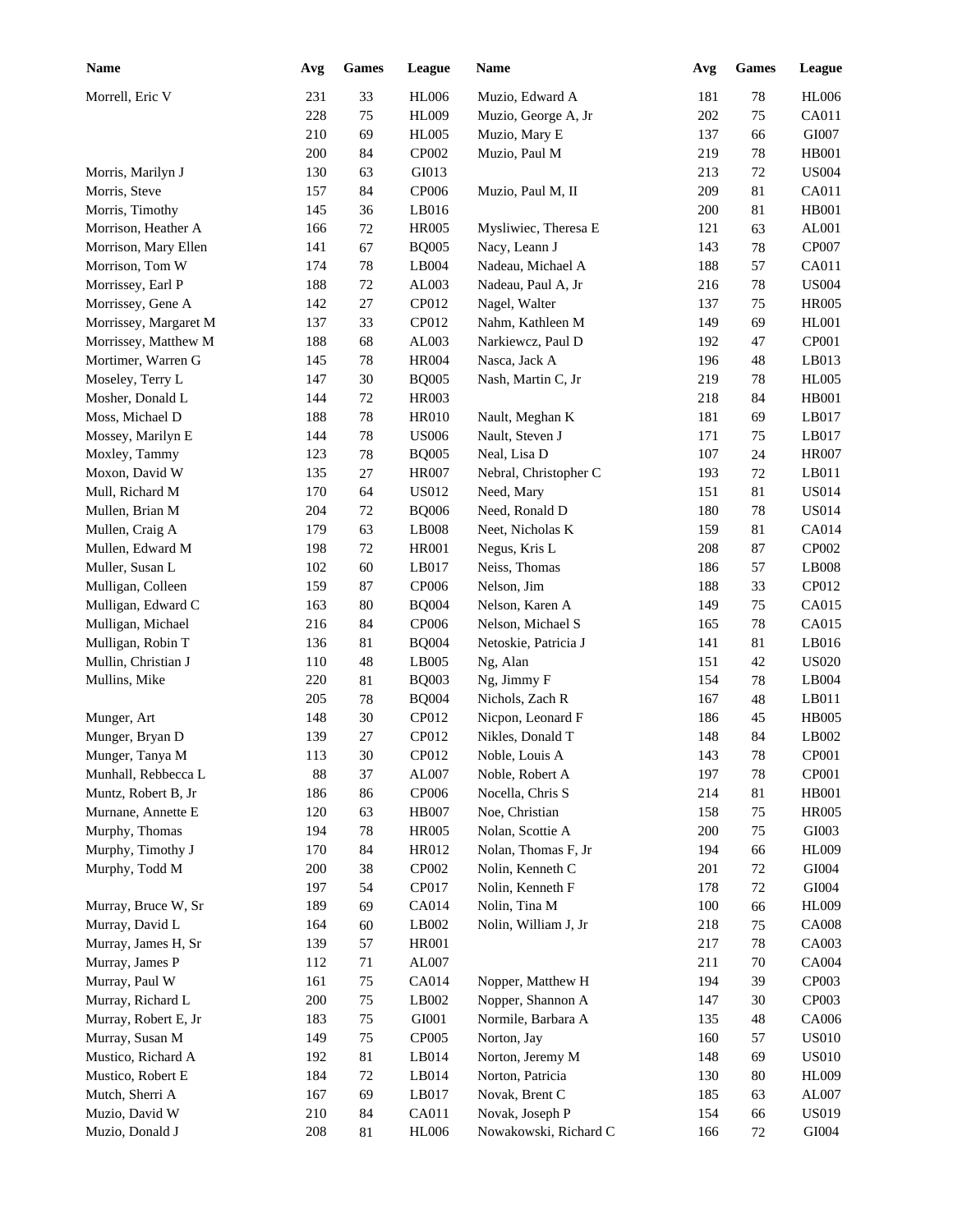| <b>Name</b>            | Avg | <b>Games</b> | League       | Name                 | Avg | <b>Games</b> | League         |
|------------------------|-----|--------------|--------------|----------------------|-----|--------------|----------------|
| Nowosielski, Chris     | 181 | 60           | AL006        | Pade, Kathryn A      | 180 | 84           | HR012          |
| Nunez, Jerry           | 126 | 69           | <b>US002</b> | Paducci, Thomas E    | 181 | 63           | CP006          |
| Nystoriak, David       | 153 | 48           | <b>WE004</b> | Pagano, Jeffery K    | 196 | 69           | <b>HB005</b>   |
| Nystoriak, Mark        | 161 | 78           | <b>WE004</b> | Pagano, John         | 119 | 78           | <b>HB007</b>   |
| Nystoriak, Michael, Jr | 150 | 60           | <b>WE004</b> | Pagano, Kathryn L    | 158 | 78           | <b>HB007</b>   |
| O'Bremski, Vincent     | 164 | 72           | <b>CP008</b> | Page, Ileain R       | 179 | 104          | GI006          |
| O'Brien, Daniel J      | 198 | $78\,$       | GI001        | Pakatar, John T, Jr  | 212 | 81           | <b>HL006</b>   |
| O'Brien, Gary O        | 148 | 63           | LB005        | Pakatar, Kenneth J   | 226 | 78           | <b>HL006</b>   |
| O'Brien, Jennifer G    | 161 | 63           | HR012        |                      | 205 | 81           | <b>HL005</b>   |
| O'Brien, John          | 198 | 48           | GI001        | Pakatar, Thomas E    | 212 | 81           | <b>HL006</b>   |
| O'Brien, Kyle M        | 169 | 78           | GI001        | Palin, Aimee         | 149 | 81           | HL003          |
| O'Brien, Matthew T     | 210 | 78           | <b>HL005</b> | Palin, Jeffrey C     | 209 | 81           | HL003          |
| O'Brien, Michael J     | 197 | 78           | GI001        | Palka, Mike P        | 209 | 87           | CA011          |
| O'Brien, Sean P        | 190 | 66           | GI001        | Pallozzi, Joseph A   | 156 | 45           | <b>US005</b>   |
| O'Bryan, Kyle A        | 186 | 78           | CP009        | Palmer, Ernest C     | 179 | 60           | LB008          |
| O'Connor, Scott E      | 210 | 78           | <b>HB001</b> | Palmer, James, Jr    | 195 | 69           | <b>US005</b>   |
| O'Dell, Linda          | 129 | 30           | <b>BQ001</b> | Palmer, Jason C      | 219 | 51           | LB007          |
| O'Dell, Loren H        | 166 | 75           | <b>BQ001</b> | Palmer, Kathleen E   | 128 | 81           | <b>US008</b>   |
| O'Dell, William H      | 132 | 75           | <b>BQ001</b> | Palmer, Shawn M      | 110 | 51           | AL007          |
| O'Donnell, Terry       | 143 | 73           | CP015        | Palmo, David A       | 129 | 78           | CP005          |
| Ogle, Lydia E          | 121 | 69           | <b>HB005</b> | Parent, Gerald H     | 133 | 84           | AL005          |
| O'Hea, Jamie A         | 174 | 65           | LB001        | Parent, Sandra       | 111 | 69           | AL005          |
| Ohler, Stacy S         | 109 | 78           | <b>HL009</b> | Parisi, Christina M  | 184 | 47           | LB002          |
| O'Konski, Raymond      | 180 | 78           | CA006        | Parisi, Paul J       | 129 | 60           | <b>HR010</b>   |
| Olender, Laura M       | 166 | 71           | CP013        | Parker, Lauran       | 133 | 81           | LB010          |
| Oliksowycz, Daniel     | 179 | 78           | <b>HR004</b> | Parker, Morgan M     | 182 | 87           | CP006          |
| Oliver, Gerald J       | 177 | 42           | CA002        | Parker, Reine E      | 120 | 72           | <b>US007</b>   |
| Oliver, Jerry J, Jr    | 187 | 59           | CA002        | Parkis, Maria A      | 98  | 75           | <b>HL007</b>   |
| Oliver, Katherine L    | 137 | 54           | CA002        | Parkis, Raymond L    | 117 | 72           | <b>HL003</b>   |
| Oliver, William D      | 182 | 81           | <b>CP008</b> | Parks, Lawrence, Jr  | 148 | 39           | CP012          |
| Olsen, Jeffery A       | 206 | 81           | LB002        | Parrott, Michael J   | 184 | 66           | GI010          |
| Olszewski, Alex, Jr    | 223 | 81           | <b>BQ003</b> | Parry, Erika A       | 107 | 63           | LB016          |
| Onderdonk, Christina M | 208 | 74           | HB001        | Parsely, Evan M      | 134 | 78           | <b>US011</b>   |
| O'Neil, Joyce G        | 151 | $75\,$       | HR013        | Parsely, Lawrence J  | 138 | 81           | <b>US011</b>   |
|                        | 150 | 75           | <b>HR008</b> | Parsley, Katherine   | 123 | 78           | <b>US011</b>   |
| O'Neil, Thomas M       | 179 | $78\,$       | <b>US002</b> |                      | 117 | $30\,$       | <b>HR007</b>   |
| Onyon, Fred A          | 199 | 81           | CP001        | Parslow, Mark C      | 182 | 71           | <b>HR004</b>   |
| Ooms, Joanne E         | 107 | 60           | <b>HR009</b> | Parslow, Mildred     | 111 | 73           | HR013          |
| O'Reilly, Kevin W      | 177 | 69           | <b>US005</b> | Pascucci, Anthony F  | 198 | 69           | HL002          |
| Oreshan, John          | 204 | 69           | LB013        |                      | 196 | 78           | <b>HL006</b>   |
| Oreshan, Justin E      | 199 | 81           | LB005        | Pascucci, Thomas D   | 193 | 81           | <b>HR015</b>   |
| Orlep, Margaret D      | 128 | 69           | HR013        | Passineau, Albert E  | 202 | 66           | <b>HL004</b>   |
|                        | 124 | $72\,$       | <b>HR009</b> | Passineau, Sandra J  | 135 | 81           | <b>HR006</b>   |
| Orlyk, Harry           | 173 | 78           | <b>CA008</b> | Passineau, Wendy M   | 151 | 51           | <b>HL004</b>   |
| O'Rourke, Alfred L, Sr | 181 | 81           | GI004        | Passonno, Robert K   | 158 | 54           | <b>WE001</b>   |
| Osborne, Craig W       | 207 | 60           | HB004        | Pastore, Joseph J    | 196 | 69           | <b>WE002</b>   |
| Osgood, David W        | 159 | 81           | <b>BQ002</b> | Pastore, Richard A   | 186 | 69           | <b>WE002</b>   |
|                        | 157 | 84           | <b>BQ003</b> | Patanian, Allen      | 119 | 72           | HR014          |
| Osterhout, Dean L      | 205 | 60           | LB007        | Patentreger, Dave    | 194 | 69           | <b>HR001</b>   |
| Osterhout, Ryan D      | 185 | 66           | LB007        | Patnode, Denise M    | 160 | 48           | AL004          |
| Ostiguy, Richard J     | 164 | 69           | <b>US002</b> |                      |     | $75\,$       | GI007          |
|                        |     |              |              |                      | 155 |              |                |
| Ostrander, Kevin J     | 189 | 78           | <b>US003</b> | Patnode, Kayla M     | 195 | 57           | AL004<br>GI007 |
| Ostrander, Scott T     | 185 | 84           | CP002        |                      | 188 | 60           |                |
| Otway, John F          | 154 | $30\,$       | CP012        | Patricelli, Albert E | 219 | 84           | <b>HB001</b>   |
| Pacheco, Michele M     | 89  | $72\,$       | <b>BQ005</b> |                      | 216 | 45           | <b>HB009</b>   |
| Paddock, Douglas E     | 173 | $78\,$       | <b>BQ002</b> | Patricelli, James A  | 223 | 84           | <b>HB001</b>   |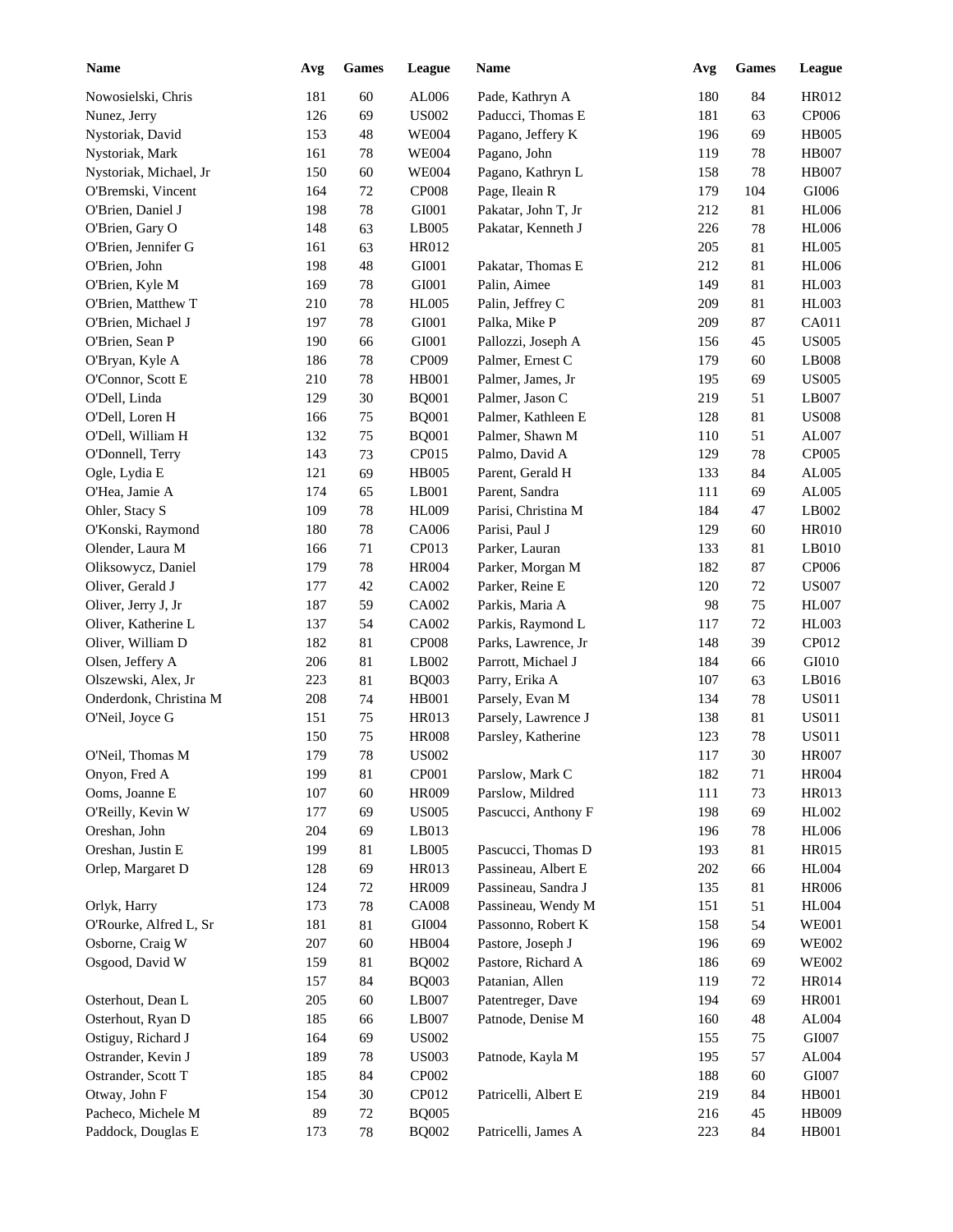| <b>Name</b>          | Avg | <b>Games</b> | League       | <b>Name</b>            | Avg | <b>Games</b> | League       |
|----------------------|-----|--------------|--------------|------------------------|-----|--------------|--------------|
| Patricelli, Thomas E | 206 | 69           | <b>HB001</b> | Perry, Kenneth M       | 183 | 48           | <b>HB009</b> |
| Patricia, Joanne K   | 179 | 39           | <b>HL008</b> | Perry, Matthew J       | 166 | 87           | CP015        |
|                      | 165 | 84           | CP004        |                        | 163 | 78           | CP001        |
| Patricia, Kevin J    | 156 | 36           | <b>HL008</b> | Perry, Melissa J       | 141 | 46           | CP015        |
| Patten, Amanda E     | 122 | 66           | LB017        | Perry, Ronald R        | 194 | 45           | <b>HB009</b> |
| Patton, Keith        | 117 | 67           | CA015        | Pesta, Cathy           | 130 | 60           | CA001        |
| Paul, Allen M        | 190 | 45           | CA002        | Pesta, Elizabeth       | 107 | 75           | CA012        |
| Paul, Janet M        | 140 | 81           | <b>US014</b> | Pesta, Gregory W       | 161 | 58           | <b>CA008</b> |
| Paulsen, Brett E     | 187 | 75           | US012        | Pesta, James J         | 183 | 70           | <b>CA008</b> |
| Paulsen, Craig D     | 216 | 81           | <b>US012</b> | Pesta, Jessica A       | 182 | 41           | CA001        |
| Paulsen, Ryan M      | 207 | 69           | <b>HB001</b> | Pesta, Steven A        | 173 | 68           | <b>CA008</b> |
| Paulsen, Todd F      | 169 | 75           | US012        | Peter, Raymond W       | 134 | 78           | LB012        |
| Paupst, Dustin W     | 218 | 78           | <b>HL005</b> | Peterson, Betti J      | 168 | 75           | CP010        |
| Peabody, Brian A     | 195 | 84           | <b>CP006</b> | Peterson, Bonnie J     | 135 | 65           | <b>HR004</b> |
| Peabody, Craig, Jr   | 172 | 78           | <b>US015</b> | Peterson, Joseph P     | 224 | 81           | CA004        |
| Peabody, Craig, Sr   | 200 | 74           | <b>US015</b> |                        | 219 | 84           | CA011        |
| Peabody, Harold J    | 178 | 69           | <b>US015</b> |                        | 201 | 42           | CA003        |
| Peabody, Jeffery G   | 170 | 78           | <b>US015</b> | Peterson, Paul J, Jr   | 206 | 81           | CA004        |
| Peabody, Malissa L   | 169 | 83           | CP006        | Petrocelli, Paul C     | 145 | 78           | LB001        |
| Pearson, David J     | 180 | 75           | GI012        | Pettigrew, James B     | 172 | 72           | <b>HB007</b> |
| Peck, Becky          | 103 | 72           | HL011        | Pettrigrew, Jeanne A   | 160 | 75           | <b>HB007</b> |
| Peck, Jamie C        | 212 | 66           | HL011        | Pfeiffer, Marcy E      | 119 | 69           | <b>BQ005</b> |
| Pecker, Robert J     | 211 | 72           | LB007        | Phelan, Arthur         | 120 | 39           | LB009        |
| Peckowitz, Robert J  | 181 | 81           | <b>US012</b> | Phelan, Chris          | 185 | 63           | CA011        |
| Peer, Daniel J       | 141 | 69           | <b>BQ001</b> | Phelan, Leslie         | 120 | 33           | LB009        |
| Pelcher, Pamela H    | 197 | 72           | <b>BQ005</b> | Phelps, Darren D       | 169 | 72           | <b>HL006</b> |
| Pelkey, Michael      | 168 | 24           | LB015        | Phillips, Craig M      | 127 | 81           | <b>US011</b> |
| Pelletier, Charles E | 212 | 78           | <b>BQ004</b> | Phillips, George L, Jr | 217 | 81           | <b>HR006</b> |
| Pelletier, Kay       | 147 | 78           | <b>BQ004</b> | Phillips, Kevin S      | 173 | 75           | CP011        |
| Pelniciaro, Joseph A | 162 | 69           | <b>HB004</b> | Phillips, Sheryl R     | 122 | 69           | <b>US011</b> |
| Pelton, John M       | 149 | 60           | <b>HR014</b> | Phillips, Yvonne       | 146 | 78           | <b>HR006</b> |
| Peluso, Linda L      | 131 | 83           | CP004        | Phillips, Zac M        | 163 | 78           | CP011        |
| Peluso, Stephen      | 195 | 81           | CP004        | Phoenix, Leonard E     | 148 | 78           | <b>CP008</b> |
| Penman, Brian A      | 182 | 81           | <b>US014</b> | Phoenix, Paul W        | 212 | 72           | <b>HB010</b> |
| Penree, Anthony J    | 190 | 87           | CP016        | Piatek, Michael W      | 144 | 72           | LB002        |
| Penree, Christine M  | 131 | 87           | CP016        | Piche, Brian J         | 199 | 24           | HR015        |
| Pepin, David         | 139 | 69           | <b>WE002</b> | Piche, Frank E         | 197 | 48           | <b>HR015</b> |
| Pepper, James        | 187 | 36           | CP012        | Piche, Gregory C       | 177 | 65           | HR015        |
| Pepper, Kathleen     | 132 | 36           | CP012        | Pickett, Kim T, Sr     | 175 | 63           | <b>HB005</b> |
| Percio, Vincent J    | 197 | 54           | <b>CP008</b> | Pielo, Charles W       | 178 | 76           | HR012        |
| Perkins, Chaz C      | 194 | 51           | <b>BQ006</b> | Pierce, Anna M         | 180 | 81           | <b>HL009</b> |
| Perkins, Harold B    | 113 | $72\,$       | CP009        |                        | 170 | 39           | <b>HL007</b> |
| Perkins, Marjorie J  | 96  | 78           | CP009        | Pierce, George         | 128 | 63           | HL011        |
| Perkins, Robert W    | 151 | 75           | HR014        | Pierce, Michael G, Jr  | 199 | 72           | <b>BQ002</b> |
| Perks, Harry R, Jr   | 189 | 69           | <b>HR010</b> | Pierce, Michael G, Sr  | 161 | 81           | <b>BQ002</b> |
|                      | 186 | 69           | <b>US003</b> | Pierce, Phylliss       | 85  | 63           | HL011        |
| Perks, Richard A     | 198 | 24           | <b>HR010</b> | Pierce, Thomas J, Jr   | 210 | 81           | <b>HL010</b> |
| Perone, Dennis P     | 215 | 66           | GI001        |                        | 206 | 84           | <b>HL009</b> |
|                      | 208 | 69           | AL006        | Pierson, Mary A        | 109 | 27           | <b>HL008</b> |
| Perrault, Thomas F   | 179 | 75           | CP002        | Pignatelli, Joseph A   | 178 | 75           | <b>HL006</b> |
| Perrino, Karen V     | 119 | 75           | CP004        | Pino, Teresa A         | 113 | 64           | <b>WE005</b> |
| Perry, Joshua M      | 212 | 72           | AL002        | Piotrowski, Ted        | 158 | 57           | CP011        |
|                      | 206 | 42           | HB009        | Pirri, David V         | 201 | 39           | LB016        |
|                      | 206 | 81           | <b>HB001</b> | Pirri, Denise A        | 158 | 76           | LB016        |
| Perry, Justin        | 211 | 81           | <b>HB004</b> | Pisculli, David J      | 223 | 69           | <b>HL006</b> |
|                      | 202 | 63           | AL002        | Pitanello, Anthony J   | 190 | 75           | GI003        |
|                      |     |              |              |                        |     |              |              |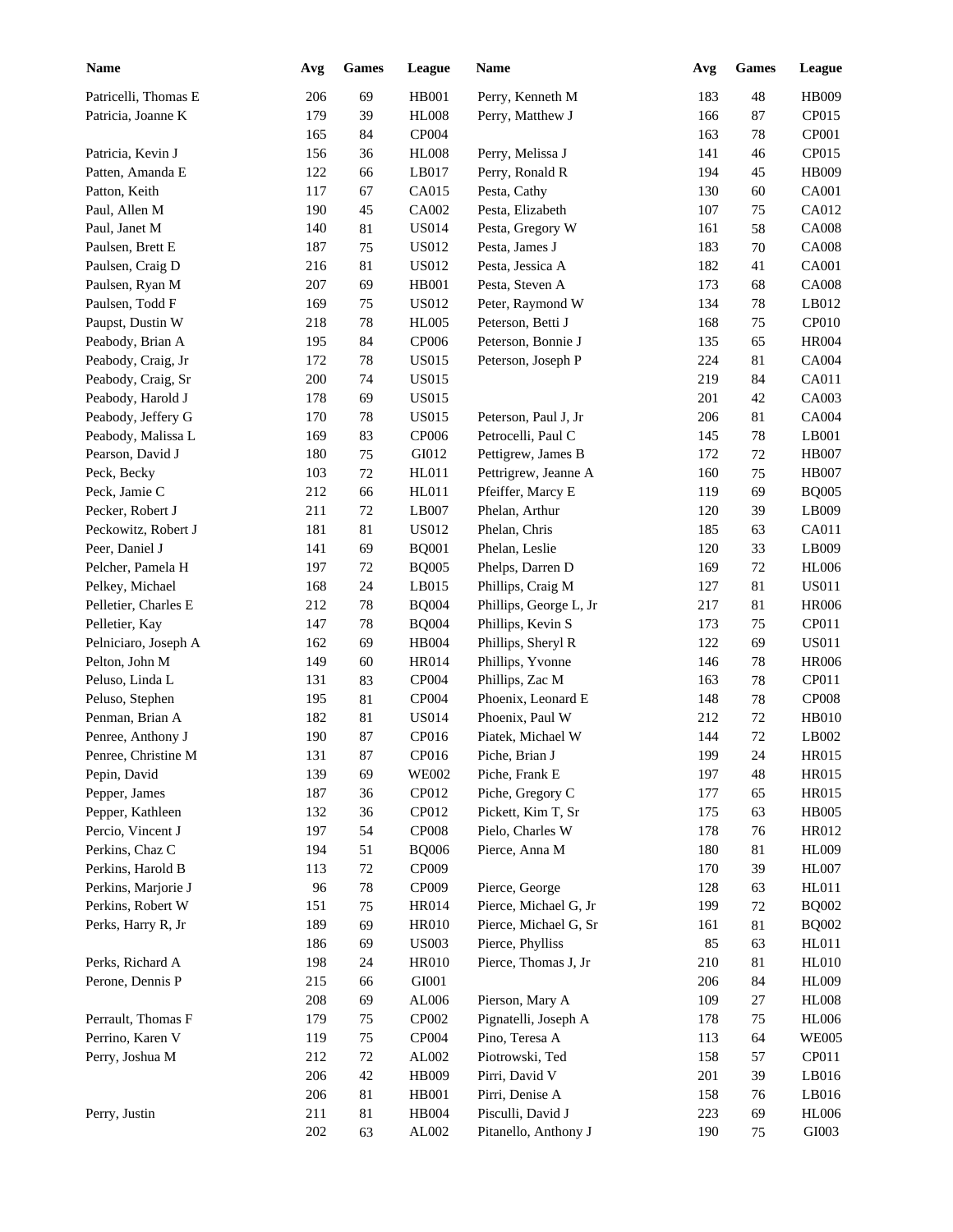| <b>Name</b>          | Avg | <b>Games</b> | League       | Name                         | Avg    | <b>Games</b> | <b>League</b> |
|----------------------|-----|--------------|--------------|------------------------------|--------|--------------|---------------|
| Pitcher, David J     | 117 | 66           | AL007        | Primeau, Diane R             | 145    | 30           | CP012         |
| Pitcher, Karen E     | 143 | 66           | AL007        | Primeau, Sabastiana M        | 107    | 78           | <b>HL009</b>  |
| Piterniak, Nick A    | 202 | $72\,$       | HB011        | Primeau, Timothy W           | 208    | 33           | <b>CP008</b>  |
| Pitt, Gary T         | 222 | 73           | <b>HL006</b> |                              | 195    | 39           | CP012         |
|                      | 208 | $78\,$       | <b>HL005</b> | Prochilo, Barbara E          | 139    | 24           | CP012         |
| Pizzo-Roy, Renee M   | 110 | $72\,$       | LB011        | Proctor, Adam M              | 203    | 69           | CA003         |
| Plante, E. Arthur    | 150 | 68           | <b>CA008</b> | Proctor, Gerald J            | 209    | 78           | CP002         |
| Plante, William B    | 205 | 60           | CA004        |                              | 197    | 75           | <b>HL005</b>  |
|                      | 200 | 64           | <b>CA008</b> | Proctor, Larry               | 148    | 23           | GI014         |
| Plantier, Bernard L  | 199 | 69           | <b>CA008</b> | Proctor, Leonard W           | 225    | 81           | <b>HL006</b>  |
| Ploof, Christina     | 114 | 78           | LB017        |                              | 218    | 78           | <b>HL005</b>  |
| Ploof, Donald J      | 152 | 48           | LB017        |                              | 209    | 87           | CP002         |
| Ploof, Judy          | 124 | 57           | LB017        | Propst, Walter               | 193    | 36           | <b>HL009</b>  |
| Ploof, Matthew D     | 175 | 75           | <b>US015</b> |                              | 190    | 75           | <b>HL006</b>  |
| Pluckrose, Kevin M   | 142 | 81           | HL003        | Prosser, Paul A              | 191    | 84           | <b>HR006</b>  |
| Pluckrose, Linda M   | 108 | 64           | <b>HL003</b> | Pryor, Brian E               | 165    | 48           | GI009         |
| Plumadore, Denise    | 162 | 75           | LB016        | Pryor, Steve A               | 139    | 45           | LB004         |
| Plumadore, Thomas L  | 154 | 62           | LB016        | Puckey, Ryan R               | 211    | 66           | LB017         |
| Pohl, Jason E        | 210 | 69           | HL002        | Pugh, Sandra                 | 182    | 72           | <b>HL001</b>  |
| Pohl, Jennifer J     | 178 | 69           | HL002        | Pugliano, Michael A          | 202    | 78           | <b>CA004</b>  |
| Polanski, Arnold     | 184 | 39           | LB009        | Pugliese, Brittany L         | 126    | 84           | <b>BQ005</b>  |
| Polaro, Richard P    | 195 | 60           | GI004        | Pulenskey, Bryan T, Jr       | 171    | 62           | <b>US009</b>  |
|                      | 190 | 66           | <b>US004</b> | Pullen, Harry J              | 119    | 50           | LB012         |
| Polesel, Corey J     | 159 | 78           | LB012        | Putnam, Nathan E             | 133    | 75           | LB004         |
| Polhemus, Michael    | 157 | 39           | LB015        | Pyskadlo, Agatha C           | 101    | 75           | CA012         |
|                      | 152 | 69           | CA014        | Pyskadlo, Mark J             | 190    | 72           | <b>US005</b>  |
|                      | 148 | 69           | CA015        |                              | 185    | 33           | <b>CA010</b>  |
| Polhemus, Wilma      | 138 | 72           | CA015        | Quackenbush, Colleen C       | 133    | 63           | <b>WE003</b>  |
|                      | 136 | 39           | LB015        | Quackenbush, Edgar L         | 130    | 56           | <b>WE003</b>  |
| Pollay, Frank D      | 177 | 81           | AL006        | Quell, David E               | 210    | 63           | CA004         |
| Pondillo, John, Jr   | 205 | 81           | CA011        | Quigley, Paul J              | 149    | 75           | CP017         |
| Pontore, Ruth M      | 157 | 78           | GI006        | Quimet, Michael J            | 164    | 21           | HB004         |
| Post, Carol S        | 148 | 29           | CP012        | Quinn, Jon P                 | 184    | 74           | CP001         |
| Post, Douglas V      | 149 | 27           | CP012        | Quintal, Jillian A           | 156    | 33           | <b>HB009</b>  |
| Potts, Brian C       | 197 | 62           | HB004        | Quintal, Mackenzie H         | 124    | $27\,$       | <b>HB009</b>  |
| Potyrala, John, Jr   | 162 | 66           | LB007        | Quintal, Susan J             | 165    | 60           | <b>HB007</b>  |
| Potyrala, Michael D  | 181 | 69           | GI004        | Race, Eric W                 | 216    | 108          | LB006         |
| Poulin, Clemence M   | 168 | 74           | CA009        | Racht, Lynn M                | 134    | 69           | CP010         |
| Poutre, David J      | 201 | $72\,$       | CP001        | Racht, Wayne F               | 193    | 60           | CP010         |
| Poutre, Donald S     | 184 | 78           | CP001        | Radick, Charles Z            | 200    | 100          | LB006         |
| Poutre, Donald W     | 191 | 62           | CP001        | Radley, Jodi L               | 157    | 66           | HR002         |
| Powell, Randy J      | 194 | 63           | CP017        | Radliff, Sean E              | 167    | 22           | <b>CA010</b>  |
| Powers, Patricia A   | 128 | $42\,$       | HB002        | Rafferty, Thilde S           | $88\,$ | 61           | LB012         |
| Pratt, Gerald E      | 186 | 81           | <b>HL005</b> | Rainville, Nathan P          | 173    | 81           | CP009         |
| Pratt, Nancy J       | 118 | 24           | <b>HR007</b> | Rainville-Pommier, Barbara J | 139    | 75           | CP009         |
| Prebble, Charles E   | 181 | 78           | <b>BQ002</b> | Randall, Frederick L         | 124    | 44           | CA014         |
| Premo, Christopher M | 178 | $52\,$       | <b>HR001</b> | Rankin, Edward               | 144    | 60           | ${\rm G}I010$ |
| Premo, Daniel E      | 166 | 75           | <b>HR001</b> | Ransford, John C             | 170    | 72           | <b>HL010</b>  |
| Prentiss, Chad E     | 196 | 51           | <b>BQ002</b> | Rapp, Lisa M                 | 128    | 78           | LB011         |
| Prentiss, Richard E  | 133 | 36           | <b>BQ002</b> |                              | 124    | 33           | LB015         |
| Prescott, Frank T    | 154 | 78           | CP008        | Rapp, Mark W                 | 190    | 31           | LB015         |
| Prest, Joseph G, Sr  | 196 | $72\,$       | HB001        |                              | 184    | $75\,$       | LB011         |
| Prest, Mary A        | 214 | 60           | HL007        | Rasheed, Thelma J            | 173    | 74           | <b>US017</b>  |
| Prevost, Keith M     | 207 | $72\,$       | CP001        | Rasmussen, Timothy J         | 196    | 53           | HB004         |
| Price, Ashley        | 125 | 37           | <b>HL010</b> | Ravenell, Donald C           | 188    | 69           | GI015         |
| Prime, James E       | 174 | 47           | <b>CA008</b> | Ray, Richard W, III          | 189    | 66           | ${\rm G}I012$ |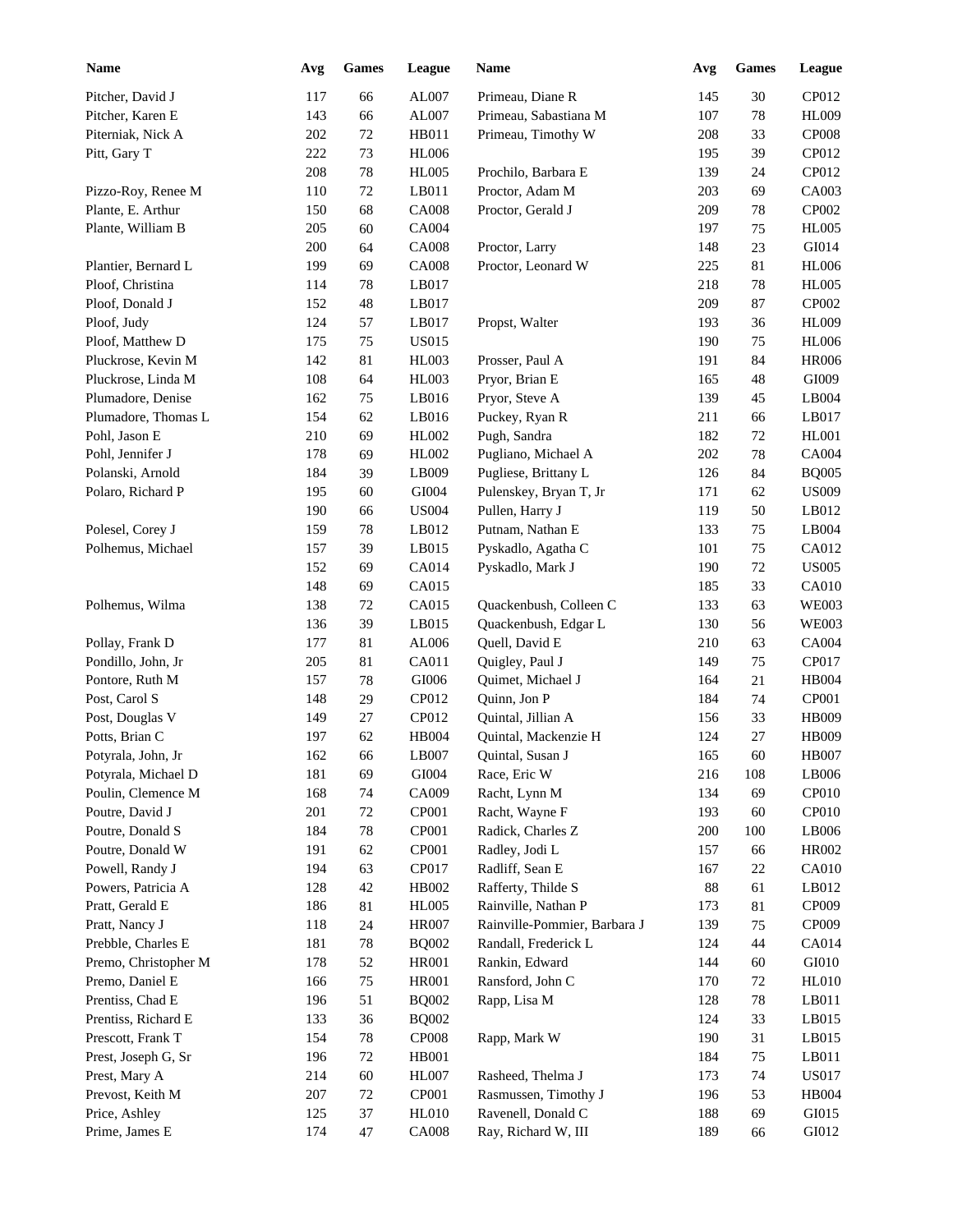| <b>Name</b>           | Avg | <b>Games</b> | League       | Name                      | Avg    | <b>Games</b> | League       |
|-----------------------|-----|--------------|--------------|---------------------------|--------|--------------|--------------|
| Ray, Richard W, Jr    | 185 | 75           | GI012        | Rice, William P, Jr       | 192    | 68           | <b>HR011</b> |
| Ray, Terry P          | 209 | 48           | LB006        | Rice, William P, Sr       | 184    | 100          | <b>HR011</b> |
| Raylinsky, Casimir E  | 195 | 68           | <b>CP008</b> | Richardson, Linwood       | 147    | 51           | <b>US020</b> |
| Raymond, Jesica       | 141 | 54           | <b>HB005</b> | Richmond, Matthew J       | 185    | 36           | GI012        |
| Raymond, Michael      | 199 | 69           | <b>HB005</b> | Rickert, Steve            | 191    | 72           | <b>HR001</b> |
| Raymond, Sharon A     | 175 | 99           | CP014        | Riddell, Matthew J        | 180    | 21           | LB016        |
| Rayno, Vince          | 130 | 21           | HB009        | Rielly, Jennifer          | 101    | 60           | HL002        |
| Razanousky, Frank M   | 150 | 100          | CA005        | Rielly, Joseph T, Sr      | 174    | 54           | HL002        |
| Razzano, Rosemary     | 132 | 66           | GI010        | Rielly, Joseph, II        | 204    | 72           | HL002        |
| Reale, Paul L         | 181 | 75           | <b>CP006</b> | Rifenburgh, William H, Jr | 185    | 63           | <b>BQ002</b> |
| Reamer, Edward C      | 183 | 69           | LB007        | Rigler, Rich H            | 155    | 66           | HL011        |
| Rebhun, Leonard J     | 200 | 33           | HR015        | Ring, Jason S             | 206    | 21           | <b>HB007</b> |
| Rector, Bret H        | 158 | 63           | HR012        | Rings, Joseph F           | 169    | 45           | HR012        |
| Rector, Jason R       | 192 | 39           | HR012        | Riservato, Anthony M      | 208    | 60           | CA004        |
| Rector, Pamela M      | 144 | 71           | HR012        |                           | 206    | 54           | CP001        |
| Rector, Stephen J, Jr | 175 | 82           | HR012        | Ritz, Justin C            | 188    | 77           | LB002        |
| Rector, Stephen L, Sr | 196 | 84           | HR012        | Rivenburg, Tim J          | 171    | 72           | LB007        |
| Redman, Damian S      | 176 | $72\,$       | <b>CP008</b> | Rivera, Ruth              | 66     | 23           | <b>HR007</b> |
| Reed, Charles J       | 131 | 78           | HL011        | Rivera, Samuel, Jr        | 170    | 69           | GI010        |
| Reed, Kelly           | 117 | 63           | HL011        | Rivers, Leroy             | 204    | 63           | GI015        |
| Reed, Kevin           | 200 | 63           | HL011        | Rivet, Michael J          | 186    | 51           | AL006        |
| Reedy, Mary L         | 142 | 69           | LB017        | Robbins, Daniel M         | 179    | 69           | LB008        |
| Rehonis, Daniel J     | 209 | 81           | AL002        | Robbins, Ernie            | 189    | 78           | LB017        |
|                       | 206 | 78           | AL006        | Robbins, Kathy            | 169    | 75           | LB017        |
| Reilly, Ann R         | 130 | 63           | CP007        | Roberts, April D          | 145    | 36           | CP012        |
| Reilly, John F        | 180 | 78           | LB016        | Roberts, David E          | 181    | 75           | CA011        |
| Reiniger, Clay A      | 218 | 78           | <b>US004</b> | Roberts, Dayna L          | 184    | 81           | CA011        |
|                       | 207 | 100          | HR011        | Roberts, Edwin C, Jr      | 203    | 81           | <b>HB010</b> |
|                       | 200 | 69           | CA003        |                           | 198    | 81           | HB004        |
| Reiniger, Clay E      | 232 | 81           | <b>US004</b> | Roberts, Frank A          | 185    | 81           | GI004        |
|                       | 226 | 78           | CA003        | Roberts, Fred J           | 211    | 33           | LB015        |
|                       |     |              |              |                           | 209    |              | LB016        |
| Renaghan, Michael E   | 163 | 69           | <b>CP001</b> |                           |        | 75           |              |
| Renna, Patricia       | 136 | 72           | <b>HB005</b> | Roberts, James W          | 166    | 36           | CP012        |
|                       | 133 | 81           | <b>HB007</b> | Roberts, Karen L          | 126    | 72           | <b>BQ005</b> |
| Renna, Timothy M      | 114 | 67           | <b>HR014</b> | Roberts, Nancy L          | 118    | 75           | CA011        |
| Rescott, James P      | 181 | $81\,$       | HR012        | Roberts, Sandra E         | 159    | 63           | GI013        |
| Restino, Travis M     | 125 | 75           | <b>BQ002</b> | Robertson, Ralph          | 168    | 75           | <b>HR010</b> |
| Reu, Patricia A       | 155 | 60           | CA006        |                           | 167    | 72           | <b>HR005</b> |
| Reu, William E        | 163 | 63           | CA006        | Robichaud, Jason          | 143    | 81           | CP006        |
| Reynolds, Karen A     | 156 | 51           | LB013        | Robilotto, Joseph L       | 172    | 72           | LB012        |
| Rezey, Helen M        | 125 | 66           | <b>HB005</b> | Robinson, Brandi L        | $87\,$ | 36           | CA007        |
| Rhoades, Deloris      | 150 | 81           | <b>US008</b> | Robinson, Delorise        | 127    | $72\,$       | <b>US017</b> |
| Rhodes, Richard D     | 144 | 81           | <b>CP008</b> | Robitaille, William E     | 172    | 74           | CA013        |
| Rhodes, Robert A      | 193 | $78\,$       | HR001        | Rock, Christopher M       | 213    | 72           | CA004        |
| Riberdy, Brian D      | 179 | 81           | HL003        | Rock, Drieux E            | 183    | 75           | <b>HR005</b> |
| Riberdy, David R      | 157 | 80           | HL003        | Rockwell, Daniel J        | 168    | 81           | LB016        |
|                       | 147 | 79           | CA013        | Rocque, Jason W           | 207    | 69           | <b>HL006</b> |
| Riberdy, Pamela J     | 161 | 81           | HL003        | Rocque, Raymond A         | 211    | 69           | HL002        |
| Riccitelli, Frank J   | 151 | $30\,$       | CA010        |                           | 211    | 78           | <b>HL006</b> |
| Riccitelli, JoAnn P   | 92  | $30\,$       | CA010        | Rodford, Eric J           | 178    | 72           | <b>HB006</b> |
| Riccitelli, John J    | 182 | 33           | LB015        | Rodford, Jamie            | 114    | 74           | <b>HB006</b> |
| Rice, Brian W         | 232 | $78\,$       | <b>BQ001</b> | Rodriguez, Jaime          | 141    | 57           | LB003        |
|                       | 226 | 84           | <b>BQ003</b> | Rodriguez, Jessica        | 107    | 48           | LB003        |
| Rice, Edward J        | 186 | 24           | <b>WE002</b> | Roe, Bonnie R             | 132    | 56           | GI009        |
| Rice, Jonathan E      | 182 | $78\,$       | <b>BQ001</b> | Roe, Gerald E             | 146    | 50           | GI009        |
| Rice, Lumas A         | 171 | 52           | <b>US018</b> | Rogaski, Richard J        | 218    | 92           | LB006        |
|                       |     |              |              |                           |        |              |              |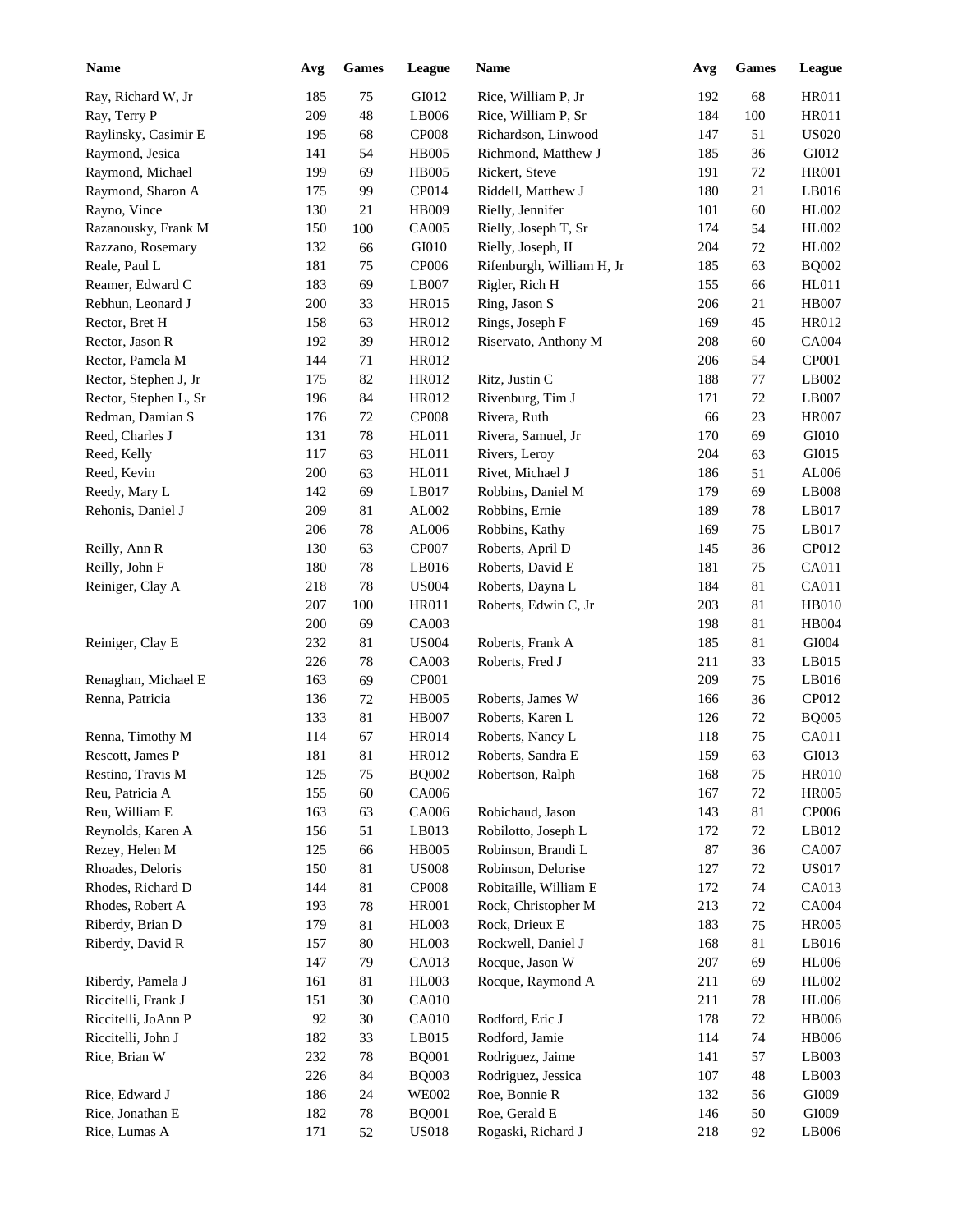| <b>Name</b>            | Avg | <b>Games</b> | League       | Name                   | Avg        | Games | League        |
|------------------------|-----|--------------|--------------|------------------------|------------|-------|---------------|
| Rogers, Scott A        | 216 | 84           | <b>HB001</b> |                        | 178        | 75    | <b>US003</b>  |
| Rogers, Scott A        | 184 | 81           | HB013        | Ruggles, Jeffery E     | 200        | 72    | <b>BQ002</b>  |
| Rolfe, Elizabeth       | 157 | 75           | <b>US011</b> | Ruggles, John S, Sr    | 179        | 75    | <b>BQ002</b>  |
| Rolfe, Jeremy P        | 151 | 75           | <b>US011</b> | Rulison, Fred A, Jr    | 190        | 72    | AL007         |
| Romani, Claude C       | 194 | 72           | <b>US004</b> | Rushford, Nicole E     | 110        | 72    | <b>HL007</b>  |
| Romano, Jeffrey D      | 186 | 60           | <b>HR004</b> | Russ, Kenneth A        | 184        | 84    | LB002         |
| Romano, Ronald L       | 165 | 78           | <b>US006</b> | Russell, Fr Richard    | 170        | 71    | <b>BQ001</b>  |
| Romano, Zachary D      | 198 | 54           | <b>HR004</b> | Russell, Jason G       | 198        | 75    | <b>HB005</b>  |
| Ronda, Michael P       | 197 | 75           | <b>HL006</b> | Russell, Joan          | 119        | 75    | CP013         |
| Rondeau, Allen C       | 174 | 69           | <b>HR001</b> | Russell, Michael J     | 190        | 84    | <b>HR011</b>  |
| Rondeau, James         | 187 | 60           | <b>HR001</b> | Russell, Mitchell F    | 200        | 104   | <b>HR011</b>  |
| Rondeau, James L       | 196 | 56           | <b>US005</b> | Ryan, Brian J          | 169        | 81    | <b>HR015</b>  |
| Rondeau, Paul J        | 174 | 57           | <b>US005</b> | Ryan, Courtney L       | 152        | 81    | <b>US014</b>  |
| Roof, Shawna L         | 118 | 74           | CP015        | Ryan, Evelyn           | 132        | 63    | HB002         |
| Rootes, Thomas R       | 173 | 75           | GI012        | Ryan, George T         | 144        | 33    | <b>HB009</b>  |
| Rosario, John          | 217 | 70           | <b>HL005</b> | Ryan, Jean A           | 130        | 78    | <b>US014</b>  |
|                        | 208 | 84           | <b>HB001</b> | Ryan, Jill M           | 145        | 36    | <b>HB009</b>  |
| Rose-Turriglio, Tina L | 91  | 45           | HB009        | Ryan, John P           | 160        | 24    | LB011         |
| Rose, George H, Jr     | 181 | 68           | <b>HR006</b> |                        | 155        | 21    | LB013         |
| Rose, James H          | 119 | 76           | <b>HL003</b> | Ryan, Joseph P         | 177        | 33    | <b>BQ006</b>  |
| Rosecrans, Ben R       | 164 | $72\,$       | CA006        | Ryan, Joseph S         | 174        | 72    | GI003         |
| Rosecrans, Eileen      | 91  | 72           | <b>US007</b> | Ryan, Kevin P          | 184        | 66    | LB014         |
| Rosekrans, Donald G    | 190 | 78           | GI004        | Ryan, Laura J          | 165        | 77    | <b>HB007</b>  |
|                        | 185 | 30           | <b>CA010</b> | Ryan, Maggie M         | 161        | 30    | LB016         |
| Rosekrans, Donald J    | 185 | 75           | GI004        | Ryan, Mary J           | 128        | 64    | HB002         |
| Rosekrans, Ronda L     | 126 | 57           | <b>HB008</b> | Ryan, Michael T        | 164        | 78    | <b>BQ002</b>  |
| Rosenberg, Bernice     | 121 | 69           | <b>BQ005</b> | Ryder, Luke R          | 200        | 66    | HL002         |
| Rosenberger, John W    | 192 | 72           | LB007        | Ryder, Melissa A       | 135        | 52    | HL002         |
| Rosenberger, Willaim   | 138 | 36           | HR012        | Ryfa, Martin A         | 181        | 81    | LB002         |
| Rosencran, Mary        | 110 | 75           | <b>US007</b> | Safford, Ann           | 124        | 63    | GI013         |
| Rosenthal, Alfred J    | 187 | 81           | <b>CP008</b> | Safford, David E       | 188        | 75    | GI002         |
| Rosko, Leon J          | 190 | 81           | HB004        |                        | 184        | 57    | GI013         |
| Ross, Anita F          | 138 | 66           | CP013        |                        | 184        | 75    | GI014         |
| Ross, Gregory P        | 178 | 74           | <b>HR001</b> | Sagendorf, Cathy A     | 170        | 75    | CA015         |
|                        |     |              |              |                        |            | 75    | CA015         |
|                        | 175 | 62<br>75     | <b>CP008</b> | Sagendorf, James A     | 203<br>201 | 73    |               |
| Ross, Joseph L         | 163 |              | CP008        |                        |            |       | CA014         |
| Ross, Mary L           | 125 | 69           | HB002        | Salamida, Joseph M     | 213        | 81    | CA004         |
| Rossi, Charles J       | 214 | 84           | CP002        | Salazar, Johathan X    | 188        | 81    | LB016         |
| Roth, Alan J           | 219 | 39           | CA003        | Salerno, Charles A, Jr | 220        | 84    | CA014         |
|                        | 212 | 52           | LB006        |                        | 212        | 78    | CA015         |
| Rouleau, Kristen M     | 119 | 57           | CA007        | Salerno, Elizabeth T   | 116        | 78    | <b>WE005</b>  |
| Roullier, Eunice       | 151 | 63           | GI013        | Salerno, Kathleen A    | 134        | 69    | CA015         |
| Rousia, Janice M       | 192 | 75           | CA011        | Salisbury, Allen S     | 205        | 69    | ${\rm GIO}02$ |
| Rowe, Daniel J         | 221 | 81           | HB001        |                        | 199        | 75    | LB013         |
| Rowe, Joseph G         | 162 | 63           | GI013        | Salisbury, Eileen M    | 129        | 65    | LB013         |
| Rowe, Lois M           | 140 | 63           | GI013        | Salisbury, Matthew T   | 210        | 84    | CP016         |
| Rowe, Richard M        | 145 | 63           | GI013        | Salisbury, Thomas R    | 151        | 64    | LB016         |
| Rowe, Robert J         | 225 | 81           | <b>HB001</b> | Sally, Terri           | 177        | 69    | LB013         |
| Rowe, Thomas F         | 159 | 63           | GI013        | Salmon, David C        | 156        | 66    | AL006         |
| Roy, David M           | 137 | 33           | <b>HR007</b> | Salsburg, Deborah A    | 137        | 33    | CP012         |
| Royce, Howard W        | 138 | 39           | <b>WE004</b> | Salsburg, Edward J, Jr | 206        | 33    | CP012         |
| Royce, William H       | 168 | 72           | <b>WE004</b> | Samarija, Chris        | 208        | 72    | <b>US012</b>  |
| Roylance, Daniel L     | 192 | 92           | CA005        | Samboy, Anita B        | 160        | 63    | HR016         |
| Ruggiero, Donald P     | 134 | $40\,$       | GI014        |                        | 158        | 65    | <b>HR008</b>  |
| Ruggiero, Maddie G     | 173 | 75           | CP006        | Samboy, Bret P         | 203        | 48    | HR011         |
| Ruggiero, Vincent A    | 179 | $72\,$       | CP006        | Samboy, Bruce T        | 187        | 60    | HR016         |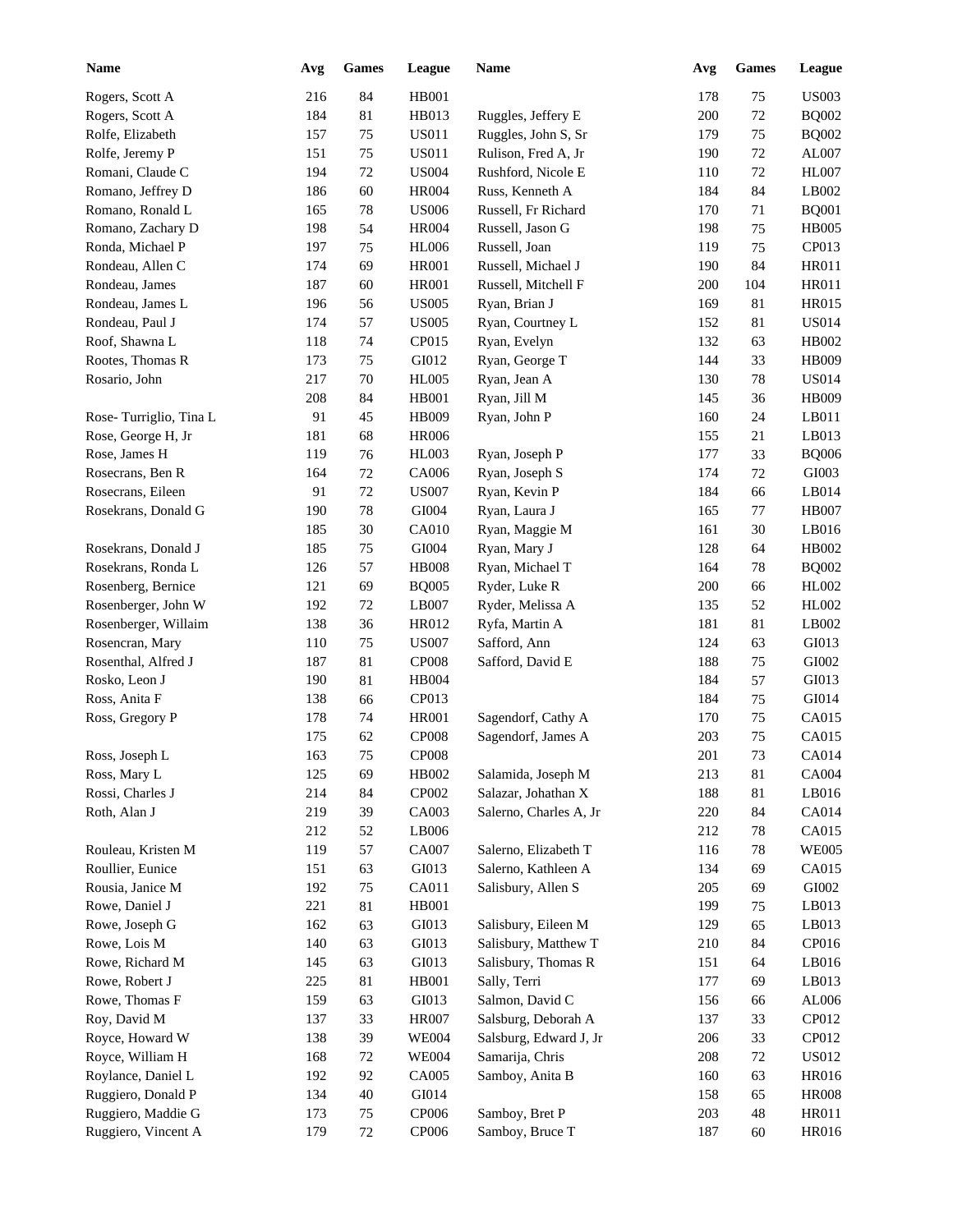| <b>Name</b>             | Avg | <b>Games</b> | League       | Name                   | Avg | <b>Games</b> | League       |
|-------------------------|-----|--------------|--------------|------------------------|-----|--------------|--------------|
|                         | 182 | 92           | <b>HR011</b> | Scifo, Nancy W         | 131 | 66           | <b>US019</b> |
| Samsel, James J         | 185 | 75           | <b>US008</b> | Scifo, Robert P        | 183 | 75           | <b>US013</b> |
| Sandercox, Wayne E      | 195 | 75           | LB013        | Scoons, Patricia M     | 113 | 78           | AL004        |
| Sanders, Joseph P, Sr   | 173 | 63           | <b>US009</b> | Scorell, Edmond J, III | 141 | 75           | LB002        |
|                         | 172 | 60           | <b>US014</b> | Scott, Joseph E        | 214 | 81           | <b>HR015</b> |
| Sano, Anthony M         | 179 | 75           | <b>CP008</b> | Scott, Lisa H          | 142 | 60           | <b>HR006</b> |
| Sansone, Keith J        | 196 | 66           | <b>HR001</b> | Scott, Matthew W       | 158 | 24           | <b>HR001</b> |
| Sansone, Keith R        | 167 | 66           | <b>HR001</b> | Scott, Nancy A         | 135 | 72           | <b>HL001</b> |
| Sansone, Thomas F       | 174 | 24           | GI003        | Scott, Paul J          | 133 | 69           | <b>HL006</b> |
| Santspree, John         | 162 | 81           | GI003        | Scott, Richard A       | 180 | 81           | <b>HR006</b> |
| Santspree, John E, Jr   | 194 | 69           | GI003        | Seabury, Damien M      | 164 | 75           | <b>HB005</b> |
| Sargood, Edward J       | 198 | 81           | <b>BQ003</b> | Seabury, Earnest P     | 184 | 72           | <b>HB005</b> |
| Sarkisian, Wendy A      | 186 | 29           | LB003        | Seabury, Robert H, Jr  | 205 | 75           | <b>BQ003</b> |
| Saunders, Joel F        | 192 | 59           | LB008        | Seacord, Mark          | 222 | 36           | CP002        |
| Sauter, R. Michael      | 199 | 87           | CP002        | Seaver, Patrick R      | 160 | 77           | CA011        |
| Savini, Vincent Y       | 171 | 75           | CP001        | Sedmak, Thomas A       | 147 | 66           | <b>CA008</b> |
| Savoie, Cheryl J        | 111 | 24           | LB005        | Seguin, Kristin M      | 139 | 60           | <b>HB005</b> |
| Savoie, Paul R          | 205 | 81           | <b>HL005</b> | Sehl, Sandra A         | 159 | 62           | <b>HR009</b> |
| Savoy, Marcia           | 104 | 63           | CA006        | Seidl, Charles         | 168 | 36           | LB009        |
| Sawyer, Christine       | 120 | 72           | LB017        | Seidl, Michele         | 131 | 36           | LB009        |
| Sbrega, Pam L           | 129 | 63           | <b>BQ005</b> | Selby, Scott W         | 209 | 69           | CA003        |
| Scaccia, Jennifer       | 187 | 75           | AL002        |                        | 203 | 78           | <b>US004</b> |
| Scaccia, Joseph P       | 216 | 69           | AL006        | Semenick, Shirley      | 183 | 78           | $\rm GIO06$  |
|                         | 216 | 79           | AL002        |                        | 172 | 69           | CA009        |
| Scaccia, Michael E      | 204 | 46           | HR012        | Senecal, Ted R, Jr     | 173 | 78           | <b>BQ002</b> |
| Scaduto, Frank S        | 138 | 35           | LB002        | Senick, Joan A         | 118 | 78           | LB016        |
| Scalisi, David V        | 185 | 69           | LB007        | Sequin, Timothy E      | 186 | 66           | LB016        |
| Scalisi, Victoria R     | 152 | 71           | HR012        | Serafin, Raymond J     | 139 | 63           | LB014        |
| Scattergood, Marilyn J  | 123 | 75           | CA007        | Setteducato, Vincent   | 136 | 66           | <b>HR005</b> |
| Scelsi, Marc M          | 217 | 57           | <b>HL006</b> | Severence, Maryellen   | 134 | 71           | CA013        |
|                         | 212 | 54           | HL002        | Sgambati, Cathy A      | 162 | 78           | <b>HL004</b> |
| Scelsi, Michael A       | 167 | 63           | HL002        | Sgambati, Francis A    | 173 | 81           | <b>HL004</b> |
| Schaap, Michael E       | 210 | 21           | GI002        | Shafer, Kathleen M     | 157 | 84           | CP005        |
| Schaefer, David A       | 164 | 63           | <b>WE002</b> | Shafer, Todd C         | 211 | 84           | CP005        |
| Schanz, Lisa M          | 105 | 33           | AL005        | Shaffer, Mark A        | 177 | 76           | <b>HL003</b> |
| Schell, Paula A         | 147 | 39           | CP012        | Shakar, Diane M        | 137 | 36           | <b>HL008</b> |
| Schermerhorn, Kenneth M | 188 | 69           | CP017        | Shakar, Richard G      | 169 | 36           | <b>HL008</b> |
| Scheuer, Donald V, Jr   | 208 | 75           | LB011        | Shanahan, Michael E    | 158 | 30           | HL009        |
| Scheuer, Kimberly M     | 180 | 77           | LB011        | Sheehan, Carol Anne    | 145 | 66           | <b>WE001</b> |
| Schindler, Henry L, Jr  | 133 | 60           | GI011        | Sheehy, Kathryn E      | 122 | 66           | HL002        |
|                         | 131 | 63           | LB003        | Sheldrick, George H    | 170 | 63           | LB008        |
| Schindler, Judy A       | 140 | 69           | HL003        | Shepard, Joshua D      | 219 | 63           | <b>HB001</b> |
| Schmigel, Louis M       | 201 | $77\,$       | <b>BQ006</b> | Shepard, Thomas A, Jr  | 180 | 78           | <b>HR015</b> |
| Schmitt, Robert J       | 204 | 78           | GI001        | Sherman, Daniel J      | 199 | 75           | <b>HB001</b> |
| Schongar, Carol A       | 136 | 78           | <b>HB008</b> | Sherry, Donna M        | 87  | 36           | AL007        |
| Schoonmaker, Robert K   | 216 | 74           | <b>HL005</b> | Sherwin, Jannice       | 162 | 36           | LB015        |
| Schrader, Joanne        | 146 | 78           | CA009        | Sherwin, Timothy T     | 183 | 39           | LB015        |
| Schramek, Robert L      | 140 | 63           | HL003        | Shevy, Denise F        | 142 | 84           | <b>US007</b> |
| Schrimsher, James F     | 186 | 69           | CP008        | Shevy, Robert F        | 164 | 84           | <b>US007</b> |
| Schriner, Marge A       | 133 | 61           | HR013        | Shields, Lori A        | 152 | 72           | <b>HB008</b> |
| Schroeder, Janet M      | 140 | 84           | <b>US007</b> | Shimer, Gregory A      | 214 | 72           | HB011        |
| Schultz, Richard C      | 125 | 24           | CP012        | Shippee, Charles B     | 148 | 72           | <b>HR009</b> |
| Scifo, Janine P         | 155 | 51           | <b>US013</b> | Shippee, Kenneth L     | 186 | 67           | LB007        |
| Scifo, John J           | 126 | 71           | <b>US013</b> | Shippee, Sandra D      | 119 | 72           | <b>HR009</b> |
| Scifo, Joseph J         | 205 | 69           | <b>US019</b> | Shipski, Justin T      | 213 | $81\,$       | CP002        |
|                         | 205 | 75           | <b>US003</b> | Shoemaker, Jennifer M  | 130 | $87\,$       | <b>HB008</b> |
|                         |     |              |              |                        |     |              |              |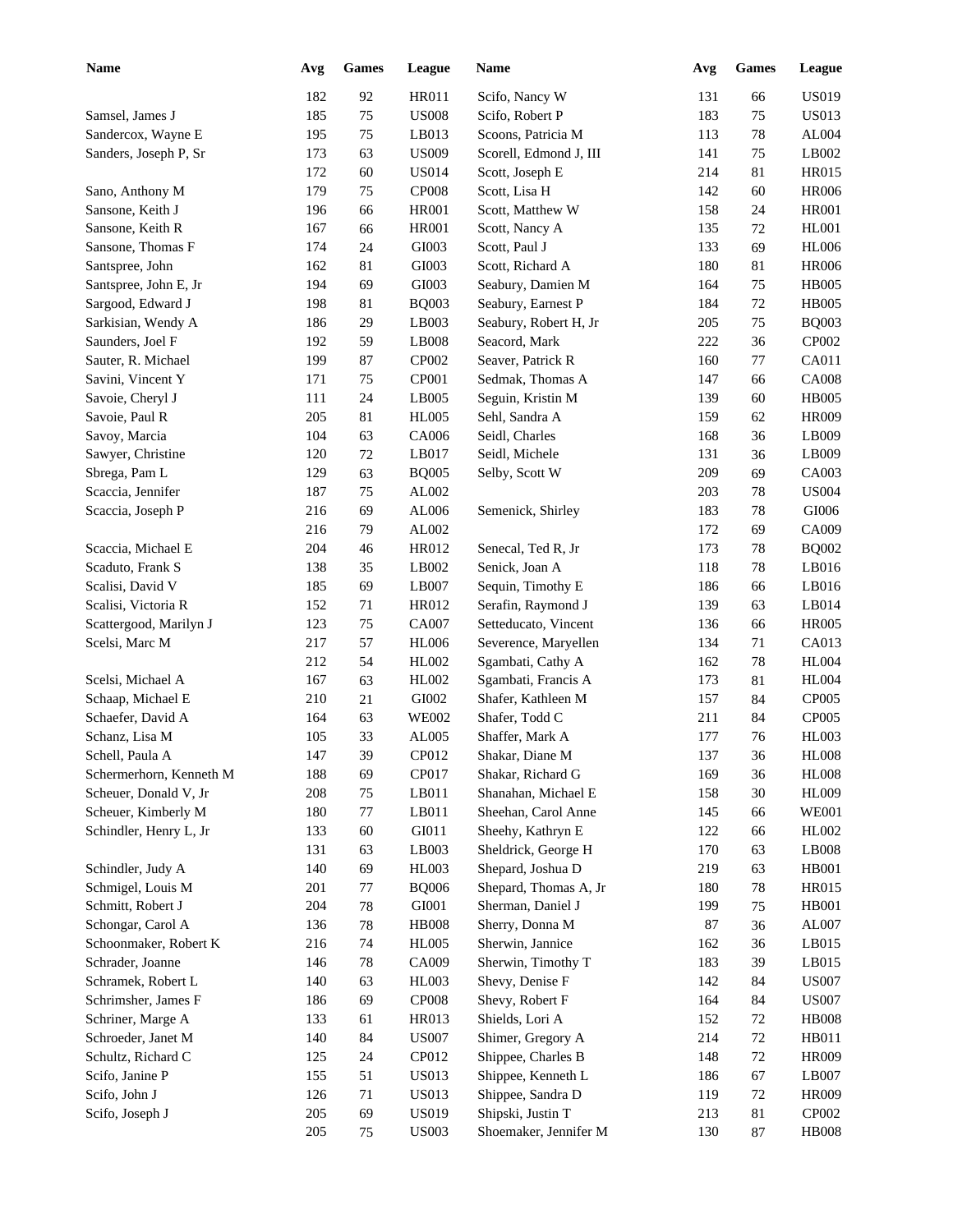| <b>Name</b>              | Avg | <b>Games</b> | League       | Name                                  | Avg | <b>Games</b> | League        |
|--------------------------|-----|--------------|--------------|---------------------------------------|-----|--------------|---------------|
| Shoemaker, Robert G      | 217 | 84           | <b>HB001</b> | Smith, Andrew R                       | 227 | 104          | LB006         |
| Shoemaker, Robert P      | 209 | 81           | <b>HB001</b> | Smith, Bob E                          | 217 | 78           | CP002         |
|                          | 203 | 75           | HB004        | Smith, Carol M                        | 145 | 75           | LB012         |
| Shudt, Matt J            | 133 | 30           | HB013        | Smith, Charles M                      | 204 | 24           | LB007         |
| Shufelt, Carol A         | 145 | 51           | <b>WE003</b> | Smith, Deborah J                      | 158 | 81           | <b>US014</b>  |
| Shufelt, Clayton W       | 166 | 59           | <b>WE002</b> |                                       | 136 | 75           | <b>US009</b>  |
|                          | 162 | 66           | <b>WE003</b> | Smith, Donald F                       | 120 | 60           | CA006         |
| Shufelt, Patrick J       | 193 | 36           | HR015        | Smith, Eric J                         | 204 | 75           | <b>HB001</b>  |
| Shufelt, Robin S         | 140 | 84           | <b>HL009</b> | Smith, Gordon E                       | 171 | 72           | HL002         |
|                          | 136 | $78\,$       | HL001        | Smith, Janet S                        | 91  | 72           | LB005         |
| Shufelt, Rodger P        | 206 | 30           | HL010        | Smith, Jo-Ann M                       | 173 | 69           | HL002         |
|                          | 199 | 81           | <b>HL006</b> | Smith, Karla J                        | 167 | 54           | LB013         |
|                          | 197 | 84           | HL009        | Smith, Lynn A                         | 170 | 72           | <b>HB010</b>  |
| Shufelt, Thomas J, Jr    | 210 | 72           | GI002        |                                       | 164 | 29           | <b>HB009</b>  |
|                          | 206 | $78\,$       | <b>US004</b> | Smith, Mark A                         | 178 | 57           | HL002         |
| Shufelt, Thomas J, Sr    | 184 | 59           | GI002        | Smith, Patrick R                      | 220 | 81           | CA011         |
|                          |     |              |              |                                       |     |              |               |
|                          | 176 | 66           | GI008        |                                       | 215 | 81           | <b>HB001</b>  |
| Shumway, William C       | 196 | 78           | <b>BQ003</b> | Smith, Ronald F                       | 164 | 66           | LB013         |
| Shunk, Paul F            | 168 | 78           | <b>BQ002</b> | Smith, Rupert S                       | 212 | 32           | <b>HB009</b>  |
| Shuster, Chuck J         | 163 | 53           | HL002        |                                       | 205 | 72           | <b>HB001</b>  |
| Siddon, June R           | 116 | 42           | <b>HR002</b> |                                       | 202 | 78           | <b>HB010</b>  |
| Sidoti, Charles A        | 198 | 69           | LB007        | Smith, Russell                        | 169 | 68           | <b>US002</b>  |
|                          | 187 | 36           | LB009        | Smith, Sharon A                       | 168 | 39           | CP012         |
| Sieczkarski, Diana L     | 202 | 75           | CP005        | Smith, Steven D                       | 220 | 81           | <b>HL006</b>  |
| Sifka, Christopher M, Jr | 213 | 78           | <b>HL006</b> |                                       | 214 | 30           | <b>HL005</b>  |
| Simmons, Anthony F       | 206 | 81           | CP006        | Smith, Timothy J, Jr                  | 201 | 60           | CP001         |
| Simmons, Frank M         | 155 | 78           | <b>HR010</b> | Smolinski, Holly                      | 142 | 59           | LB003         |
| Simon, Leon A            | 194 | 60           | <b>US018</b> | Snyder, Holder H                      | 144 | 30           | HR012         |
|                          | 176 | 46           | LB013        | Snyder, Holli M                       | 109 | 63           | <b>BQ005</b>  |
| Simonds, Terrence J      | 203 | 72           | GI001        | Snyder, Michael J                     | 191 | 72           | AL006         |
| Simonian, Randy P        | 195 | 81           | <b>CA008</b> | Solomon, Jeff J                       | 193 | 69           | LB004         |
| Simonian, Richard P      | 174 | 78           | <b>CA008</b> | Sommers, Donald L                     | 143 | 63           | <b>HR015</b>  |
| Simonik, Edward J        | 174 | 78           | HR012        | Sommers, William J, II                | 127 | 72           | <b>CP008</b>  |
| Siptroth, Chris A        | 177 | $72\,$       | <b>BQ004</b> | Soro, James K                         | 209 | 36           | LB009         |
| Siskin, Todd             | 122 | 81           | LB005        |                                       | 201 | 68           | GI002         |
| Sitterly, Joseph A, Jr   | 190 | $78\,$       | GI012        | Soro, Judith J                        | 119 | 33           | LB009         |
| Skaczkowski, David J     | 165 | 63           | CP011        | Sosnow, Peter L                       | 150 | 24           | LB017         |
| Skaczkowski, Gregory R   | 168 | 66           | CP011        | Soulier, David O                      | 215 | 32           | CA010         |
| Skiba, Robert            | 167 | 69           | HR003        |                                       | 213 | 69           | CA003         |
| Skiba, Robert T          | 199 | 69           | GI012        | Sousis, Brian K, Sr                   | 214 | 84           | AL002         |
| Skiff, Earl V            | 154 | 81           | LB014        | Sousis, Dana L                        | 136 | 84           | AL002         |
| Skiff, Garry E, Sr       | 174 | 60           | <b>US006</b> | Sousis, Gary P                        | 178 | 48           | <b>HB005</b>  |
| Skoda, James             | 149 | 33           | <b>HL008</b> | Sousis, Harland G                     | 198 | 63           | <b>BQ003</b>  |
| Skowronek, Raymond V     | 139 | $81\,$       | GI004        | Spain, Mary Ann                       | 168 | 69           | <b>US008</b>  |
|                          |     |              |              |                                       |     |              | <b>US008</b>  |
| Sleicher, Kyle J         | 196 | 84           | HR011        | Spain, Matthew J<br>Spain, Patricia L | 200 | 81           |               |
| Slingerland, John F      | 206 | $42\,$       | LB015        |                                       | 103 | 75           | <b>US008</b>  |
| Slish, Richard A, Jr     | 205 | 84           | CA011        | Spall, John C                         | 192 | $72\,$       | AL001         |
| Sluus, Ryan A            | 119 | 35           | GI012        | Spataro, Vincent J                    | 135 | $26\,$       | <b>WE001</b>  |
| Smail, Julian A          | 164 | 69           | <b>US005</b> | Spaulding, David E                    | 199 | $75\,$       | CA015         |
| Smalley, Ryan Z          | 159 | 24           | LB011        | Spaulding, Michael M                  | 202 | 75           | CA015         |
| Smarro, Drew M           | 234 | $\sqrt{48}$  | <b>HL006</b> | Spencer, Sean P                       | 163 | 33           | HB009         |
|                          | 217 | $81\,$       | <b>HL005</b> | Spiak, Danielle                       | 132 | 78           | <b>BQ005</b>  |
|                          | 216 | 78           | CA003        | Spickler, Michael J                   | 190 | 66           | ${\rm GIO}02$ |
|                          | 216 | $81\,$       | <b>US004</b> | Spooner, James J                      | 117 | 65           | HL003         |
| Smart, James E           | 175 | 51           | <b>US005</b> | Sprague, Gary D                       | 184 | 66           | <b>HR006</b>  |
| Smith, Amanda L          | 204 | $72\,$       | HL002        | Sprague, Michelle A                   | 148 | $78\,$       | <b>HR006</b>  |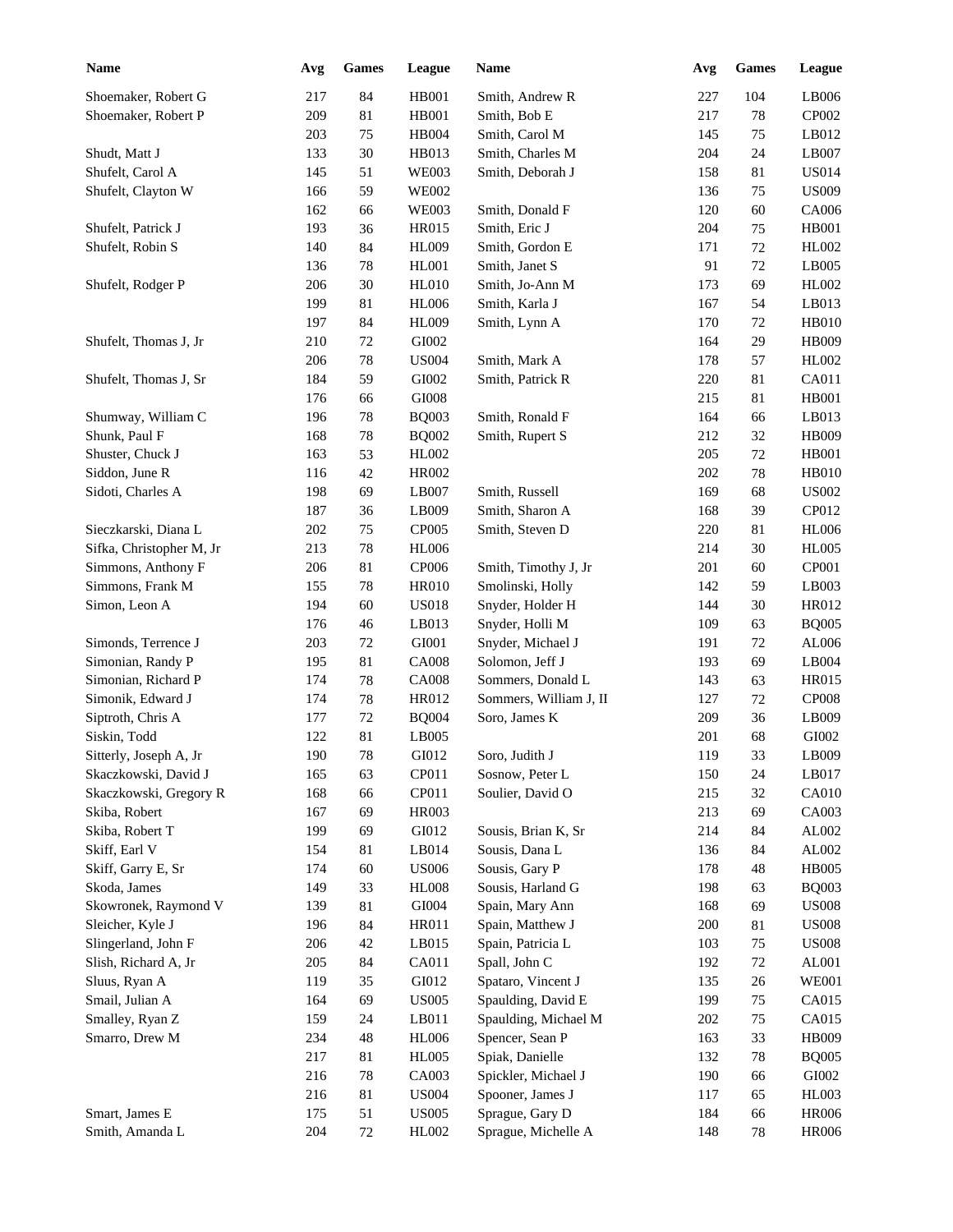| <b>Name</b>               | Avg | <b>Games</b> | League       | Name                   | Avg | <b>Games</b> | League       |
|---------------------------|-----|--------------|--------------|------------------------|-----|--------------|--------------|
| Sprague, Zachary T        | 143 | 72           | <b>BQ002</b> | Stewart, Janice R      | 154 | 78           | LB012        |
| Spratt, Ann M             | 119 | 33           | LB009        | Stewart, Joseph F      | 201 | 53           | <b>CA008</b> |
| Springer, James R         | 168 | 78           | CP005        | Stewart, Marjorieann   | 143 | 57           | LB012        |
| Springer, Michelle L      | 114 | 42           | CA007        | Stewart, Thomas J      | 204 | 78           | <b>BQ006</b> |
| Springer, Raymond J       | 153 | 75           | <b>US011</b> | Stoberski, Stanley W   | 166 | 66           | CA006        |
| Squazzo, Peggy            | 157 | 59           | <b>HR005</b> | Stockholm, Jeffrey E   | 199 | 81           | LB016        |
| Squiers, Rodney W         | 193 | 83           | <b>BQ003</b> | Stockholm, Karen G     | 142 | 74           | LB016        |
| St Andrew, Leon D         | 205 | 72           | US012        | Stocking, Fred R, Jr   | 109 | 26           | <b>HR007</b> |
| St Denis, Edwin K         | 211 | 78           | <b>CP008</b> | Stocking, Scott D      | 151 | 33           | <b>HR007</b> |
| St Denis, Scott A         | 228 | 66           | HL009        | Stocklas, Robert N     | 161 | 82           | AL005        |
|                           | 215 | 60           | CP002        | Stoddard, Clifford     | 228 | 81           | <b>HL006</b> |
|                           | 210 | 76           | <b>CP008</b> |                        | 204 | 81           | <b>HL005</b> |
| St Denis, Todd M          | 146 | 81           | <b>US003</b> | Stoliker, Karen L      | 177 | 72           | CP006        |
| St Denis, Traci A         | 106 | 30           | <b>CA010</b> | Stoller, Louis J, Jr   | 174 | 78           | <b>CP008</b> |
| St Gelais, Christopher M  | 177 | 66           | CA014        | Stone, James M         | 165 | 69           | <b>CP008</b> |
| St Gelais, Harold J       | 172 | 48           | CA014        |                        | 162 | 69           | AL007        |
|                           | 186 | 72           | <b>US015</b> | Stone, Lisa A          | 143 | 81           | <b>BQ004</b> |
| St John, Bryan            |     |              |              |                        |     |              |              |
| St John, Denise A         | 152 | 75           | <b>US015</b> | Stone, Richard H       | 153 | 78           | <b>BQ004</b> |
| Stackewicz, Craig J       | 213 | 53           | <b>HL005</b> | Stopera, Frank T       | 152 | 48           | GI003        |
| Stackewicz, Paul E        | 203 | 75           | HL005        | Stopera, Karl E        | 209 | 78           | GI003        |
| Stanley, Scott T          | 186 | 80           | LB005        | Stopera, Karl R        | 181 | 81           | GI003        |
| Stannard, Alfred A        | 138 | 81           | HB013        | Stott, Betty J         | 154 | 90           | $\rm GIO06$  |
| Stannard, James W         | 182 | 81           | HB013        |                        | 151 | 84           | CA009        |
| Stark, Jennifer           | 116 | 75           | CP010        | Stovall, Gino H        | 185 | 66           | LB002        |
| Stark, Lisa M             | 119 | 51           | GI010        | Stowell, Charlene      | 167 | 80           | <b>HL009</b> |
| Starks, Lawrence A        | 150 | 69           | GI010        | Stowell, Gregory P     | 204 | 78           | <b>HL003</b> |
| Starr, Chaz J             | 210 | 81           | AL002        | Stowell, Niel P        | 174 | 78           | <b>BQ004</b> |
| Starr, Edward N           | 196 | 72           | <b>BQ003</b> | Stowell, Roseanne E    | 149 | 80           | <b>BQ004</b> |
| Starry, Laureen L         | 145 | 76           | HL001        |                        | 146 | 72           | <b>BQ005</b> |
| Stebbins, Kathleen M      | 166 | 75           | GI007        | Stowell, Tammy M       | 122 | 76           | <b>HL003</b> |
| Stedman, James B          | 202 | 84           | <b>CA005</b> | Strack, Brian M        | 191 | 81           | <b>US002</b> |
| Steele, Michael L         | 168 | 78           | CP001        | Strack, David L        | 212 | 75           | <b>US002</b> |
| Steele-Duncan, Leatrice H | 160 | 78           | <b>US008</b> | Strack, Leo J          | 188 | 78           | CA015        |
| Steenburn, Ronald F       | 156 | 78           | CP008        |                        | 172 | 78           | <b>US002</b> |
| Stein, Thomas A           | 202 | 69           | LB012        | Strack, Robert T       | 175 | 48           | <b>US002</b> |
| Stephens, Chris           | 183 | $72\,$       | CP010        | Strack, Thomas L       | 201 | 81           | <b>US002</b> |
| Stephens, Dennis P        | 184 | $42\,$       | CA014        | Stradinger, Todd L     | 210 | 78           | <b>BQ006</b> |
| Stephenson, Kristen N     | 89  | 53           | <b>US010</b> | Strang, Keith A, II    | 170 | $42\,$       | <b>HL006</b> |
| Sternberg, Kevin J        | 168 | 74           | CP004        | Stratton, Celeste B    | 133 | $72\,$       | <b>US009</b> |
| Stevens, Arthur           | 187 | 75           | HR001        | Streb, Jay             | 152 | 66           | CP009        |
| Stevens, Colleen          | 138 | 61           | <b>HB007</b> | Stritt, Hal J          | 154 | 44           | <b>HB006</b> |
| Stevens, Darrin M         | 226 | 69           | <b>HB004</b> | Strizzi, Craig S       | 181 | 33           | GI009        |
| Stevens, David M, Sr      | 219 | 69           | HB004        | Strock, Amanda M       | 123 | 54           | GI009        |
| Stevens, Glenn W          | 156 | 66           | <b>HR001</b> | Strope, Greg           | 148 | 33           | HB009        |
| Stevens, James P          | 207 | $80\,$       | AL002        | Stroud, Kenneth W      | 199 | 64           | HR011        |
|                           |     |              |              |                        |     |              |              |
| Stevens, Joseph E         | 187 | 72           | <b>HR001</b> | Struffolino, Kara L    | 192 | 66           | <b>HB001</b> |
| Stevens, June H           | 160 | $62\,$       | HB002        | Stuetzle, Steven J     | 212 | 72           | LB002        |
|                           | 157 | $72\,$       | <b>HB007</b> | Stuhr, Edward P, Jr    | 161 | 68           | CP010        |
| Stevens, Robert M         | 214 | $84\,$       | HB001        | Stuhr, Irene S         | 128 | 27           | CP010        |
| Stevens, Sharon M         | 149 | 71           | AL004        | Stutter, Andrew        | 159 | 66           | <b>WE002</b> |
| Stevens, Thomas M         | 194 | $72\,$       | HR011        | Styczynski, Jennifer L | 125 | 33           | <b>HR007</b> |
| Stevers, Gerald R, Jr     | 154 | $80\,$       | <b>WE002</b> | Styczynski, Robert W   | 150 | 33           | <b>HR007</b> |
| Steverson, Courtney M     | 147 | 81           | CA007        | Suarez-Ruiz, Felipe    | 208 | 69           | <b>US003</b> |
| Steves, Patricia A        | 151 | 54           | CP006        |                        | 197 | 69           | <b>HR010</b> |
| Stewart, George E, Jr     | 155 | 66           | CP011        | Sulivan, Marlayna C    | 140 | 64           | <b>HR014</b> |
|                           | 148 | 72           | LB012        | Sullivan, Bonita M     | 149 | 66           | HR016        |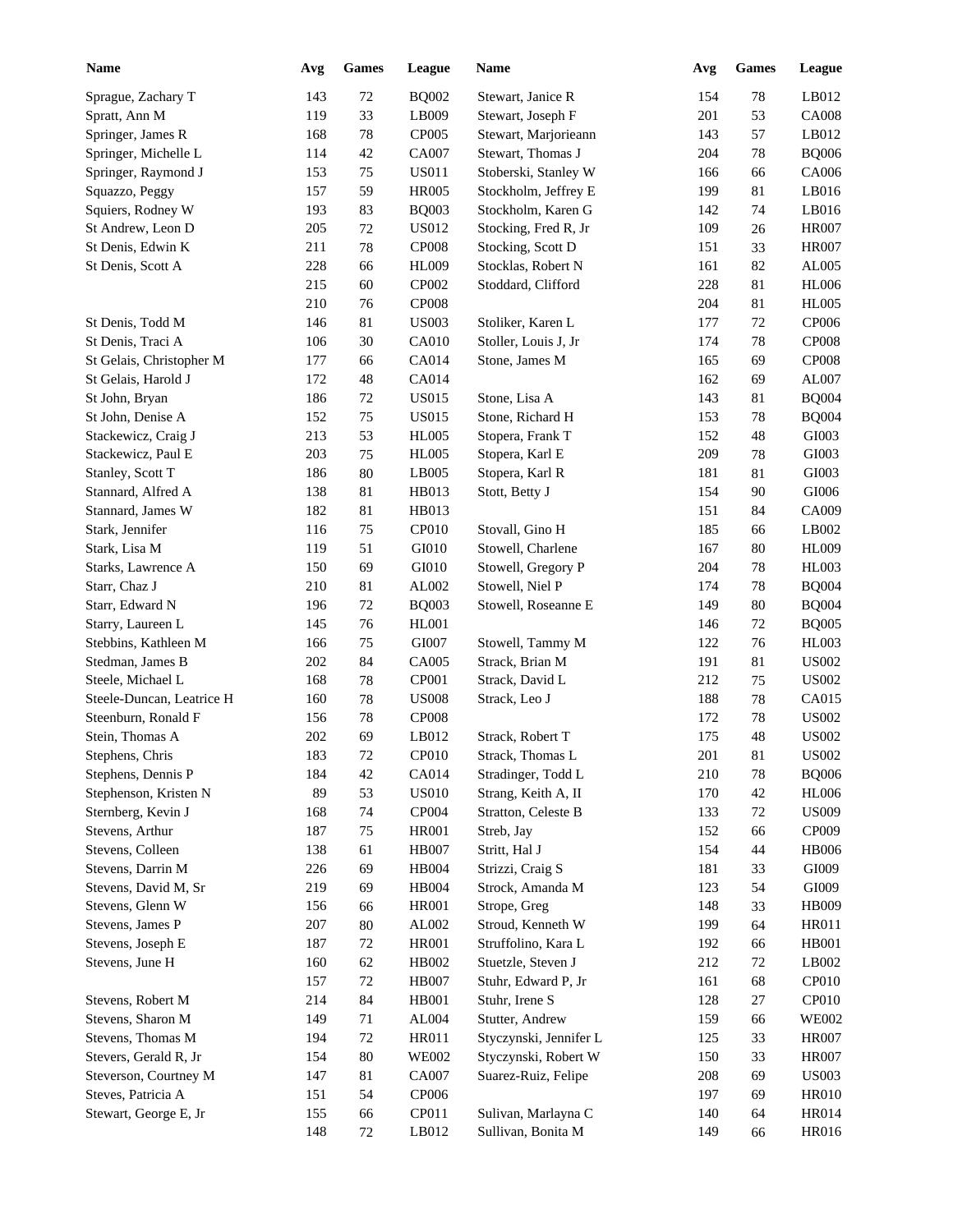| Name                  | Avg | <b>Games</b> | League       | <b>Name</b>            | Avg | <b>Games</b> | <b>League</b> |
|-----------------------|-----|--------------|--------------|------------------------|-----|--------------|---------------|
|                       | 145 | 78           | <b>HR014</b> | Thibeault, Willie J    | 190 | 30           | <b>HR007</b>  |
| Sulz, Sharon A        | 163 | 69           | <b>US009</b> |                        | 184 | 96           | HR011         |
| Sumner, Kevin A       | 127 | $23\,$       | AL007        | Thibodeau, Hank J      | 210 | 63           | <b>HL005</b>  |
| Surdam, Amy L         | 127 | 81           | <b>BQ005</b> |                        | 209 | 63           | CA003         |
| Surdam, Leo M, III    | 180 | 66           | <b>BQ002</b> | Thomas, Christopher K  | 212 | 66           | <b>HL010</b>  |
| Surdam, Stephen D, Sr | 218 | 81           | <b>BQ002</b> |                        | 206 | 69           | <b>HL006</b>  |
| Suriano, James C, Jr  | 195 | 95           | HR011        |                        | 201 | 63           | LB008         |
| Surprenant, Gail      | 132 | 69           | <b>HR008</b> | Thomas, Robert         | 111 | 26           | AL007         |
| Sweeney, Ashley L     | 134 | 87           | CP015        | Thomas, Shawn M        | 189 | 74           | <b>US004</b>  |
| Sweeney, Jessica N    | 189 | 54           | CP005        | Thompson, AnnMarie     | 123 | 75           | <b>HR009</b>  |
| Sweeney, Preston T    | 170 | 21           | <b>HL005</b> | Thompson, Caye         | 130 | 63           | GI013         |
| Sweet, Joanne         | 130 | 36           | <b>HL008</b> | Thompson, Keith E      | 117 | 63           | <b>CP005</b>  |
| Sweet, Robert A       | 156 | 69           | <b>HB006</b> | Thompson, Lori M       | 127 | 66           | <b>BQ005</b>  |
| Sweet, Steven P       | 162 | 33           | <b>HL008</b> | Thompson, May B        | 135 | 75           | <b>HL009</b>  |
| Sweet, Vicki A        | 128 | 63           | CA015        | Thompson, Vaughn F     | 163 | 30           | <b>HR009</b>  |
| Sweeter, Jeremiah C   | 168 | 45           | <b>HB005</b> | Thornton, Clare L      | 151 | 54           | HB012         |
| Sweeter, Stacey A     | 118 | 42           | <b>HB005</b> | Thornton, Mickey       | 101 | 66           | <b>US009</b>  |
| Swire, David J        | 173 | 72           | <b>CP010</b> | Thornton, William W    | 183 | 75           | <b>HB005</b>  |
| Sykes, Paul A, Jr     | 220 | 66           | <b>BQ002</b> | Thrane, Gary F, Jr     | 182 | 60           | <b>HB010</b>  |
|                       | 216 | 75           | <b>BQ003</b> | Tilley, Aaron M        | 141 | 36           | <b>HR003</b>  |
| Sykes, Paul A, Sr     | 140 | 75           | <b>BQ003</b> | Tilley, Gregory R      | 189 | 81           | GI003         |
| Sykes, Terry E        | 189 | 27           | <b>BQ003</b> | Tilley, Raymond E      | 152 | 81           | GI014         |
| Szpila, Joshua        | 199 | 24           | HL010        | Tilley, Robert R       | 204 | 78           | GI003         |
| Szpila, Karin M       | 156 | 74           | HL009        | Timmerman, Jean M      | 167 | 81           | <b>BQ005</b>  |
|                       | 155 | 75           | <b>HL010</b> | Tinkle, Christopher L  | 202 | 75           | <b>HL005</b>  |
| Szpila, Robert J      | 210 | 69           | <b>HL010</b> |                        | 200 | 84           | CP002         |
|                       | 203 | 53           | <b>HL009</b> | Tisko, John J          | 202 | $108\,$      | LB006         |
| Taber, Richard J      | 190 | 60           | <b>BQ001</b> | Toma, Patrick          | 186 | 39           | LB003         |
| Taber, Zach J         | 193 | 72           | <b>BQ001</b> |                        | 174 | 51           | <b>WE002</b>  |
| Taddeo, Joseph        | 177 | 72           | <b>HR005</b> | Tommasini, Anthony J   | 172 | 78           | LB012         |
| Taft, Chris           | 117 | 75           | HR012        | Tommasini, Cindy V     | 134 | 48           | LB012         |
| Taft, Leslie B        | 190 | 57           | CA009        | Tomney, David K        | 141 | 81           | <b>HL010</b>  |
| Tambasco, Frank       | 192 | 75           | CP001        | Tomney, Leslye         | 117 | 78           | <b>HL010</b>  |
| Tansey, Elizabeth     | 120 | 78           | CA012        | Toniatti, Daniel C     | 185 | 69           | GI002         |
| Tarbox, Susan R       | 130 | 75           | CP007        | Torrisi, Mary J        | 130 | 24           | <b>WE005</b>  |
| Tate, Mark S          | 206 | 81           | <b>HB010</b> | Tougas, Justin L       | 114 | 30           | CP012         |
| Taylor, Matthew       | 199 | 63           | <b>US009</b> | Touzin, Charles E, Jr  | 198 | 84           | AL002         |
| Taylor, Max J, Jr     | 209 | 84           | <b>BQ003</b> | Towne, Kyle E          | 213 | 75           | <b>BQ003</b>  |
| Taylor, Vickie L      | 147 | 81           | HB003        | Townsend, Danny L      | 125 | 69           | CP017         |
| Teal, Gail R          | 129 | 66           | <b>HR008</b> | Townsend, Evangeline M | 131 | 81           | CP006         |
| Teal, Tracie A        | 110 | 63           | <b>HR002</b> | Townsend, Roger D      | 145 | 75           | CP006         |
| Techman, Tom P        | 92  | 63           | <b>US008</b> | Towsley, Darryll S     | 152 | 31           | CP001         |
| Tedesco, Sal          | 121 | 66           | <b>WE004</b> | Trance, Timothy P      | 193 | 36           | LB015         |
| Tepedino, Vincent M   | 203 | 81           | CP001        | Traver, Susan P        | 149 | 80           | LB011         |
| Terry, Dawn           | 143 | 65           | LB013        | Travis, David L        | 146 | 83           | CP004         |
| Terry, Michael A      | 187 | 31           | LB007        | Travis, Michele F      | 95  | 69           | CP004         |
| Tesman, Fred P        | 152 | 42           | HB006        | Traynham, Jacque       | 163 | 69           | <b>US009</b>  |
| Tesman, Kathleen A    | 122 | 42           | <b>HB006</b> | Treharne, Thomas T     | 196 | 90           | CP004         |
| Testo, Shirley        | 129 | 66           | <b>HR008</b> | Tremblay, Anthony L    | 183 | 29           | CA014         |
| Teta, Robert M        | 217 | $78\,$       | AL002        | Tremblay, Leonard E    | 209 | 84           | CA014         |
|                       | 216 | $72\,$       | HB011        | Trembley, Angela R     | 101 | 72           | CA011         |
|                       | 211 | 36           | HB001        | Trendell, Linda G      | 125 | $72\,$       | GI007         |
| Tetrault, Bill E      | 162 | 41           | HB009        | Trigonis, Alex         | 120 | 81           | CP017         |
| Tetrault, Louis D     | 194 | $90\,$       | GI008        | Trinchillo, Marc       | 198 | 84           | CA011         |
| Therrien, Kurt S      | 207 | 75           | <b>HL005</b> | Trinkle, Ann B         | 144 | 78           | <b>BQ005</b>  |
| Thibeault, Lynn T     | 157 | 21           | <b>HR007</b> | Trinkle, Timothy N     | 208 | 84           | <b>BQ003</b>  |
|                       |     |              |              |                        |     |              |               |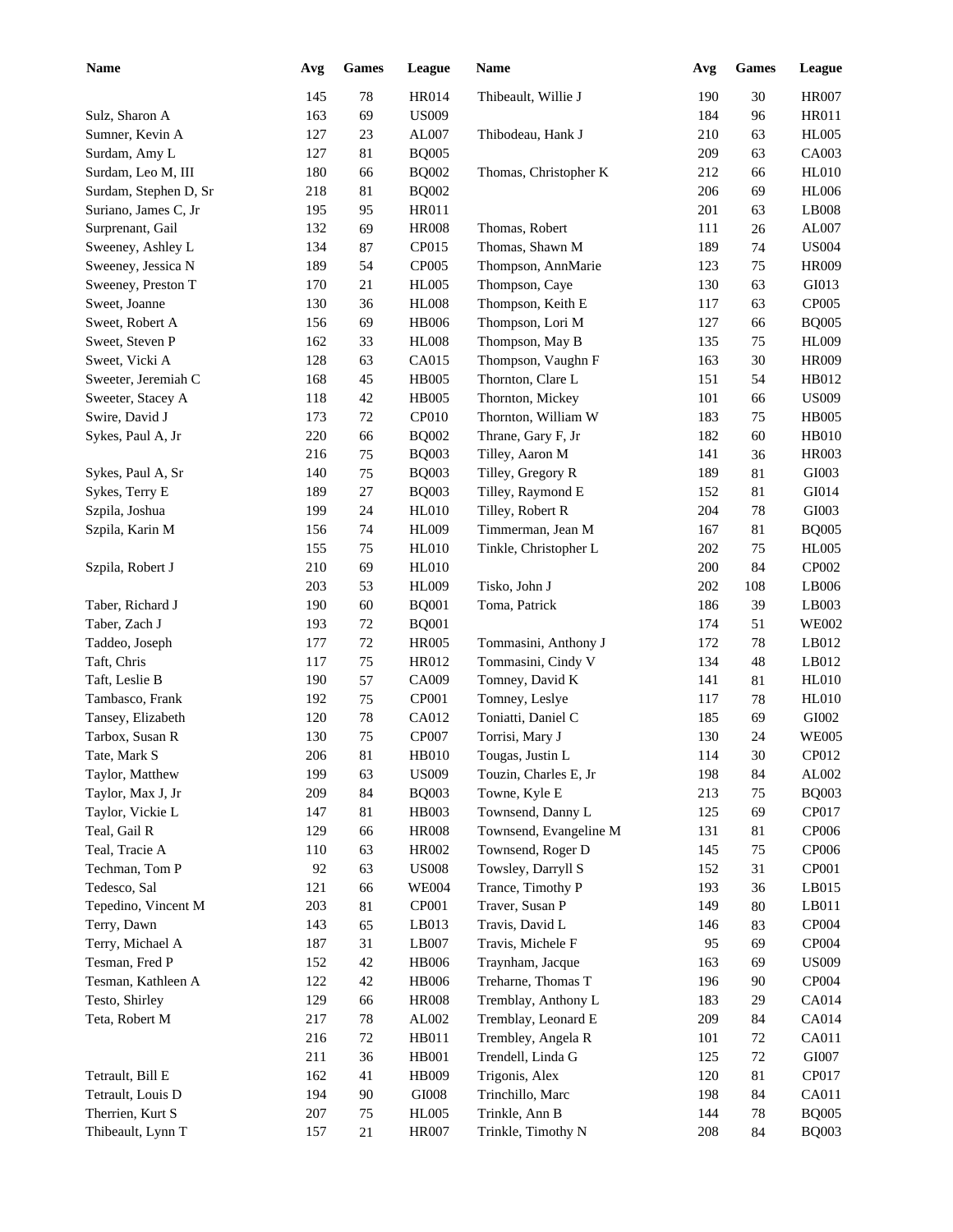| <b>Name</b>             | Avg | <b>Games</b> | League                        | Name                   | Avg     | <b>Games</b> | League        |
|-------------------------|-----|--------------|-------------------------------|------------------------|---------|--------------|---------------|
| Troicke, Edward C       | 216 | 66           | GI002                         | Varcasio, Thomas J     | 147     | $78\,$       | <b>US012</b>  |
| Tromans, Betsy C        | 151 | 78           | <b>BQ005</b>                  | Varin, Paul C          | 138     | 75           | CA002         |
| Trong, Jeff L           | 153 | 24           | GI012                         | Vartigian, Lawrence E  | 171     | 57           | HR016         |
| Tse, Kwok Ping E        | 158 | 61           | LB011                         | Vartigian, Nicole L    | 135     | 73           | <b>HB008</b>  |
| Tucker, Jason W         | 141 | $30\,$       | CP012                         | Venson, Benjamin P     | 195     | 60           | GI015         |
| Tucker, Jo Ann C        | 150 | 75           | HL001                         |                        | 188     | 55           | <b>US018</b>  |
| Tucker, Lisa A          | 114 | $30\,$       | CP012                         |                        | 185     | 78           | AL002         |
| Turner, Donald R        | 167 | $78\,$       | <b>HR006</b>                  | Venson, Michelle       | 173     | 71           | <b>US017</b>  |
| Turner, James E         | 208 | 81           | <b>HB001</b>                  | Vermilyea, Gerald R    | 145     | 68           | <b>HR003</b>  |
| Turner, Loretta J       | 195 | 77           | $\ensuremath{\mathrm{USO08}}$ | Vermilyea, Grace E     | 94      | 65           | <b>HR003</b>  |
| Turner, Ronald P        | 115 | 84           | <b>HR006</b>                  | Vermilyea, Tina M      | 153     | 54           | <b>HL007</b>  |
|                         | 112 | 75           | HR016                         | Vicalvi, Matthew J     | 187     | 78           | <b>US012</b>  |
| Turpin, Kyle R          | 226 | 60           | HB001                         | Vickers, David O       | 161     | 42           | CP006         |
| Turpin, Mark G          | 195 | 63           | GI001                         | Vilardi, Anthony C     | 194     | 56           | CP011         |
| Turriglio, Patrick M    | 128 | $42\,$       | <b>HB009</b>                  | Vilardi, Justin A      | 188     | 69           | CP011         |
|                         | 148 | 66           | HR003                         | Vilardi, Kimberly      | 146     | 39           | <b>HL008</b>  |
| Tymula, Becky J         | 93  |              |                               |                        |         |              |               |
| Tymula, Carol A         |     | 69           | HR003                         | Vilardi, Michael J     | 198     | 46           | <b>HL006</b>  |
| Uber, Amy M             | 168 | 77           | CP016                         |                        | 197     | 36           | <b>HL008</b>  |
| Uber, Daniel F, Jr      | 194 | 84           | CP016                         |                        | 184     | 54           | CP011         |
| Udwary, Ruth A          | 133 | 66           | <b>HR008</b>                  | Villegas, Julio M      | 149     | 69           | GI010         |
| Udwary, Sharon          | 140 | $72\,$       | <b>HR008</b>                  | Vincelette, Steve A    | 165     | 57           | LB008         |
| Upton, Maria            | 140 | 39           | <b>WE003</b>                  | Vink, Karon M          | 134     | 30           | <b>WE005</b>  |
| Upton, Robert A, Jr     | 174 | 39           | <b>WE004</b>                  | Vinson, Thomas E       | 147     | 69           | LB017         |
| Upton, Robert R         | 156 | 39           | <b>WE003</b>                  | Viola, John P          | 136     | 38           | LB017         |
| Upton, Sandra J         | 116 | 36           | <b>WE005</b>                  | Viola, Mary A          | 131     | 43           | LB017         |
| Vaccaro, John A         | 201 | 60           | LB016                         | Visconti, Carl E       | 186     | 72           | CP017         |
| Valenzi, Carm           | 149 | 78           | CP007                         | Vogel, Danielle        | 145     | 69           | LB017         |
| Valigorsky, Frank J     | 205 | $72\,$       | <b>US004</b>                  | Vogel, Karl R          | 158     | 71           | <b>US012</b>  |
|                         | 195 | 73           | GI004                         | Von Fricken, Eric L    | 207     | 78           | <b>HR015</b>  |
| Vallee, Alexander J     | 167 | 75           | <b>HB005</b>                  | Von Fricken, John D    | 225     | 81           | AL002         |
| Vallee, Judith A        | 128 | 75           | AL002                         |                        | 222     | 84           | <b>HB001</b>  |
| Van Arnum, Amy L        | 165 | $78\,$       | <b>HL004</b>                  | Von Fricken, Michael M | 165     | 27           | AL002         |
| Van Brocklen, Charles F | 170 | 54           | <b>HR016</b>                  | VonFricken, Alex J     | 205     | 81           | AL002         |
| Van Brocklen, Ruth M    | 108 | 63           | HR016                         | Vonie, Rebbecca        | 113     | 69           | LB010         |
| Van Buskirk, Mark       | 130 | 81           | LB005                         | Vooris, Richard E      | 162     | 32           | LB001         |
| Van Cleef, Allen        | 128 | $29\,$       | <b>HL008</b>                  | Voss, Michael A        | $206\,$ | $75\,$       | <b>US004</b>  |
| Van Cleef, Tiffany R    | 132 | $30\,$       | <b>HL008</b>                  | Wagner, Caron M        | 152     | 60           | GI009         |
| Van Dyke, Lisa J        | 136 | 63           | CP <sub>010</sub>             | Wagner, Robert E       | 166     | 60           | ${\rm G}1009$ |
| Van Epps, Kenneth L, Jr | 190 | 42           | <b>US012</b>                  | Wagner, William H      | 151     | 66           | LB011         |
| Van Pelt, Alice         | 141 | 66           | <b>US006</b>                  | Wagoner, David A       | 140     | 75           | <b>WE004</b>  |
| Van Pelt, Wayne E       | 163 | $78\,$       | <b>US006</b>                  | Waite, Kathleen M      | 94      | $42\,$       | <b>BQ005</b>  |
| Van Vorst, Charles V    | 172 | 33           | HB009                         | Walders, James D       | 173     | $72\,$       | <b>US009</b>  |
| Van Vranken, Allan A    | 183 | $30\,$       | CA014                         | Waldo, Charles J       | 186     | 57           | <b>US006</b>  |
| Van Wormer, Colleen A   | 189 | $72\,$       | CA015                         | Waldron, Brian A       | 177     | $78\,$       | GI012         |
| Van Wormer, Robert A    | 200 | 69           | LB016                         | Waldron, Deb           | 170     | 72           | HB012         |
| VanAmburgh, Linda J     | 159 | $78\,$       | <b>HR014</b>                  | Walizer, Clinton E     | 204     | 81           | <b>BQ002</b>  |
| VanAmburgh, Mark R      | 208 | 66           | <b>HR001</b>                  |                        | 195     | 33           | <b>BQ004</b>  |
| VanBlarcom, William H   | 201 | 63           | <b>HL010</b>                  | Walizer, Edward F      | 152     | $72\,$       | <b>BQ001</b>  |
| Vandenburgh, Anne M     | 208 | 65           | HL002                         |                        | 152     | $78\,$       | <b>BQ003</b>  |
| Vanderbogart, Connor P  | 179 | $60\,$       | AL006                         | Walizer, Lance E       | 164     | 81           | <b>BQ003</b>  |
| VanDerhyden, Ralph R    |     |              |                               |                        |         |              | <b>BQ001</b>  |
|                         | 164 | 69           | CA006                         |                        | 160     | 75           |               |
|                         | 143 | 66           | GI013                         | Walker, Dean E         | 186     | $72\,$       | LB016         |
| VanDyke, John W         | 177 | 69           | CP010                         | Walker, Michael L      | 220     | 84           | CP002         |
| VanKemper, Tina M       | 137 | 66           | AL007                         |                        | 210     | 21           | <b>HL006</b>  |
| Vanzandt, John C        | 177 | $72\,$       | AL004                         | Walker, Nekiya M       | 120     | 24           | <b>WE001</b>  |
|                         | 168 | 81           | GI004                         | Walker, Wayman         | 199     | 75           | <b>US018</b>  |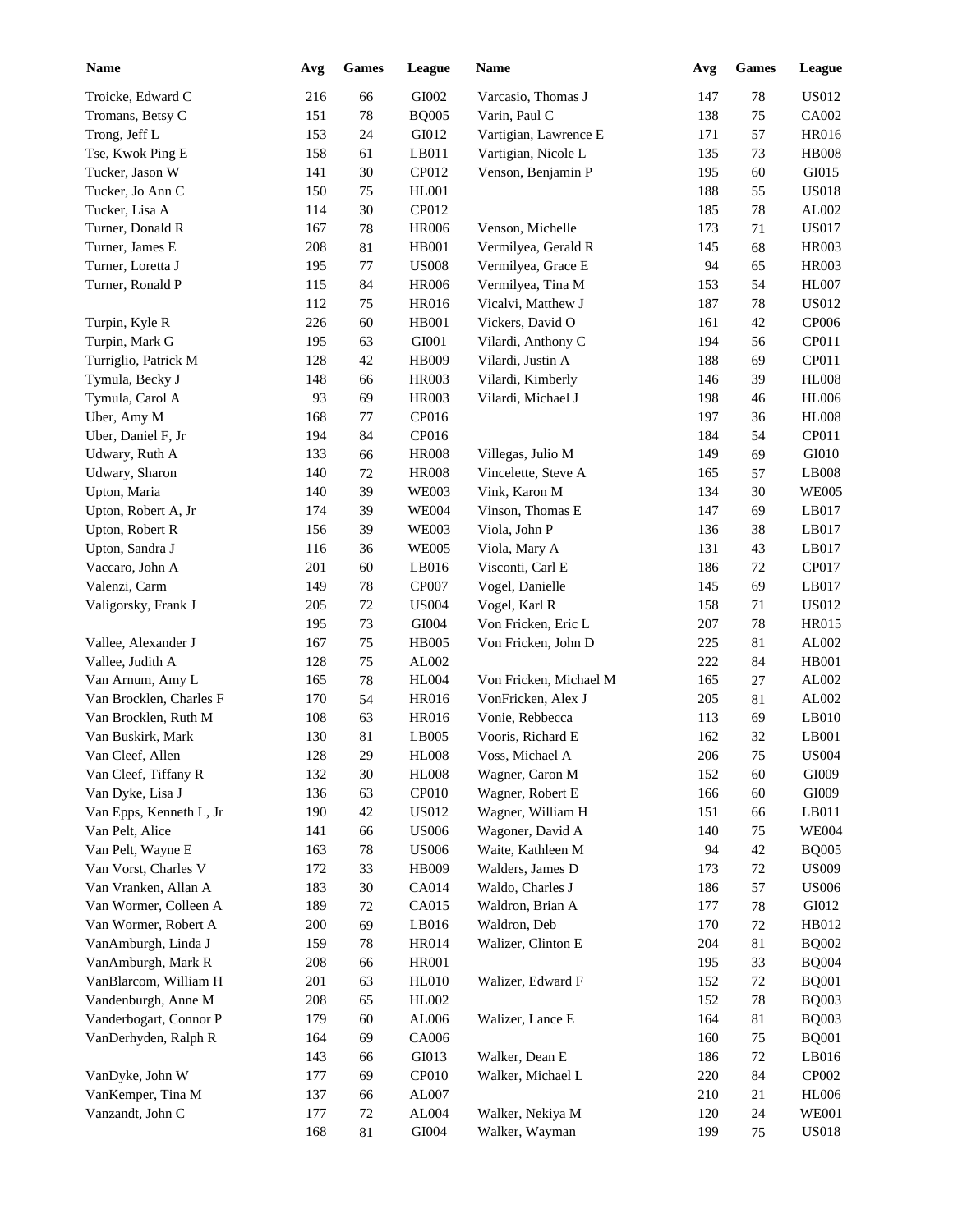| <b>Name</b>                      | Avg | <b>Games</b> | League       | Name                    | Avg | <b>Games</b> | League       |
|----------------------------------|-----|--------------|--------------|-------------------------|-----|--------------|--------------|
| Wall, Jason D                    | 146 | 66           | AL007        | Weiner, Robert W        | 152 | 40           | CA005        |
| Wallace, Daniel C                | 185 | 66           | CP008        | Weir, James L           | 170 | 74           | GI011        |
| Wallace, Thomas P                | 194 | 69           | CA014        | Weir, Kevin C           | 176 | 72           | <b>BQ001</b> |
| Walsh, Bruce E                   | 138 | 66           | <b>HR016</b> | Weir, Lynne R           | 166 | 78           | GI011        |
| Walsh, Daniel M                  | 203 | 57           | CA002        | Weismann, Millie E      | 147 | 75           | <b>US006</b> |
| Walsh, David J                   | 217 | 81           | CA004        |                         | 146 | 72           | <b>HR008</b> |
|                                  | 211 | 77           | CA014        | Weiss, Rebecca J        | 157 | 64           | <b>HB008</b> |
|                                  | 202 | 69           | CA003        | Weiss, Rusty            | 202 | 63           | <b>HB006</b> |
| Walsh, Edward J                  | 204 | 29           | <b>HR006</b> | Welcome, Joanne M       | 113 | 42           | CA002        |
| Walsh, Kristin L                 | 192 | 62           | CA015        | Wells, Daniel J         | 190 | 78           | AL004        |
| Walsh, Lorraine H                | 141 | 60           | CA012        | Welsh, Chris            | 182 | 53           | LB002        |
| Walsh, Mary J                    | 159 | 57           | <b>HL010</b> | Welsh, Daniel W         | 169 | 78           | LB002        |
| Walsh, Maryrose                  | 156 | 63           | <b>HR016</b> | Wensley, Tina M         | 152 | 75           | <b>HR004</b> |
| Walsh, Paul E                    | 182 | 81           | LB002        | Werneburg, Candylynn M  | 128 | 81           | <b>US014</b> |
| Walsh, Thomas D, Jr              | 214 | $75\,$       | CA003        | Werner, Donald F        | 118 | 69           | HB013        |
|                                  | 212 | $78\,$       | <b>US004</b> | Westervelt, Stanley P   | 144 | 45           | HL003        |
| Walther, John C, III             | 229 | 75           | <b>US004</b> | Whalen, Jennifer L      | 145 | 77           | <b>US015</b> |
|                                  | 228 | 72           | <b>HB001</b> | Whalen, Mitchell P      | 202 | 63           | <b>BQ006</b> |
| Walts, John                      | 181 | 61           | <b>HL003</b> | Wheeler, Marge R        | 133 | 63           | GI013        |
| Ware, Frank, Jr                  | 201 | 23           | <b>HB001</b> | White, Dallas S, III    | 163 | 81           | AL002        |
| Wark, Cathy S                    | 153 | 65           | <b>HR009</b> | White, Mark D           | 161 | 72           | GI010        |
| Wark, Richard A, Jr              | 219 | 60           | AL006        | White, Sharon L         | 94  | 60           | <b>HL007</b> |
|                                  | 201 | 45           | <b>HR009</b> | White, William J        | 176 | 72           | LB003        |
| Wark, Rick A, III                | 220 | 75           | AL006        | Whiting, Anne M         | 124 | 30           | LB017        |
| Warmt, Michael J                 | 209 | 81           | <b>HL005</b> | Whiting, Larry L        | 169 | 45           | LB017        |
| Warner, Thomas J                 | 207 | 81           | <b>US003</b> | Whiting, Lawrence L     | 173 | 78           | LB017        |
| Washock, Jack J                  | 130 | 81           | CA006        | Whitman, Brandie S      | 112 | 78           | <b>BQ004</b> |
| Watrobski, Douglas J             | 181 | 45           | GI002        | Whitman, Douglas C      | 169 | 21           | <b>BQ003</b> |
| Watrobski, Loreen M              | 144 | 95           | CP014        | Whitman, Keith          | 159 | 81           | <b>US014</b> |
| Watson, Peter H, Jr              | 163 | 27           | <b>CA010</b> | Whitman, Robert A       | 163 | 81           | <b>BQ004</b> |
| Waugh, Edward L                  | 166 | 75           | GI001        | Whitman, Tonya          | 151 | 81           | <b>US014</b> |
| Waytkus, Jeffrey S               | 169 | 78           | <b>BQ002</b> | Whitney, Charles W      | 213 | 81           | CP002        |
| Waytkus, Kayleen M               | 109 | 81           | <b>BQ005</b> | Whitney, Franklin M     | 191 | 81           | CP002        |
| Weaver, Deborah A                | 139 | 69           | CA015        | Whitney, Jacqueline M   | 149 | 39           | AL007        |
| Weaver, Randy M                  | 175 | 60           | LB013        | Whitney, Kurt A         | 122 | 39           | <b>HR003</b> |
| Weber, Eric C                    | 199 | $78\,$       | CP002        | Whitney, Thomas R       | 193 | $72\,$       | CP002        |
|                                  | 200 | 75           | CP009        | Whittle, Geoffery E, Sr | 189 |              | LB014        |
| Weber, Jacob K<br>Weber, Laura L | 125 | 75           | <b>BQ005</b> | Wickes, Christopher E   | 207 | 72<br>57     | <b>HL006</b> |
| Wedro, Elfreda A                 | 145 | 81           | HL003        |                         | 196 | 69           | <b>HL005</b> |
|                                  | 139 | 78           | GI011        | Wickham, William J, Jr  | 198 | 81           | HL003        |
| Wedro, James R                   | 184 | 81           | HL003        | Wickman, Michelle M     | 117 | 81           | HL003        |
|                                  | 174 | 78           | GI011        | Wicks, Michael K        | 159 | 63           | <b>HR001</b> |
| Weeden, Alton E                  | 152 | 87           | HR012        | Wilbur, David W         | 154 | 78           | LB004        |
| Weeden, Bruce W                  | 187 | 67           | <b>BQ001</b> | Wilczynski, Krystal L   | 104 | $90\,$       | CP015        |
| Weeden, Michael R                | 214 | 78           | <b>BQ003</b> | Wildberger, Charles E   | 195 | 75           | <b>HL009</b> |
|                                  | 209 | 75           | <b>BQ006</b> | Wildberger, Jeffrey C   | 210 | 75           | <b>HL009</b> |
| Weeden, Richard F                | 168 | 63           | <b>BQ003</b> | Wildberger, Phyllis B   |     | $27\,$       | <b>HL009</b> |
|                                  |     |              |              | Wildberger, Susan F     | 140 |              | <b>HL009</b> |
| Weeden, Wesley J                 | 209 | 75           | <b>BQ001</b> | Wiley, Richard H, Sr    | 150 | 68           |              |
|                                  | 196 | 26           | <b>BQ002</b> |                         | 152 | 75           | HL002        |
| Weglarz, Alex J                  | 215 | 81           | HB001        | Wilhelm, Alexandrya     | 83  | 69           | AL007        |
| Wehnau, Dora                     | 92  | 66           | <b>HR008</b> | Wilhelm, Bernie J       | 146 | 66           | AL007        |
| Wehnau, Paul J                   | 218 | 72           | HR015        | Wilhelm, Veronica       | 127 | 69           | AL007        |
|                                  | 204 | 104          | HR011        | Wilkinson, Brenda L     | 122 | 29           | GI007        |
| Wehnau, Paul L, Jr               | 151 | 78           | HR014        | Willette, Travis L      | 185 | 69           | <b>BQ006</b> |
| Wehnau, Spencer A                | 170 | 69           | <b>CA008</b> | Willetts, Jeffrey A     | 186 | 66           | CP004        |
| Weinberg, Joshua D               | 137 | 81           | LB016        | Willetts, Marion B      | 139 | 78           | CP004        |